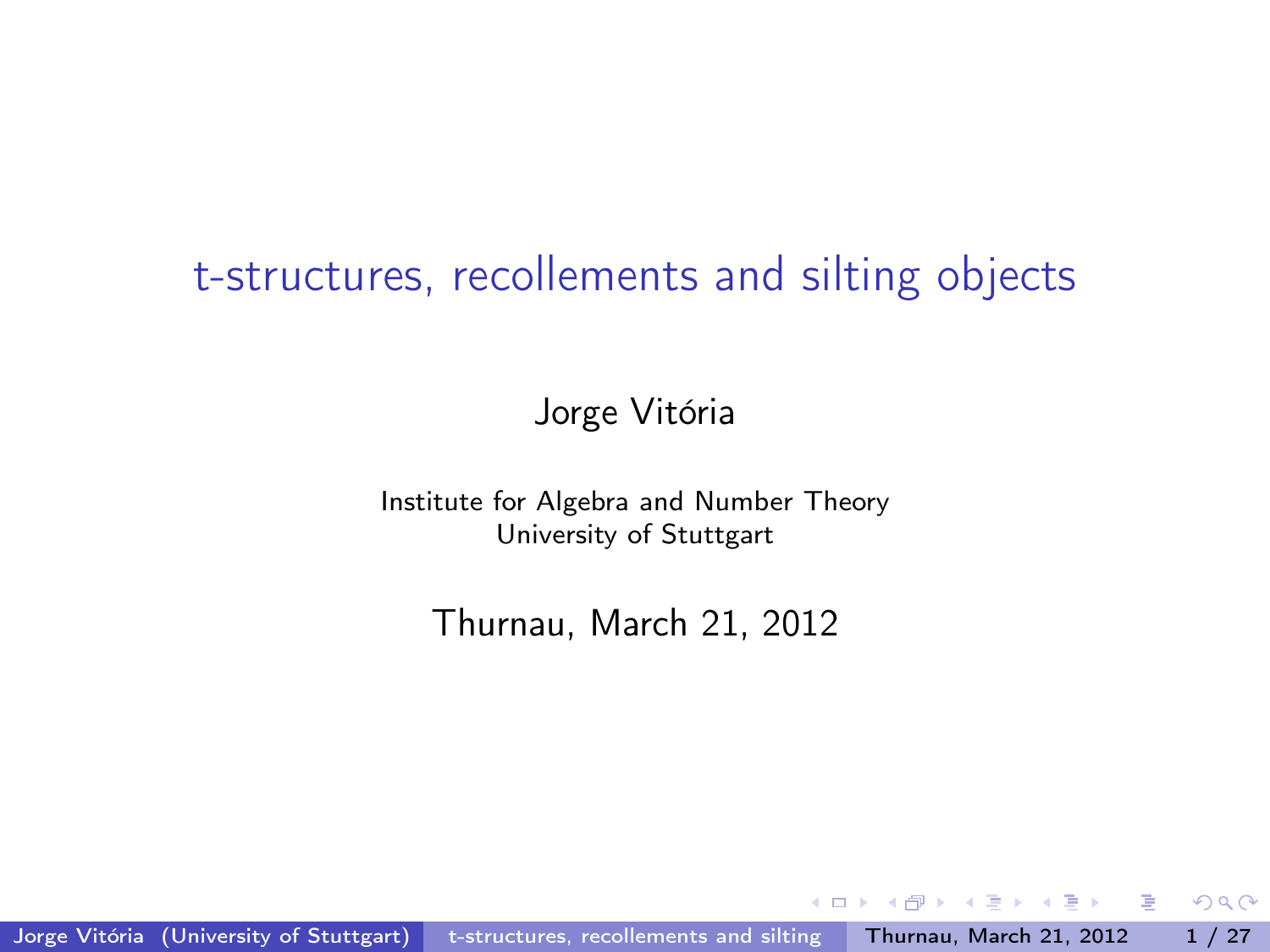# **Overview**

- **1** t-structures and co-t-structures;
- **2** Recollements and glueing;
- **3** The piecewise hereditary case;
- **4** Silting objects;
- **6** Glueing of silting objects;
- **6** Glueing of tilting objects.

 $QQ$ 

э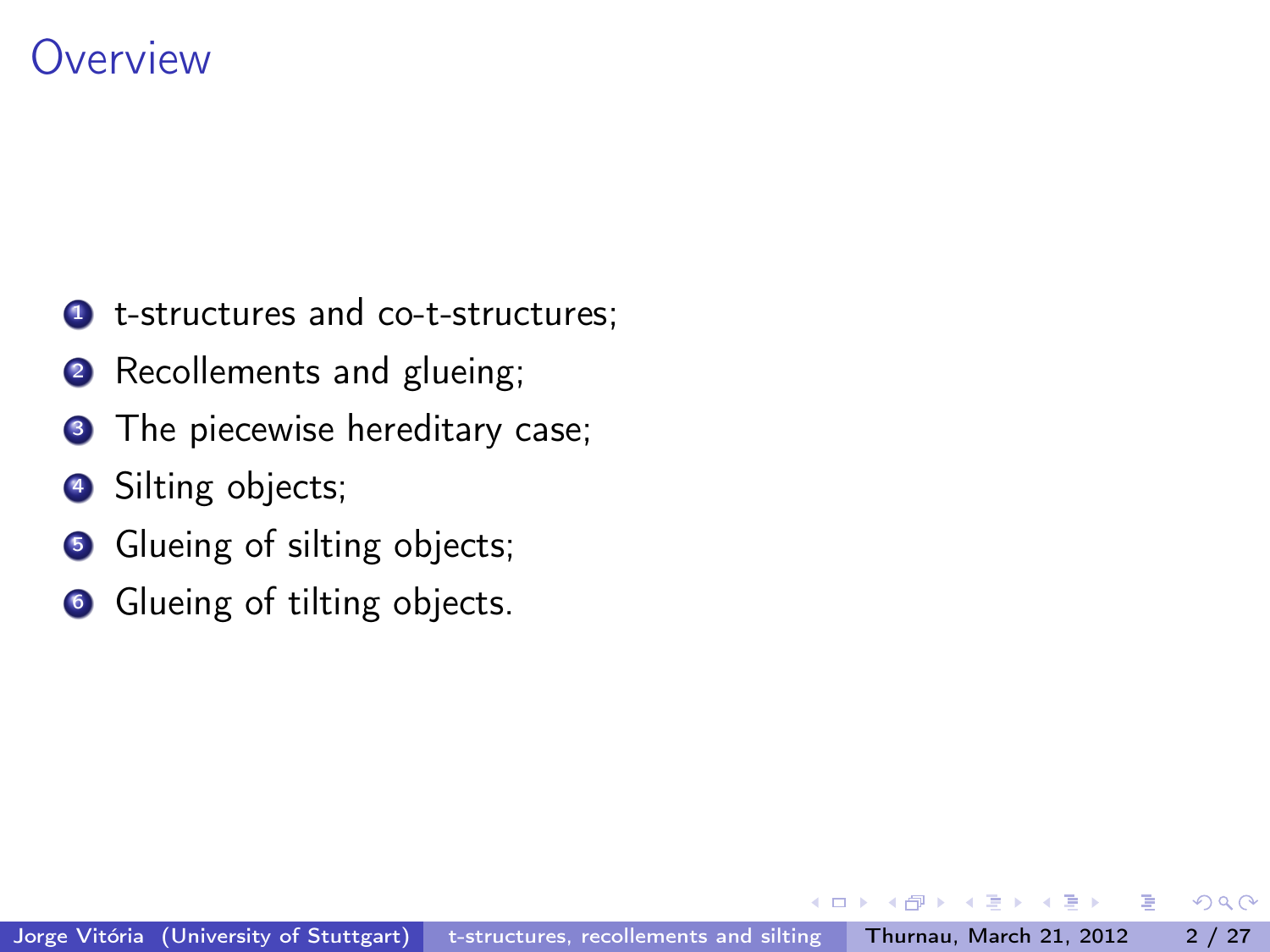$D$  triangulated.

重

 $\mathbf{h}$  $\mathcal{A}$  . 重 . p

⋍

∢⊡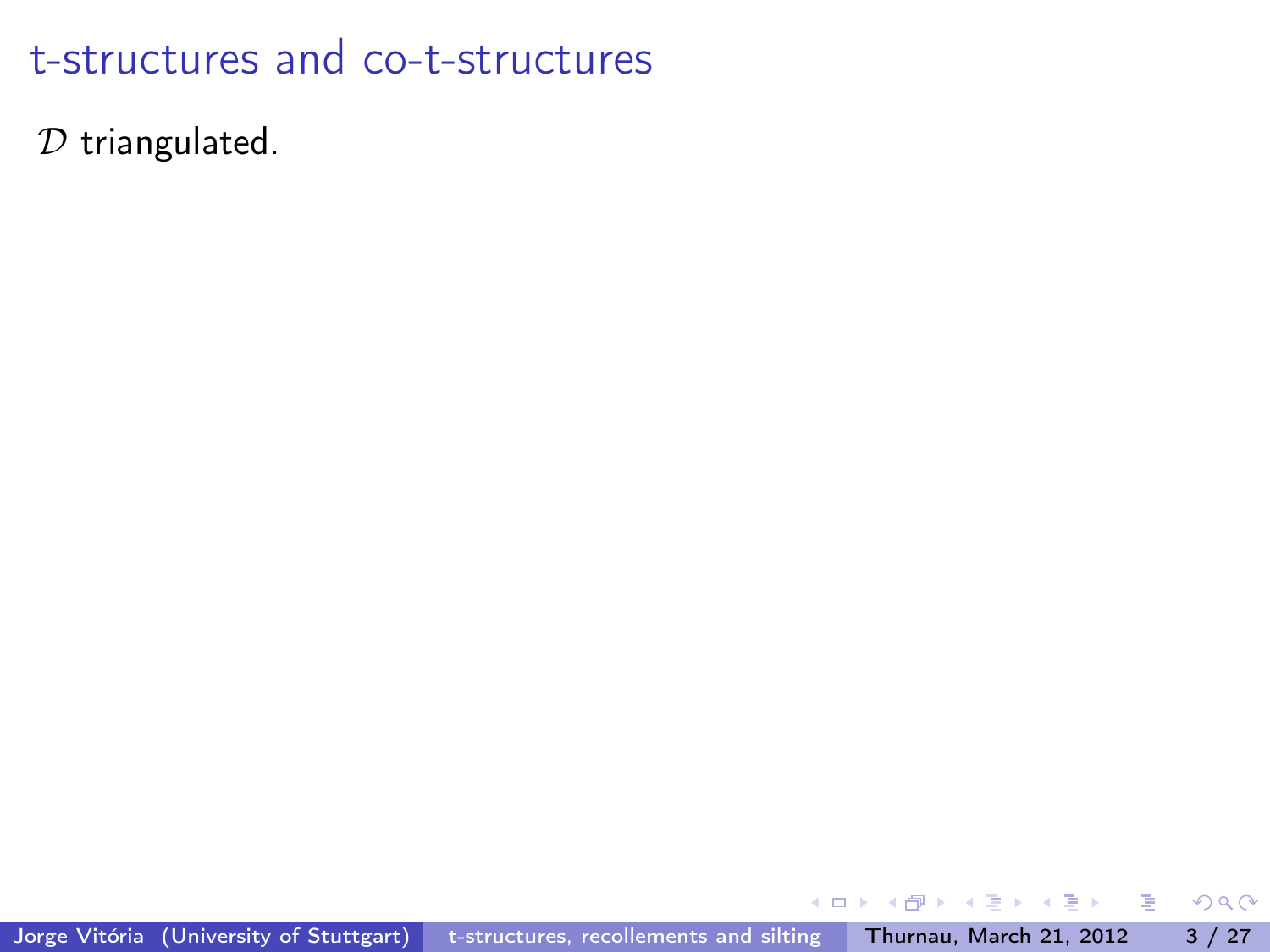$D$  triangulated.

Definition (Beilinson-Bernstein-Deligne'82)

A **t-structure** in  $\mathcal D$  is a pair  $(\mathcal D^{\leq 0},\mathcal D^{\geq 0})$  of full subcategories s.t.

- 3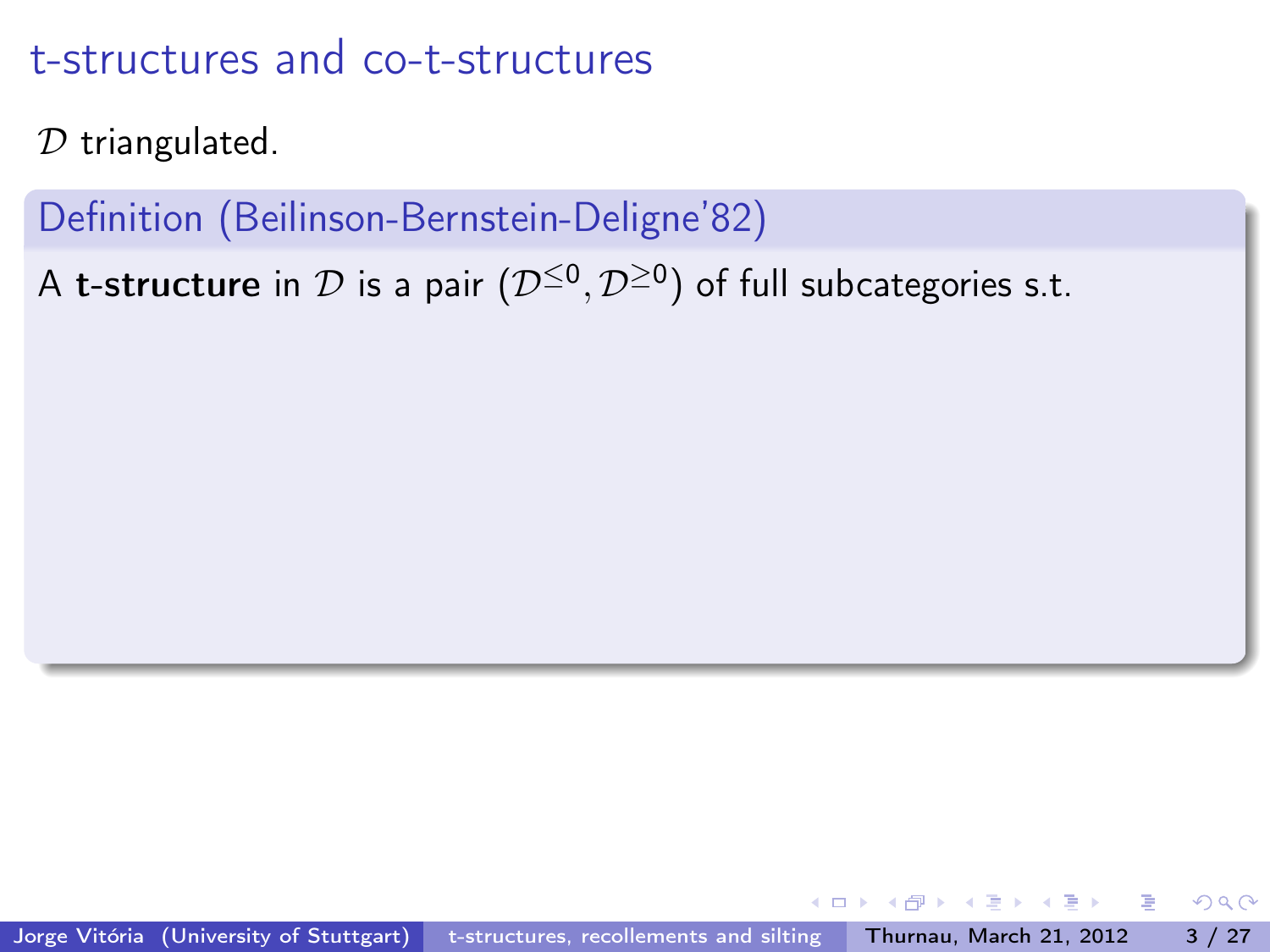$D$  triangulated.

## Definition (Beilinson-Bernstein-Deligne'82)

A **t-structure** in  $\mathcal D$  is a pair  $(\mathcal D^{\leq 0},\mathcal D^{\geq 0})$  of full subcategories s.t.  $\textbf{D} \ \ \mathsf{Hom}_{\mathcal{D}}(\mathcal{D}^{\leq 0},\mathcal{D}^{\geq 0}[-1])=0;$ 

이 사람이 그만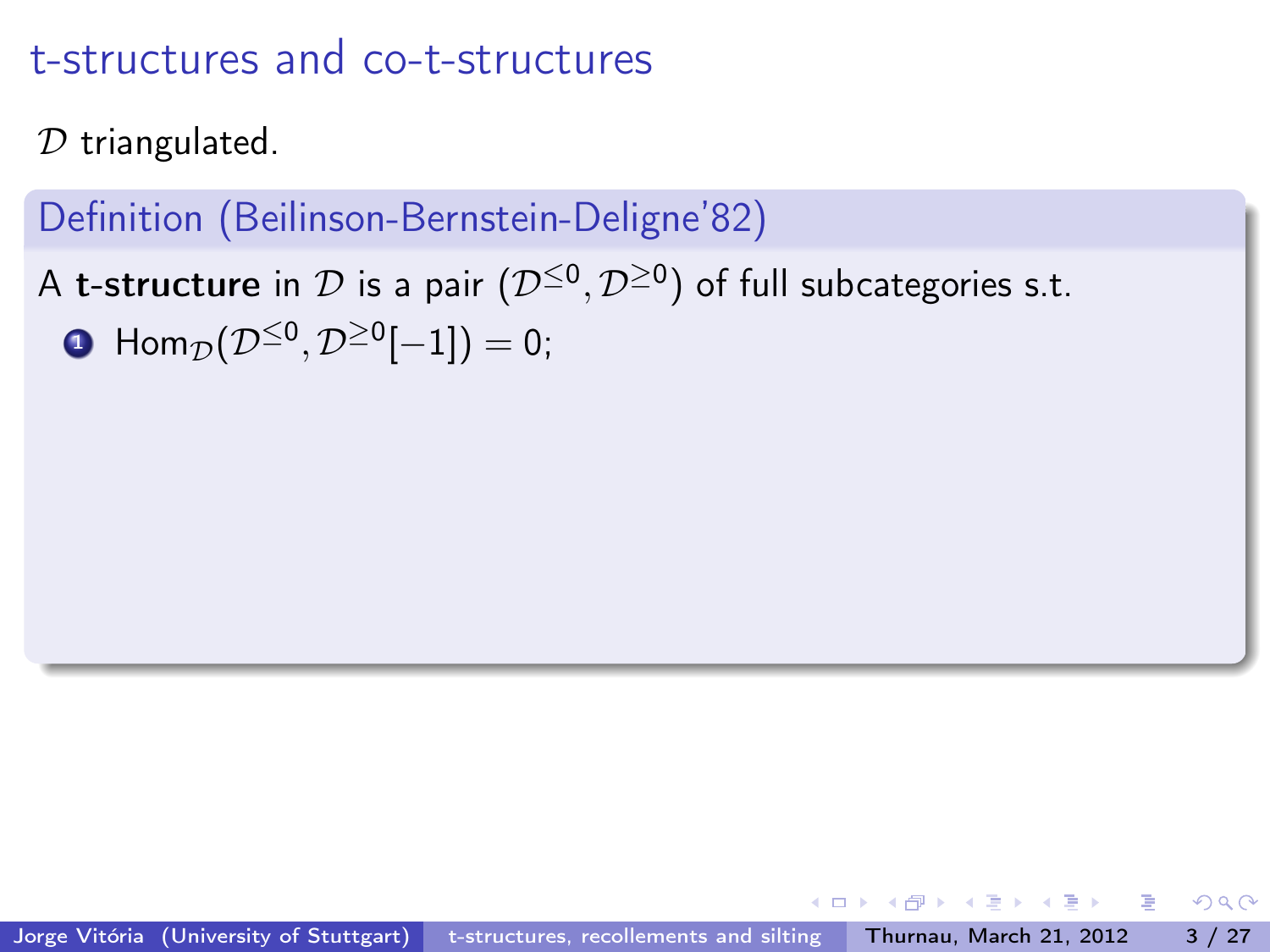$D$  triangulated.

## Definition (Beilinson-Bernstein-Deligne'82)

A **t-structure** in  $\mathcal D$  is a pair  $(\mathcal D^{\leq 0},\mathcal D^{\geq 0})$  of full subcategories s.t.

- $\textbf{D} \ \ \mathsf{Hom}_{\mathcal{D}}(\mathcal{D}^{\leq 0},\mathcal{D}^{\geq 0}[-1])=0;$
- $\boldsymbol{\mathcal{D}}^{\leq 0}\subseteq \mathcal{D}^{\leq 0}[-1];$

평 > 'K 평 > ' '평 '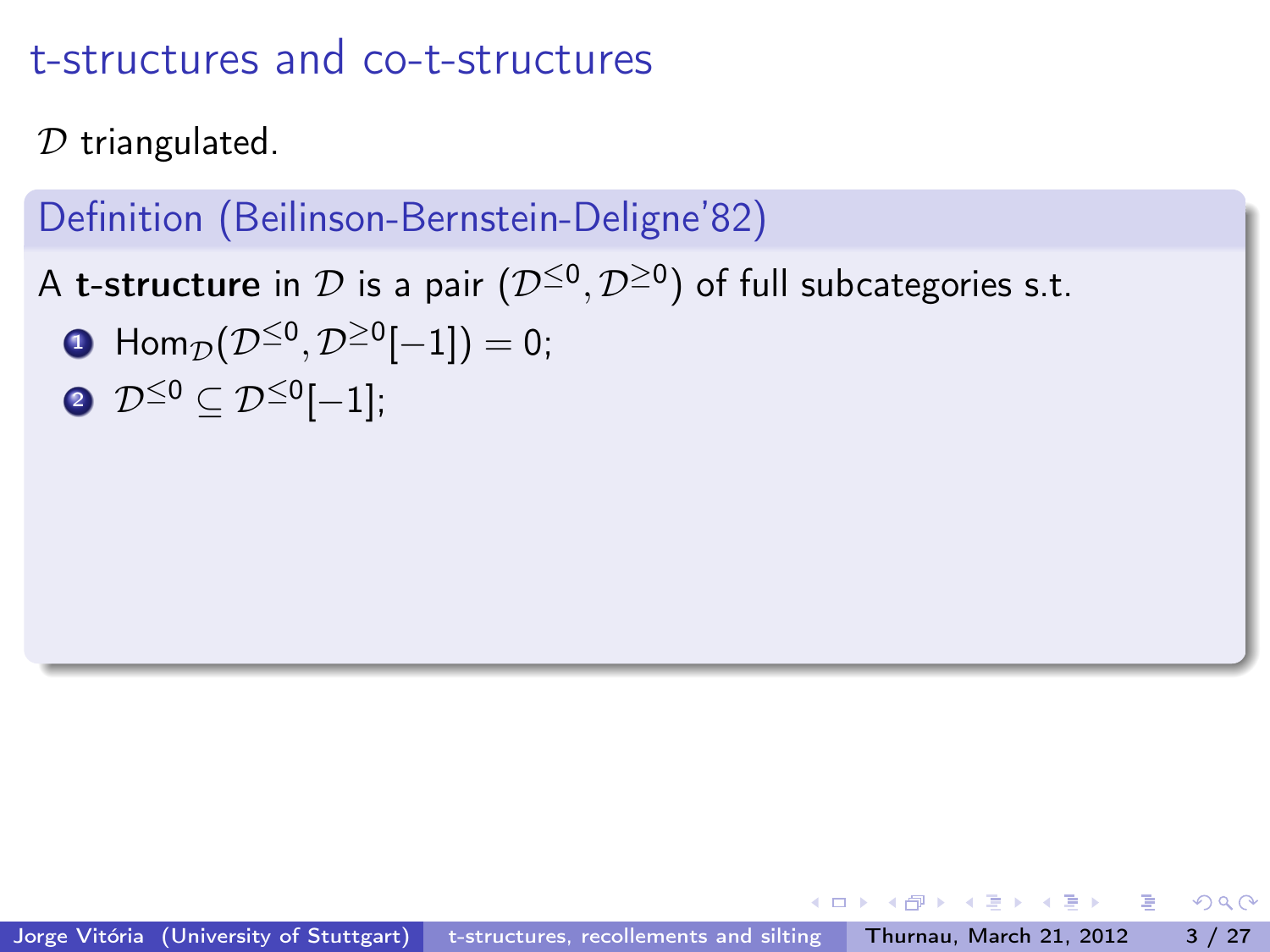$D$  triangulated.

### Definition (Beilinson-Bernstein-Deligne'82)

A **t-structure** in  $\mathcal D$  is a pair  $(\mathcal D^{\leq 0},\mathcal D^{\geq 0})$  of full subcategories s.t.

- $\textbf{D} \ \ \mathsf{Hom}_{\mathcal{D}}(\mathcal{D}^{\leq 0},\mathcal{D}^{\geq 0}[-1])=0;$
- $\boldsymbol{\mathcal{D}}^{\leq 0}\subseteq \mathcal{D}^{\leq 0}[-1];$
- $\bigcirc$   $\forall X \in \mathcal{D}$ , there is a triangle

$$
\mathit{A}\longrightarrow \mathit{X}\longrightarrow \mathit{B}\longrightarrow \mathit{A}[1]
$$

with  $A \in \mathcal{D}^{\leq 0}$  and  $B \in \mathcal{D}^{\geq 0}[-1]$ .

∢ 로 ▶ ( 로 ) - 트 로 - KD Q Q Q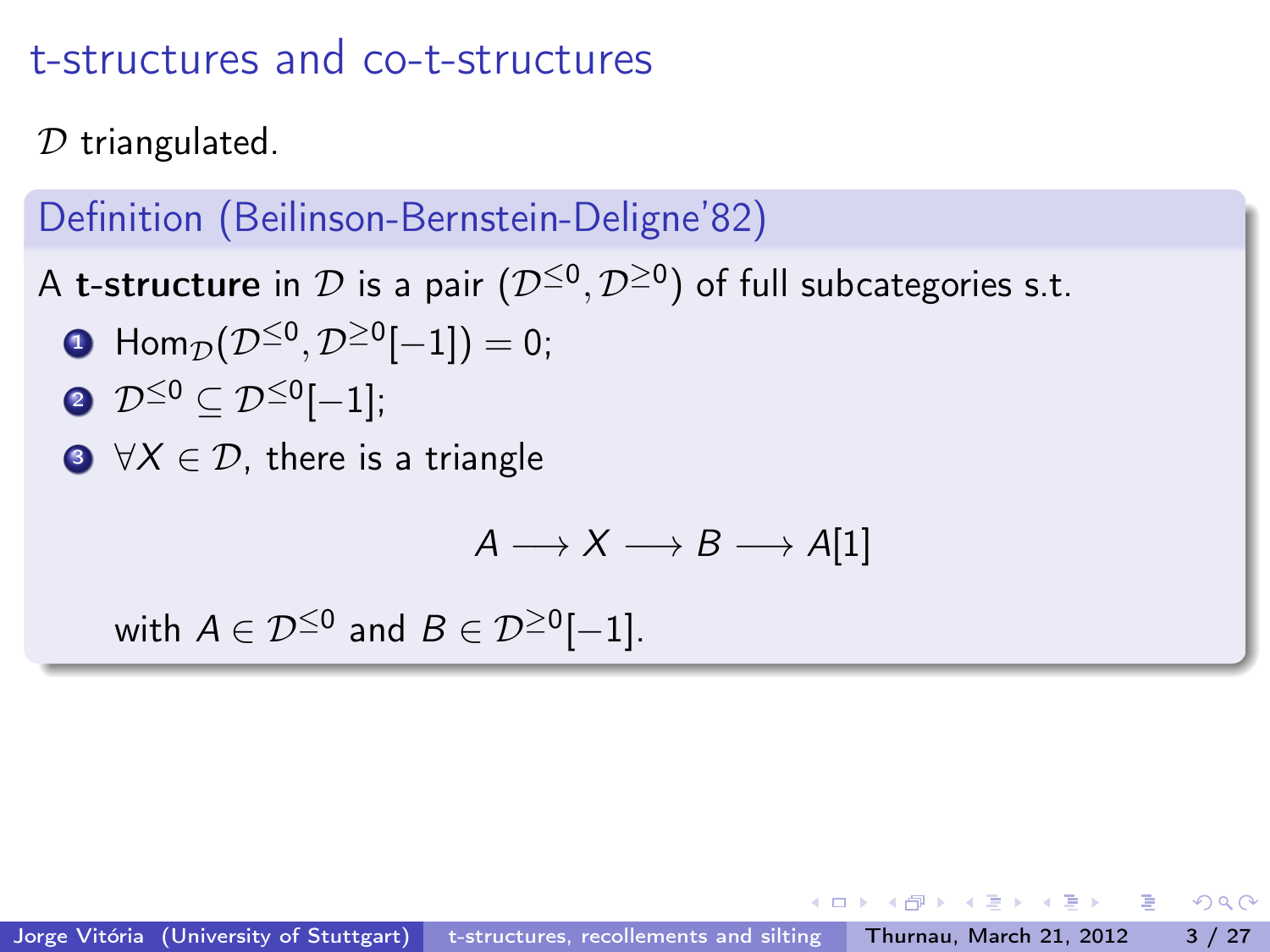$D$  triangulated.

## Definition (Beilinson-Bernstein-Deligne'82)

A **t-structure** in  $\mathcal D$  is a pair  $(\mathcal D^{\leq 0},\mathcal D^{\geq 0})$  of full subcategories s.t.

- $\textbf{D} \ \ \mathsf{Hom}_{\mathcal{D}}(\mathcal{D}^{\leq 0},\mathcal{D}^{\geq 0}[-1])=0;$
- $\boldsymbol{\mathcal{D}}^{\leq 0}\subseteq \mathcal{D}^{\leq 0}[-1];$
- $\bigcirc$   $\forall X \in \mathcal{D}$ , there is a triangle

$$
\mathit{A}\longrightarrow \mathit{X}\longrightarrow \mathit{B}\longrightarrow \mathit{A}[1]
$$

with  $A \in \mathcal{D}^{\leq 0}$  and  $B \in \mathcal{D}^{\geq 0}[-1]$ .

Heart:  $\mathcal{D}^{\leq 0}\cap \mathcal{D}^{\geq 0}.$  It is an abelian category! (BBD)

- K 로 K K 로 K 도 로 X 9 Q Q Q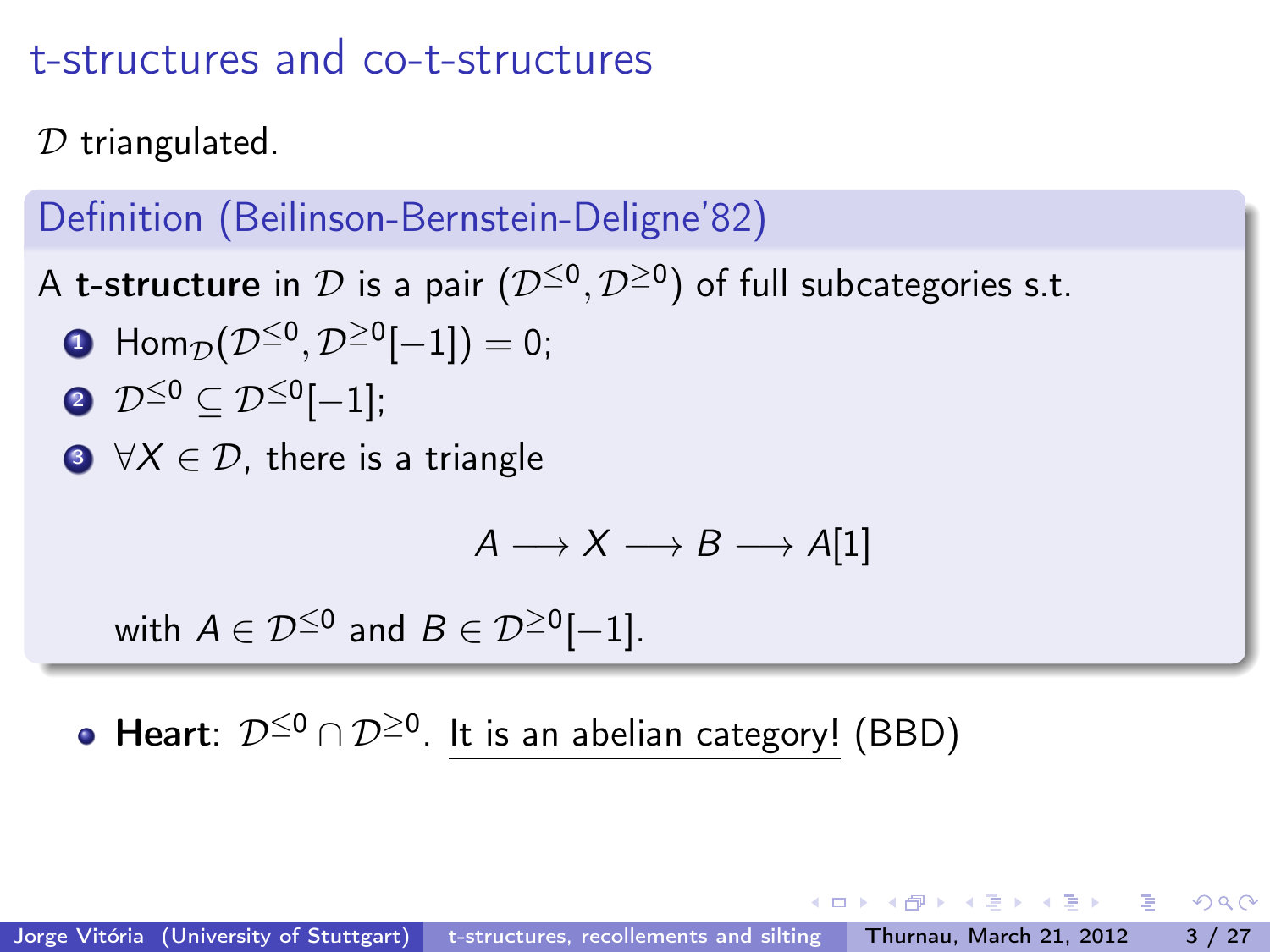$D$  triangulated.

### Definition (Beilinson-Bernstein-Deligne'82)

A **t-structure** in  $\mathcal D$  is a pair  $(\mathcal D^{\leq 0},\mathcal D^{\geq 0})$  of full subcategories s.t.

- $\textbf{D} \ \ \mathsf{Hom}_{\mathcal{D}}(\mathcal{D}^{\leq 0},\mathcal{D}^{\geq 0}[-1])=0;$
- $\boldsymbol{\mathcal{D}}^{\leq 0}\subseteq \mathcal{D}^{\leq 0}[-1];$
- $\bigcirc$   $\forall X \in \mathcal{D}$ , there is a triangle

$$
\mathit{A}\longrightarrow \mathit{X}\longrightarrow \mathit{B}\longrightarrow \mathit{A}[1]
$$

with  $A \in \mathcal{D}^{\leq 0}$  and  $B \in \mathcal{D}^{\geq 0}[-1]$ .

Heart:  $\mathcal{D}^{\leq 0}\cap \mathcal{D}^{\geq 0}.$  It is an abelian category! (BBD)

• **Bounded** if: 
$$
\bigcap_{n\in\mathbb{Z}}\mathcal{D}^{\leq n}=0=\bigcap_{n\in\mathbb{Z}}\mathcal{D}^{\geq n}
$$
 and  $\bigcup_{n\in\mathbb{Z}}\mathcal{D}^{\leq n}=\mathcal{D}=\bigcup_{n\in\mathbb{Z}}\mathcal{D}^{\geq n}$ 

- K 로 K K 로 K 도 로 X 9 Q Q Q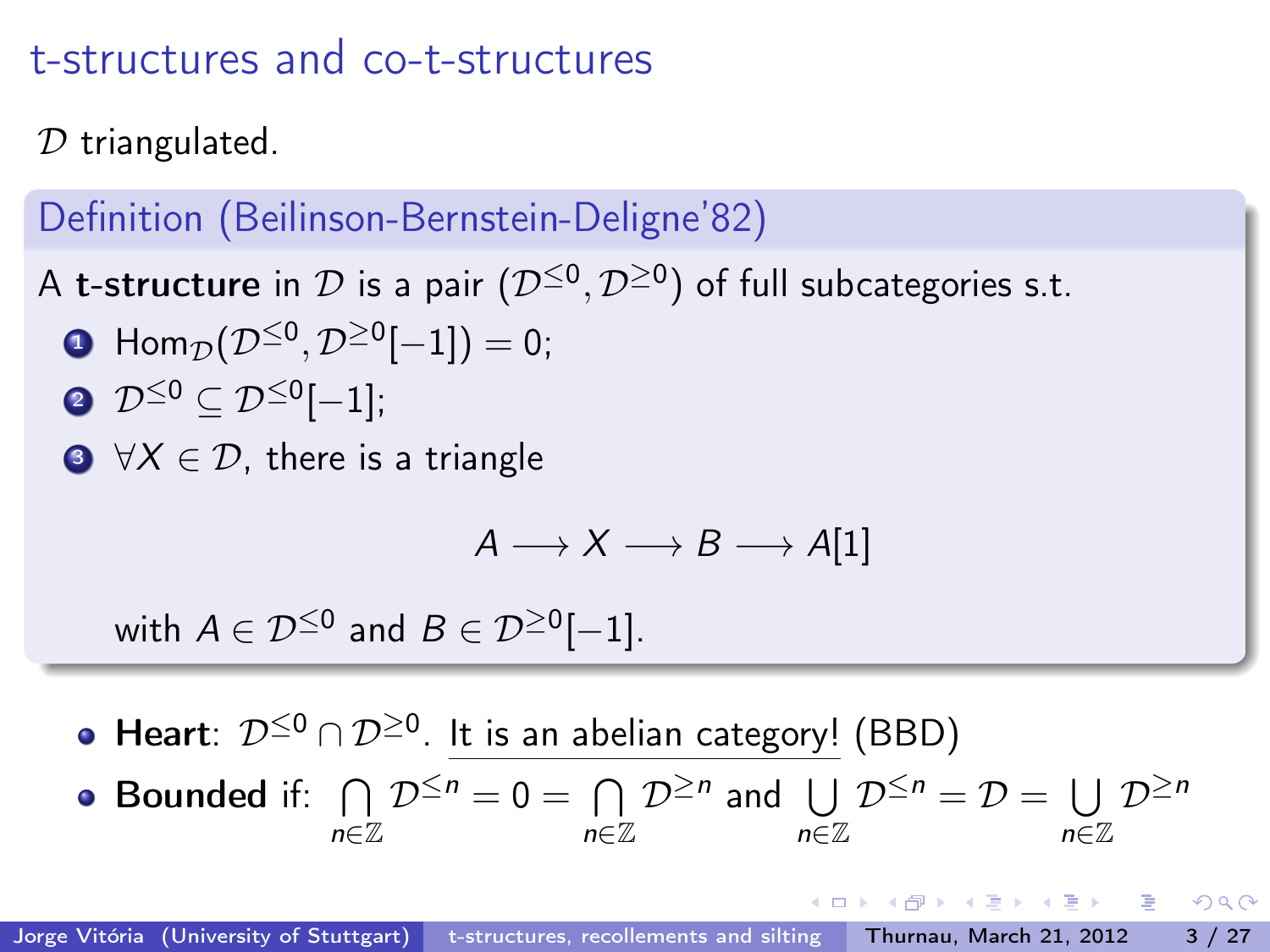$D$  triangulated.

# Definition (Bondarko, Pauksztello'10)

A co-t-structure in D is a pair of full subcategories  $(D_{\geq 0}, D_{\leq 0})$  s.t.

- **1** Hom $p(\mathcal{D}_{\geq 0}, \mathcal{D}_{\leq 0}[1]) = 0;$
- $2 \mathcal{D}_{\geq 0} \subseteq \mathcal{D}_{\geq 0}[1]$ ;
- $\bigcirc$   $\forall X \in \mathcal{D}$ , there is a triangle

$$
\mathit{A}\longrightarrow \mathit{X}\longrightarrow \mathit{B}\longrightarrow \mathit{A}[1]
$$

with  $A \in \mathcal{D}_{\geq 0}$  and  $B \in \mathcal{D}_{\leq 0}[1]$ .

• Co-heart:  $\mathcal{D}_{\geq 0} \cap \mathcal{D}_{\leq 0}$ . It is additive but, in general, not abelian! Bounded if:  $\bigcap$ n∈Z  $\mathcal{D}_{\leq n} = 0 = \bigcap$ n∈Z  $\mathcal{D}_{\geq n}$  and  $\bigcup$ n∈Z  $\mathcal{D}_{\leq n} = \mathcal{D} = \bigcup$ n∈Z  $\mathcal{D}_{\geq n}$ 

御き メミメ メミメー ミー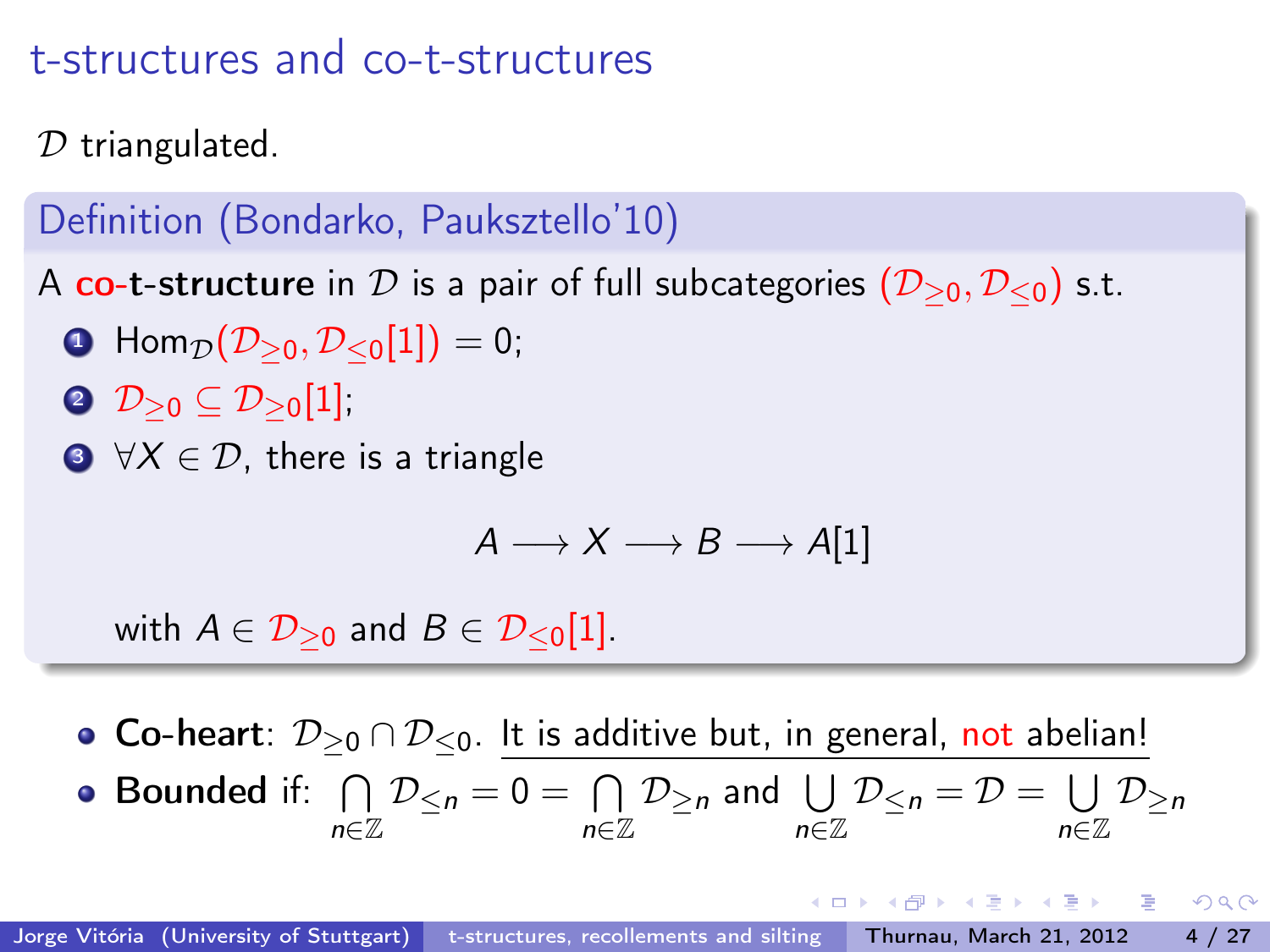Jorge Vitória (University of Stuttgart) [t-structures, recollements and silting](#page-0-0) Thurnau, March 21, 2012 5 / 27

 $\leftarrow$ 

重

 $\mathbf{h}$ 舌 J. -41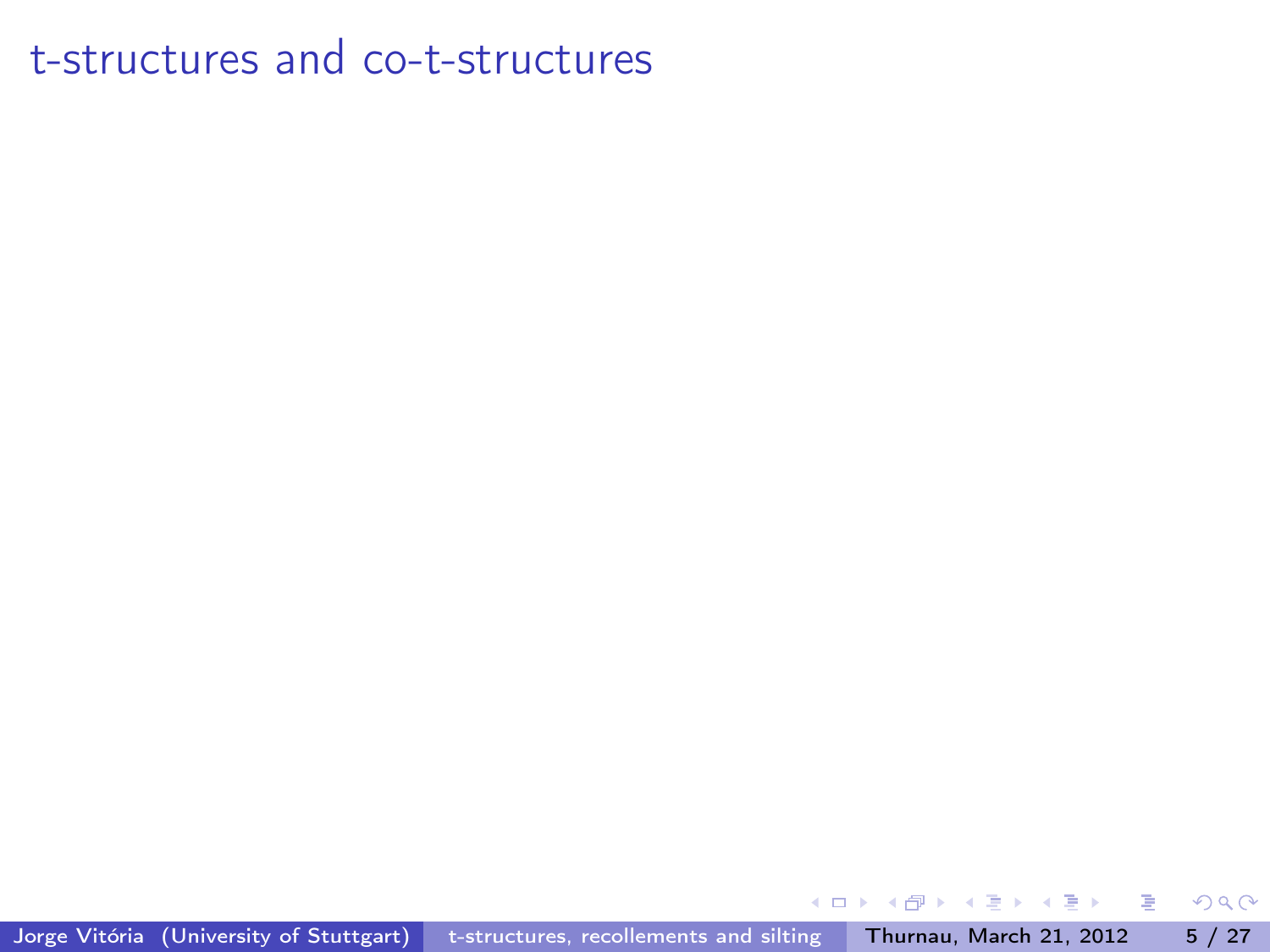- R f.d. algebra over a field  $\mathbb{K} = \overline{\mathbb{K}}$ ;
- $\mathcal{K}^{b}( \mathit{proj}(R) )$  homotopy category of f.d. projective right  $R$ -modules;
- $\mathcal{D}^{b}(R)$  derived category of f.d. right  $R$ -modules;

 $OQ$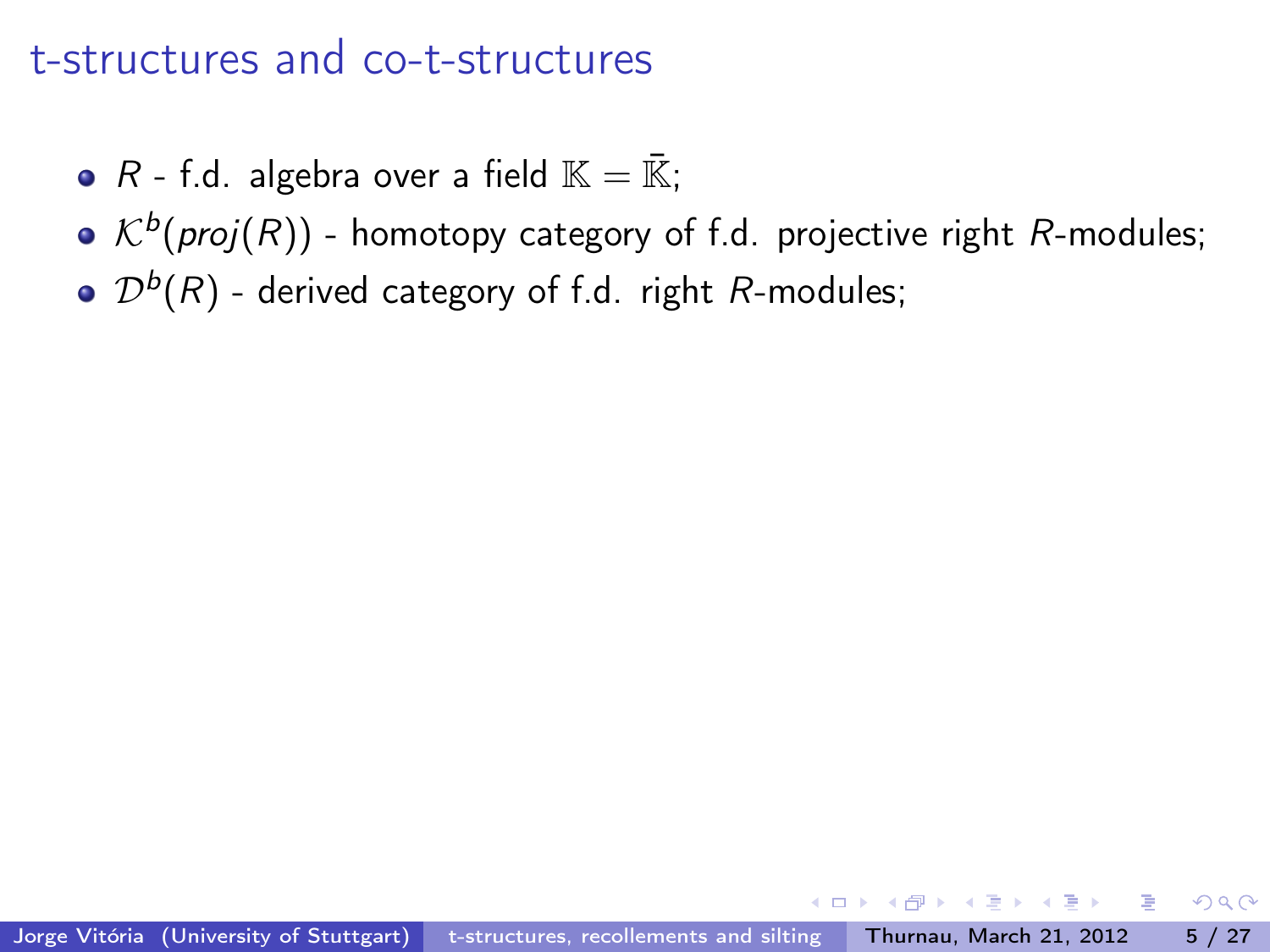- R f.d. algebra over a field  $\mathbb{K} = \overline{\mathbb{K}}$ ;
- $\mathcal{K}^{b}( \mathit{proj}(R) )$  homotopy category of f.d. projective right  $R$ -modules;
- $\mathcal{D}^{b}(R)$  derived category of f.d. right  $R$ -modules;

#### Example

ヨメ メヨメ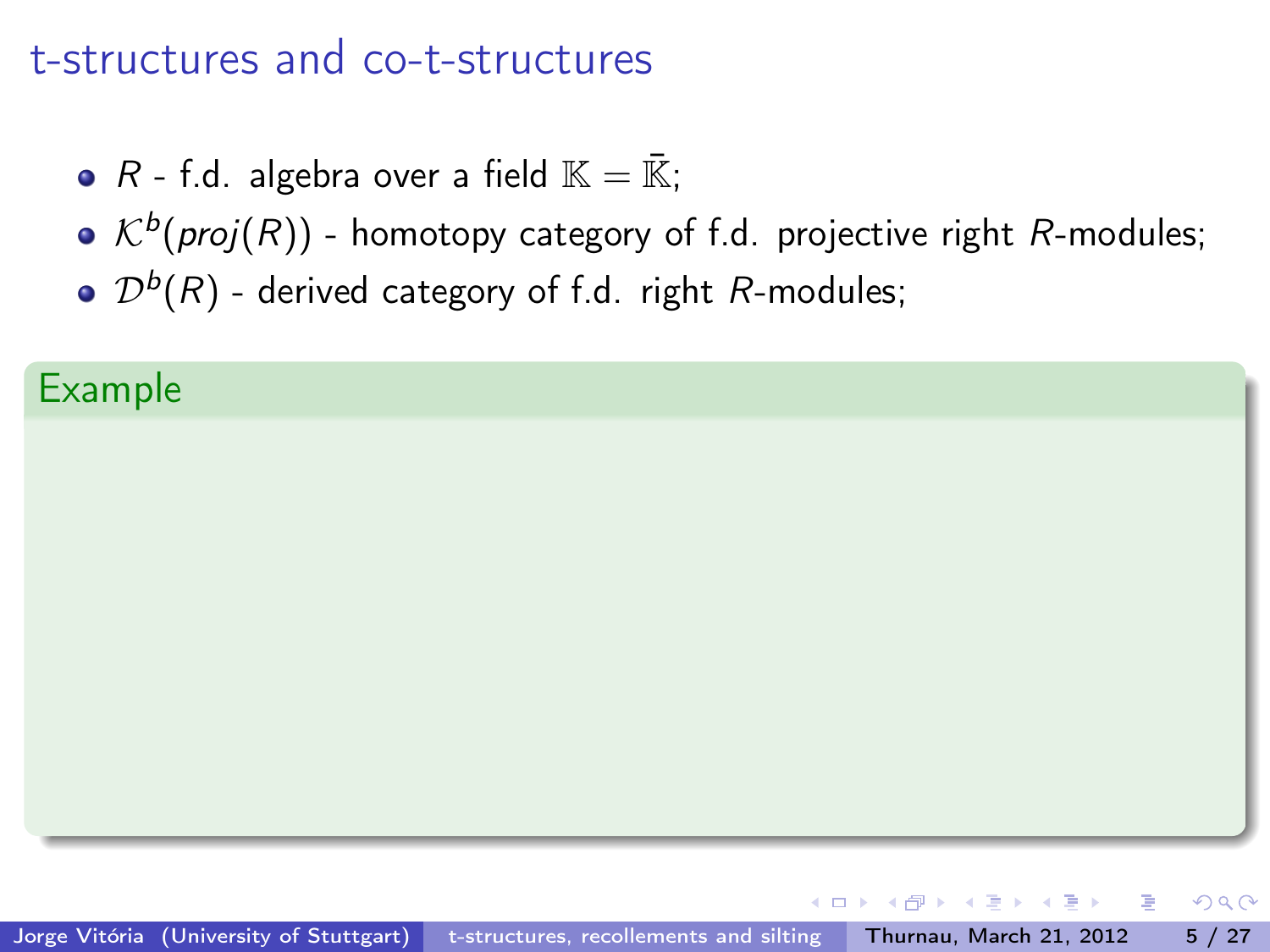- R f.d. algebra over a field  $\mathbb{K} = \overline{\mathbb{K}}$ ;
- $\mathcal{K}^{b}( \mathit{proj}(R) )$  homotopy category of f.d. projective right  $R$ -modules;
- $\mathcal{D}^{b}(R)$  derived category of f.d. right  $R$ -modules;

#### Example

 $\textbf{D}$  (Standard) t-structure in  $\mathcal{D}^b(R)$ :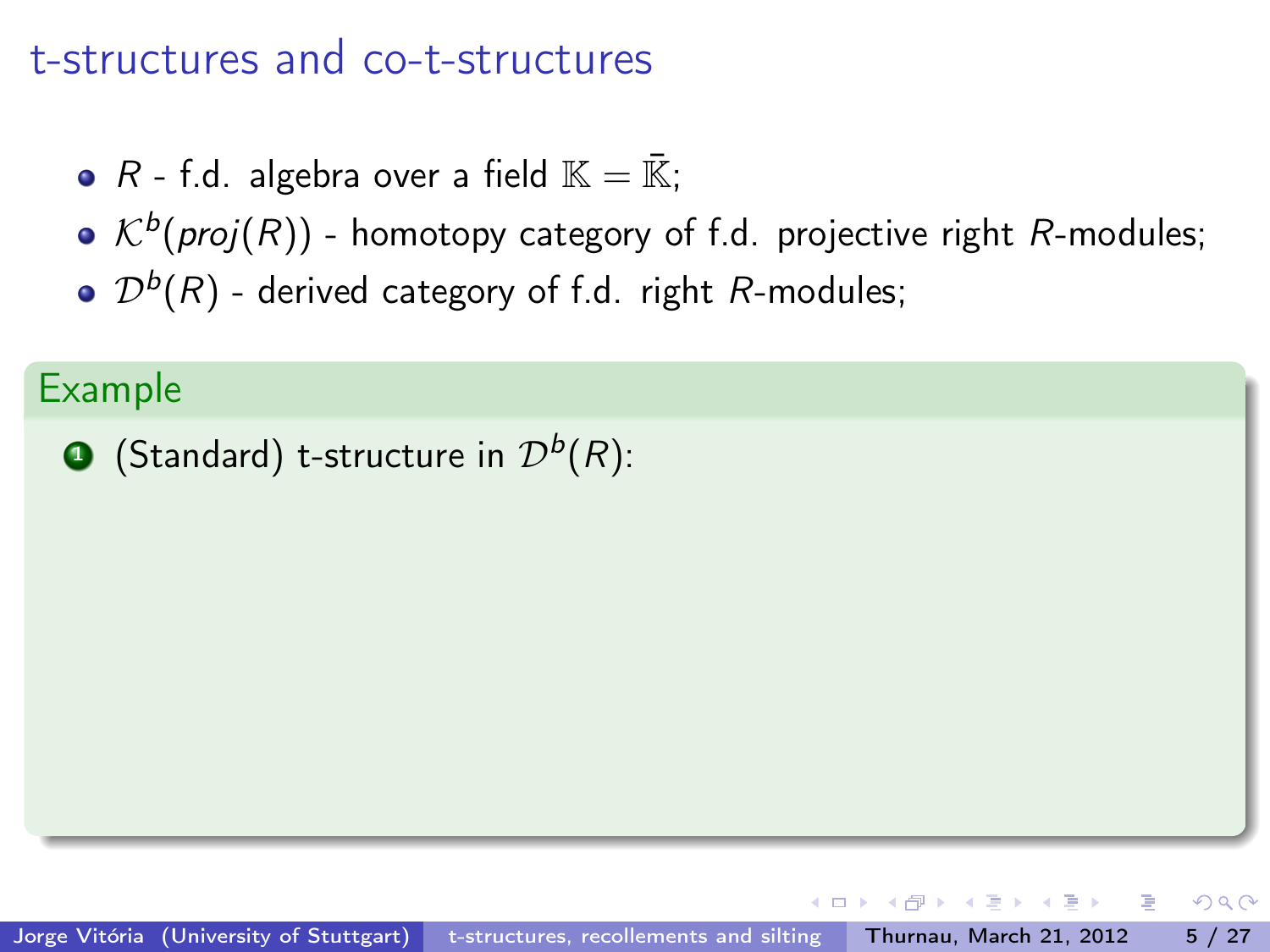- R f.d. algebra over a field  $\mathbb{K} = \overline{\mathbb{K}}$ ;
- $\mathcal{K}^{b}( \mathit{proj}(R) )$  homotopy category of f.d. projective right  $R$ -modules;
- $\mathcal{D}^{b}(R)$  derived category of f.d. right  $R$ -modules;

#### Example

 $\textbf{D}$  (Standard) t-structure in  $\mathcal{D}^b(R)$ :  $\mathcal{D}^{\leq 0} = \left\{ X \in \mathcal{D}^b(R) : H^i(X) = 0, \forall i > 0 \right\},$  $\mathcal{D}^{\geq 0} = \{ X \in \mathcal{D}^b(R) : H^i(X) = 0, \forall i < 0 \}.$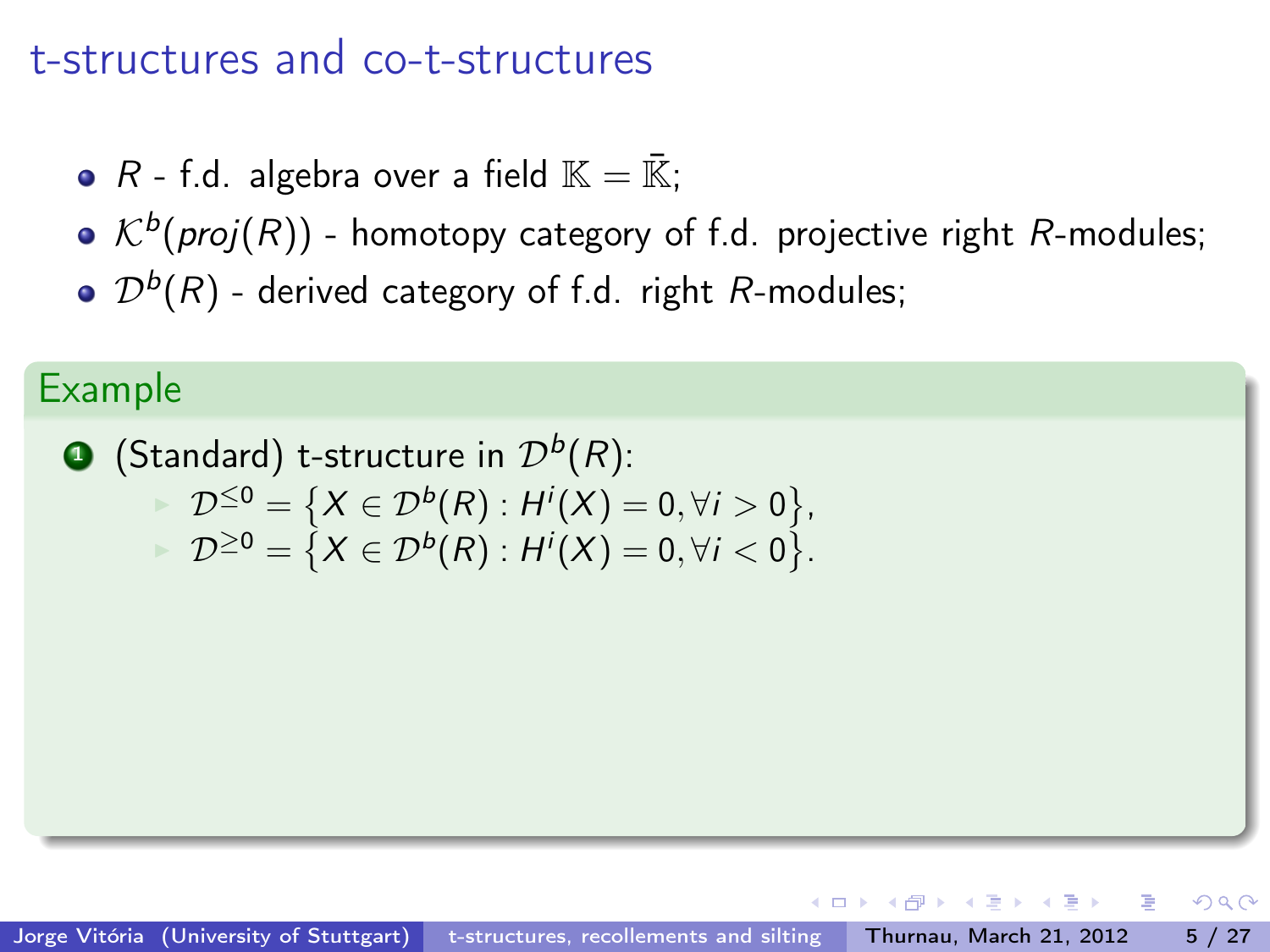- R f.d. algebra over a field  $\mathbb{K} = \overline{\mathbb{K}}$ ;
- $\mathcal{K}^{b}( \mathit{proj}(R) )$  homotopy category of f.d. projective right  $R$ -modules;
- $\mathcal{D}^{b}(R)$  derived category of f.d. right  $R$ -modules;

#### Example

 $\textbf{D}$  (Standard) t-structure in  $\mathcal{D}^b(R)$ :

$$
\mathcal{D}^{\leq 0} = \big\{X \in \mathcal{D}^b(R) : H^i(X) = 0, \forall i > 0 \big\},
$$
  

$$
\mathcal{D}^{\geq 0} = \big\{X \in \mathcal{D}^b(R) : H^i(X) = 0, \forall i < 0 \big\}.
$$

The canonical triangle gives rise to smart truncations.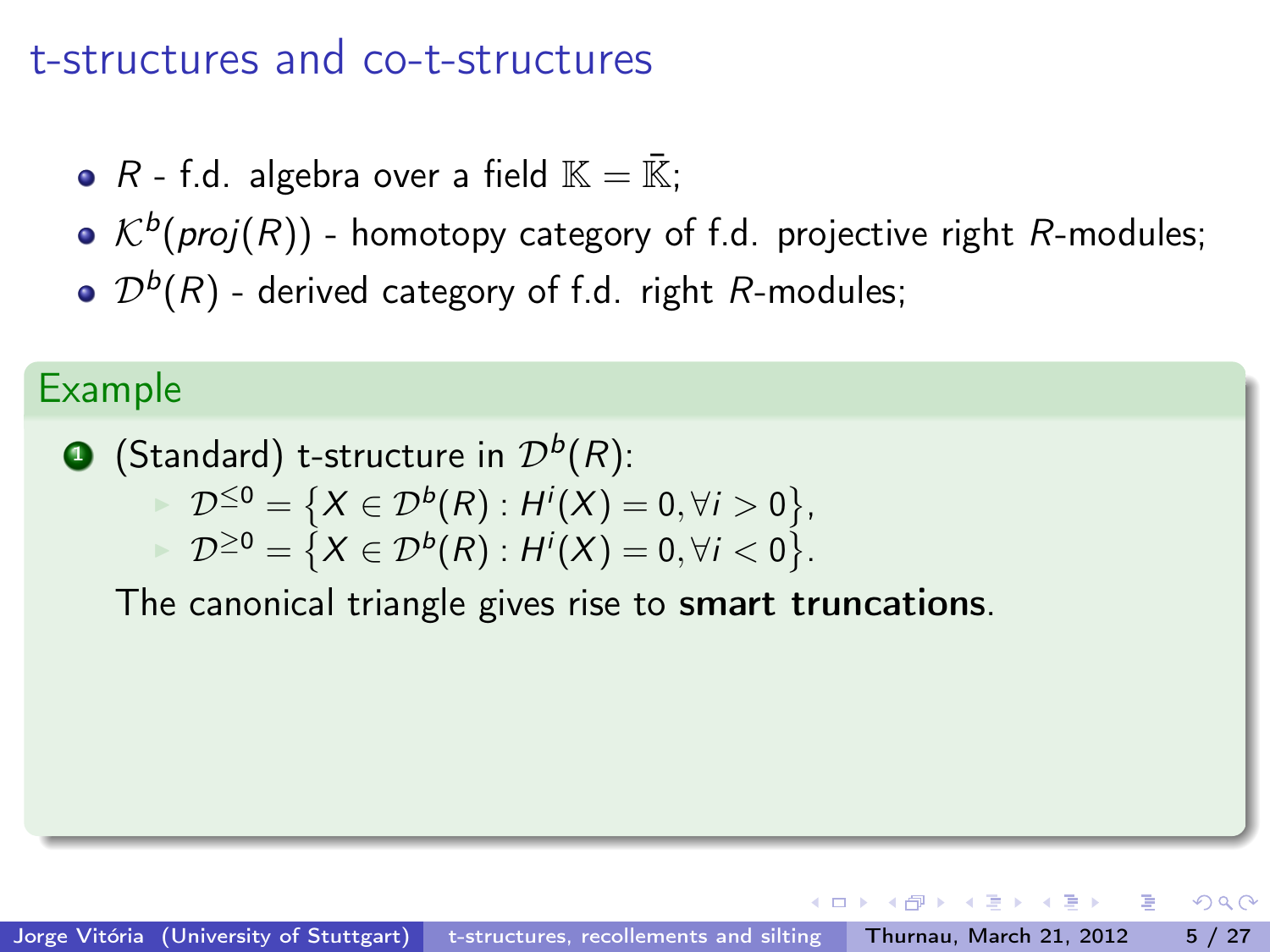- R f.d. algebra over a field  $\mathbb{K} = \overline{\mathbb{K}}$ ;
- $\mathcal{K}^{b}( \mathit{proj}(R) )$  homotopy category of f.d. projective right  $R$ -modules;
- $\mathcal{D}^{b}(R)$  derived category of f.d. right  $R$ -modules;

#### Example

 $\textbf{D}$  (Standard) t-structure in  $\mathcal{D}^b(R)$ :

$$
\mathcal{D}^{\leq 0} = \big\{X \in \mathcal{D}^b(R) : H^i(X) = 0, \forall i > 0 \big\},
$$
  

$$
\mathcal{D}^{\geq 0} = \big\{X \in \mathcal{D}^b(R) : H^i(X) = 0, \forall i < 0 \big\}.
$$

The canonical triangle gives rise to smart truncations.

**2** (Standard) co-t-structure in  $\mathcal{K}^b(proj(R))$ :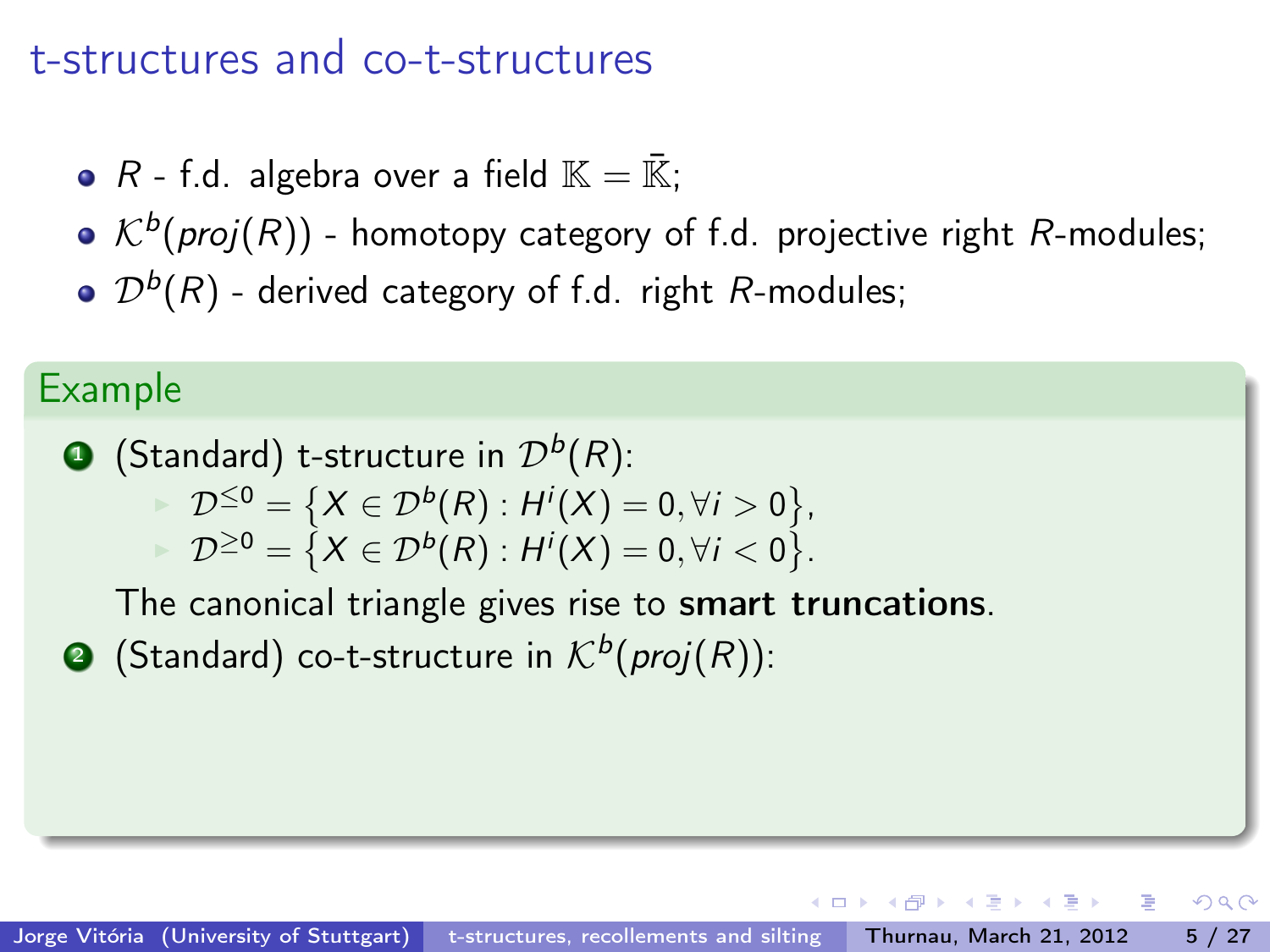- R f.d. algebra over a field  $\mathbb{K} = \overline{\mathbb{K}}$ ;
- $\mathcal{K}^{b}( \mathit{proj}(R) )$  homotopy category of f.d. projective right  $R$ -modules;
- $\mathcal{D}^{b}(R)$  derived category of f.d. right  $R$ -modules;

#### Example

\n- \n**6** (Standard) t-structure in 
$$
\mathcal{D}^b(R)
$$
: \n  $\mathcal{D}^{\leq 0} = \{X \in \mathcal{D}^b(R) : H^i(X) = 0, \forall i > 0\}$ , \n  $\mathcal{D}^{\geq 0} = \{X \in \mathcal{D}^b(R) : H^i(X) = 0, \forall i < 0\}$ . \n The canonical triangle gives rise to smart truncations.

\n
\n- \n**6** (Standard) co-t-structure in  $\mathcal{K}^b(\text{proj}(R))$ : \n  $\mathcal{D}_{\geq 0} = \{ \dots \to 0 \to 0 \to \mathcal{P}^0 \to \mathcal{P}^1 \to \mathcal{P}^2 \to \dots \}$ : \n  $\mathcal{D}_{\leq 0} = \{ \dots \to \mathcal{P}^{-2} \to \mathcal{P}^{-1} \to \mathcal{P}^0 \to 0 \to 0 \to \dots \}$ \n
\n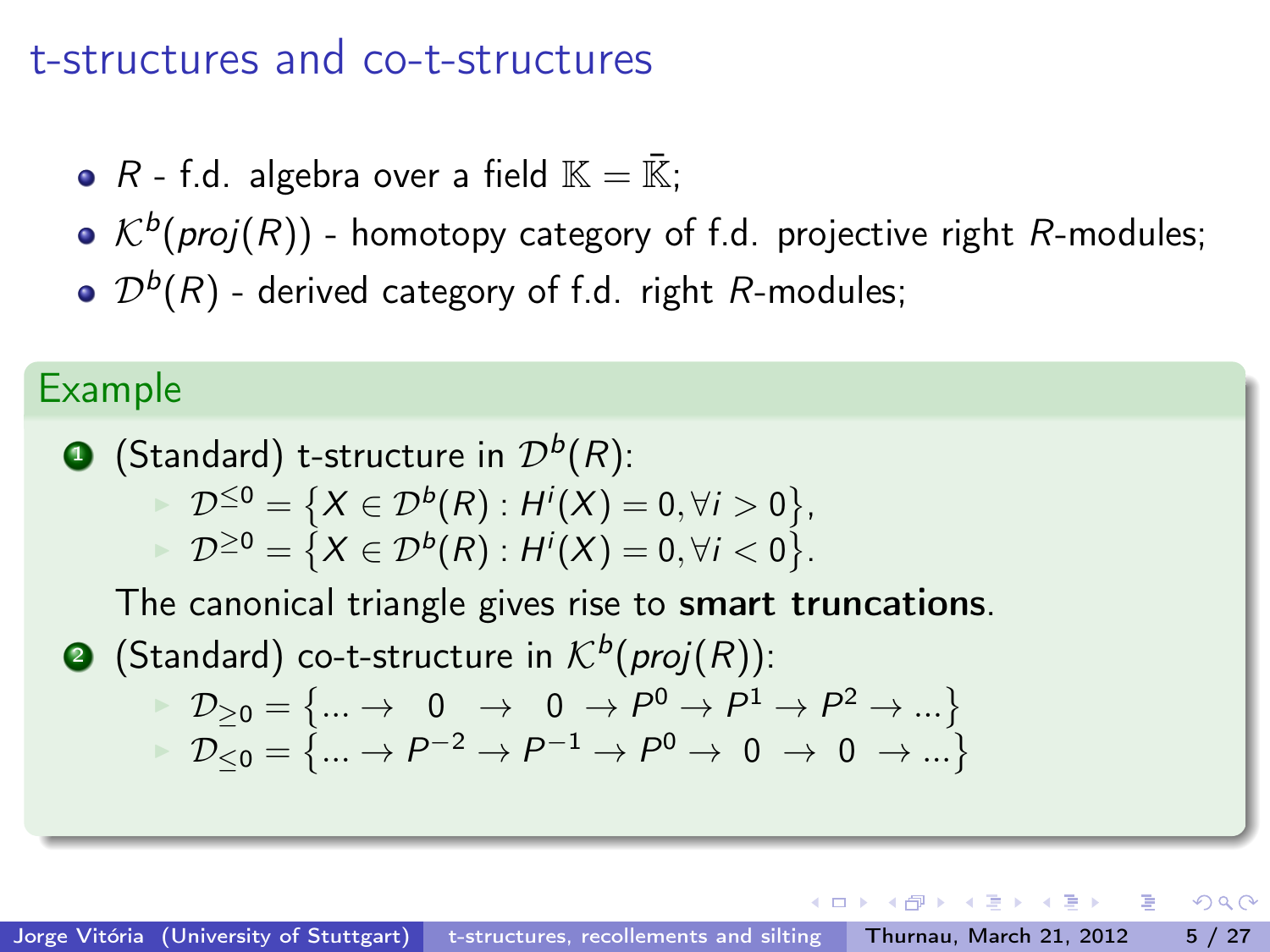- R f.d. algebra over a field  $\mathbb{K} = \overline{\mathbb{K}}$ ;
- $\mathcal{K}^{b}( \mathit{proj}(R) )$  homotopy category of f.d. projective right  $R$ -modules;
- $\mathcal{D}^{b}(R)$  derived category of f.d. right  $R$ -modules;

#### Example

\n- \n (Standard) t-structure in 
$$
\mathcal{D}^b(R)
$$
:\n  $\mathcal{D}^{\leq 0} = \{X \in \mathcal{D}^b(R) : H^i(X) = 0, \forall i > 0\}$ ,\n  $\mathcal{D}^{\geq 0} = \{X \in \mathcal{D}^b(R) : H^i(X) = 0, \forall i < 0\}$ .\n
\n- \n The canonical triangle gives rise to **smart truncations**.\n
\n- \n (Standard) co-t-structure in  $\mathcal{K}^b(\text{proj}(R))$ :\n  $\mathcal{D}_{\geq 0} = \{\ldots \to 0 \to 0 \to \mathcal{P}^0 \to \mathcal{P}^1 \to \mathcal{P}^2 \to \ldots\}$ ,\n  $\mathcal{D}_{\leq 0} = \{\ldots \to \mathcal{P}^{-2} \to \mathcal{P}^{-1} \to \mathcal{P}^0 \to 0 \to 0 \to \ldots\}$ .\n
\n- \n A canonical triangle gives rise to **stupid truncations**.\n
\n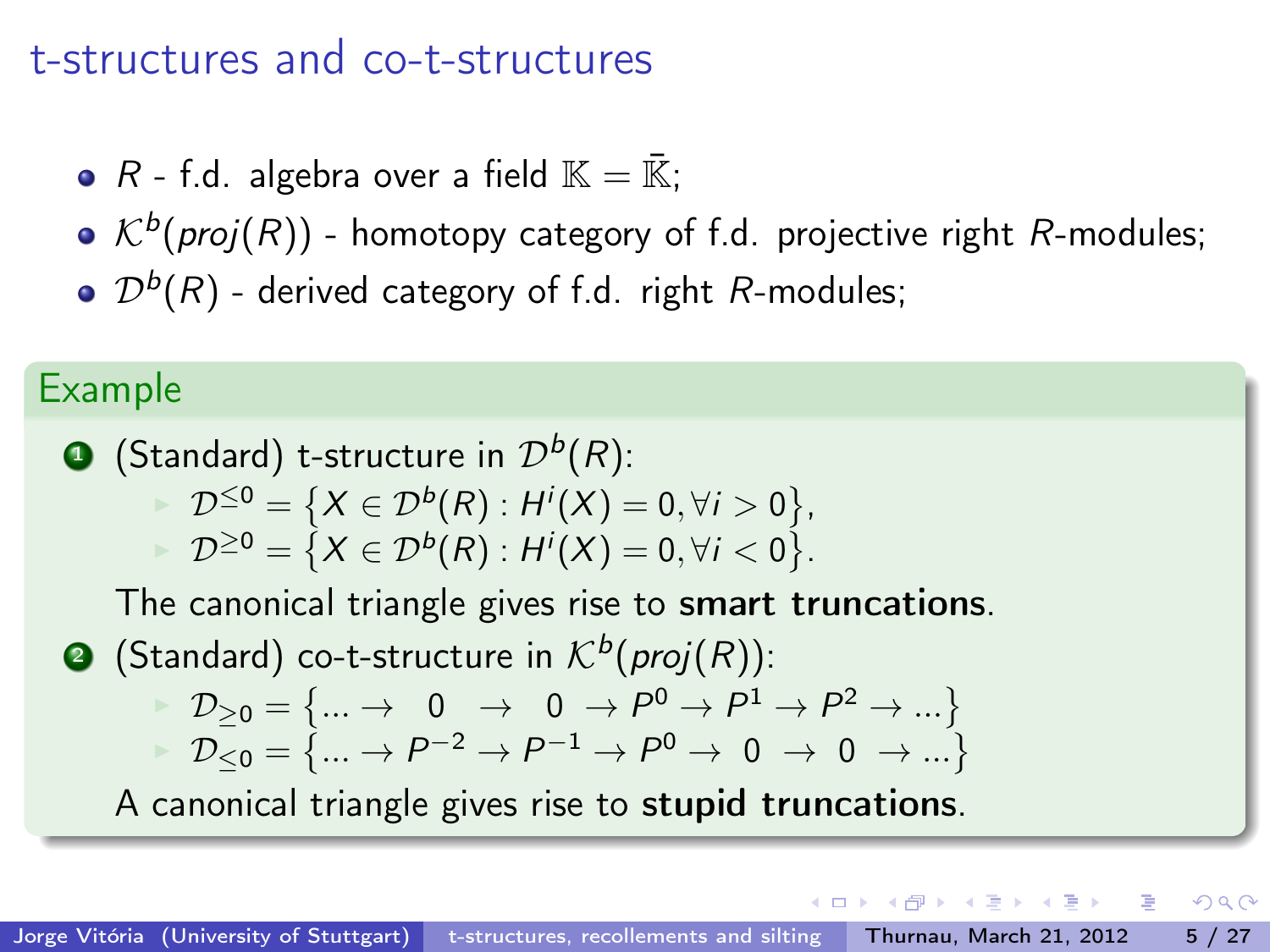Jorge Vitória (University of Stuttgart) [t-structures, recollements and silting](#page-0-0) Thurnau, March 21, 2012 6 / 27

 $\leftarrow$ 

重

 $\mathbf{h}$ Þ J.  $\mathcal{A}$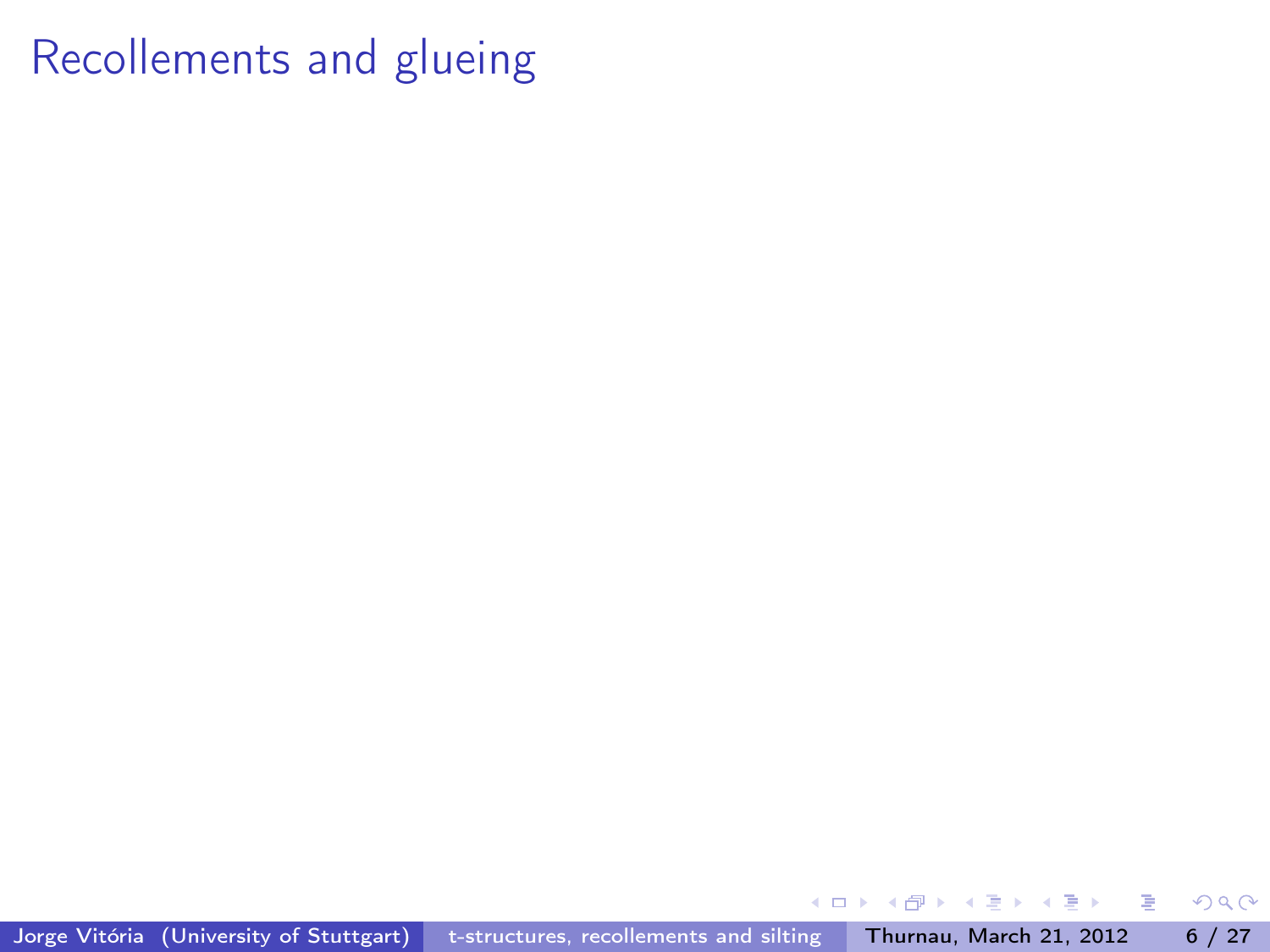Definition

 $(D, Y, X$  triangulated categories. D is a recollement of X and Y if there are triangle functors

 $\leftarrow$ 

 $\leftarrow \equiv$ 

Þ  $\mathbf{p}$   $299$ 

э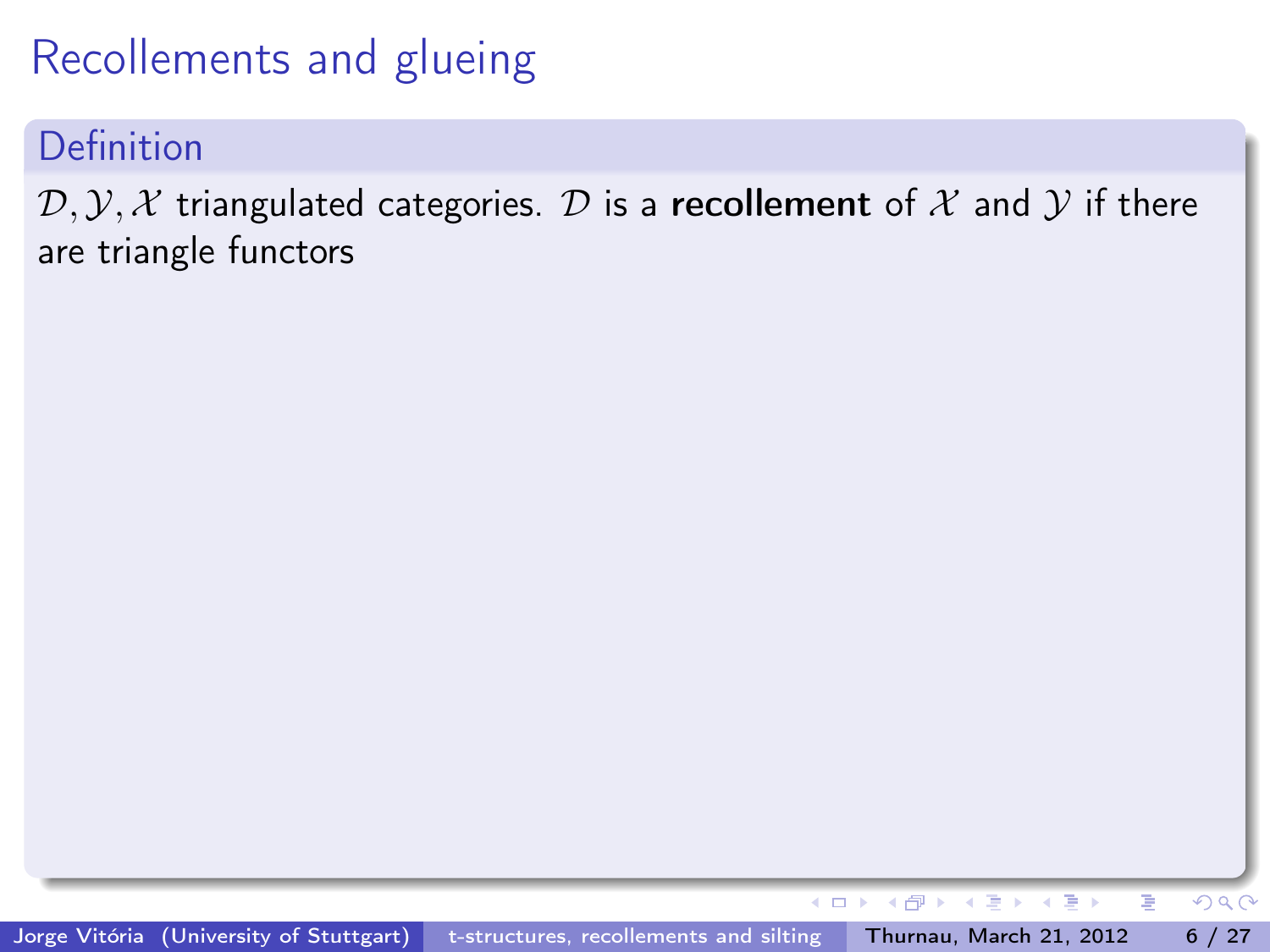### Definition

 $(D, Y, X$  triangulated categories. D is a recollement of X and Y if there are triangle functors



#### satisfying:

←□

 $QQ$ 

Þ

э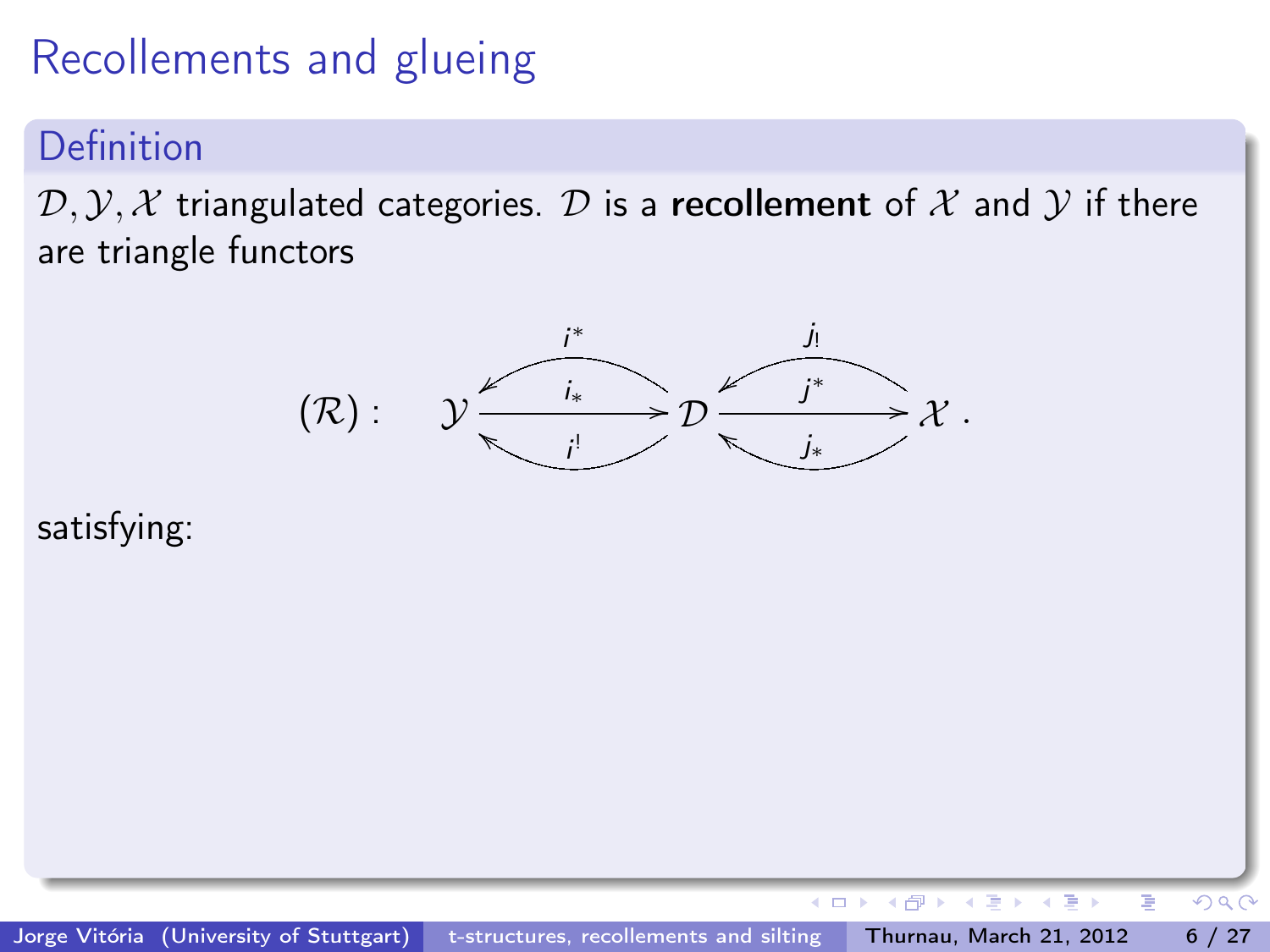### Definition

 $(D, Y, X$  triangulated categories. D is a recollement of X and Y if there are triangle functors



satisfying:

$$
\bullet (i^*, i_*, i^!), (j_!, j^*, j_*) \text{ are adjoint triples};
$$

 $\bullet$  *i*<sub>\*</sub>, *j*<sub>\*</sub>, *j*<sub>1</sub> are fully faithful;

$$
\bullet j^*i_* = 0;
$$

 $\bigcirc \forall X \in \mathcal{D}$ , there are triangles given by the (co)units of the adjunctions:

$$
i_*i^!X \to X \to j_*j^*X \to i_*i^!X[1]
$$
,  $j_!j^*X \to X \to i_*i^*X \to j_!j^*X[1].$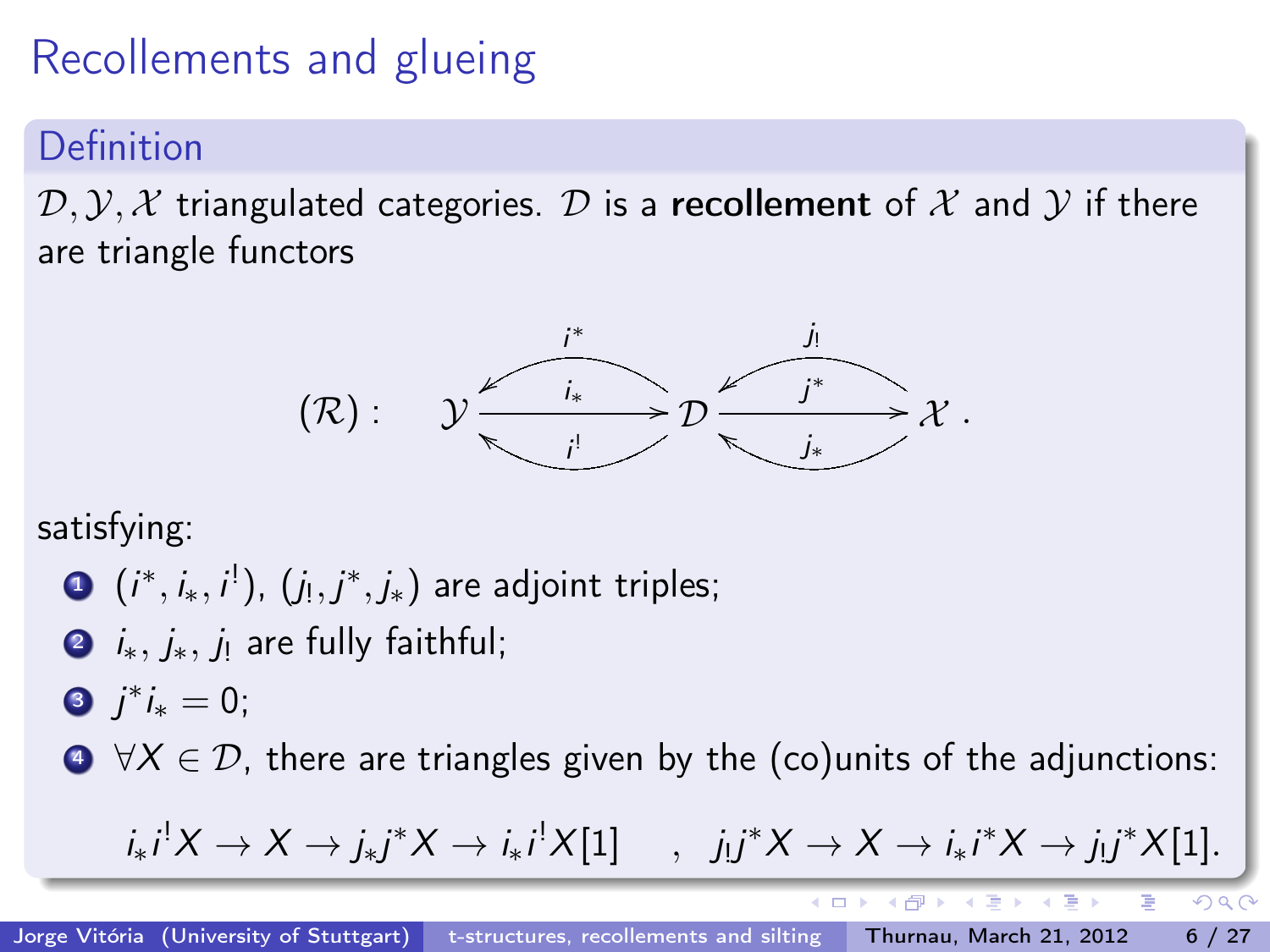Jorge Vitória (University of Stuttgart) [t-structures, recollements and silting](#page-0-0) Thurnau, March 21, 2012 7 / 27

 $\leftarrow$ 

重

 $\mathbf{h}$ Þ J.  $\mathcal{A}$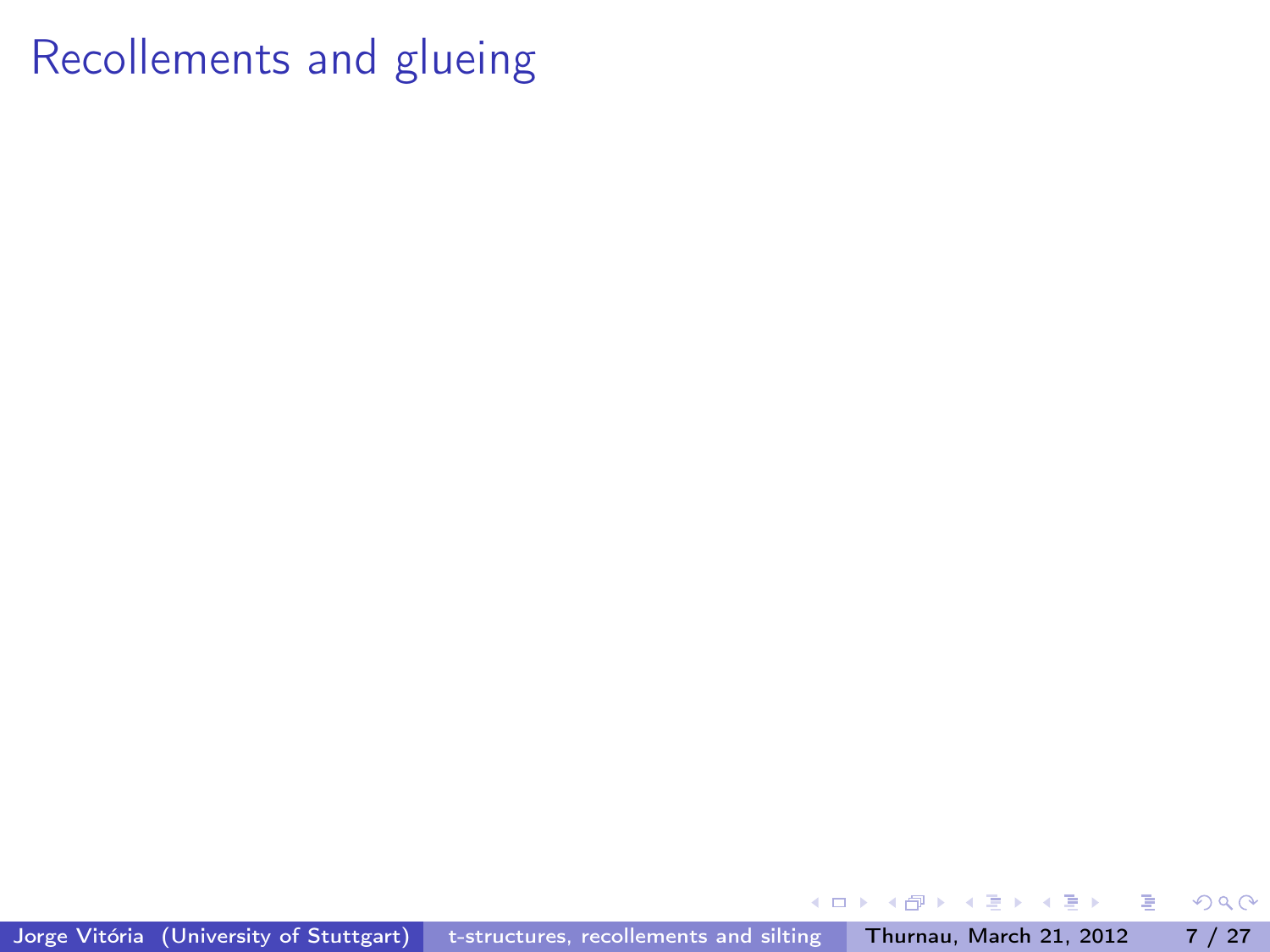# Example (Angeleri Hügel-Liu-König'11)

R is f.d. piecewise hereditary, X indecomposable, exceptional in  $\mathcal{D}^b(R)$ .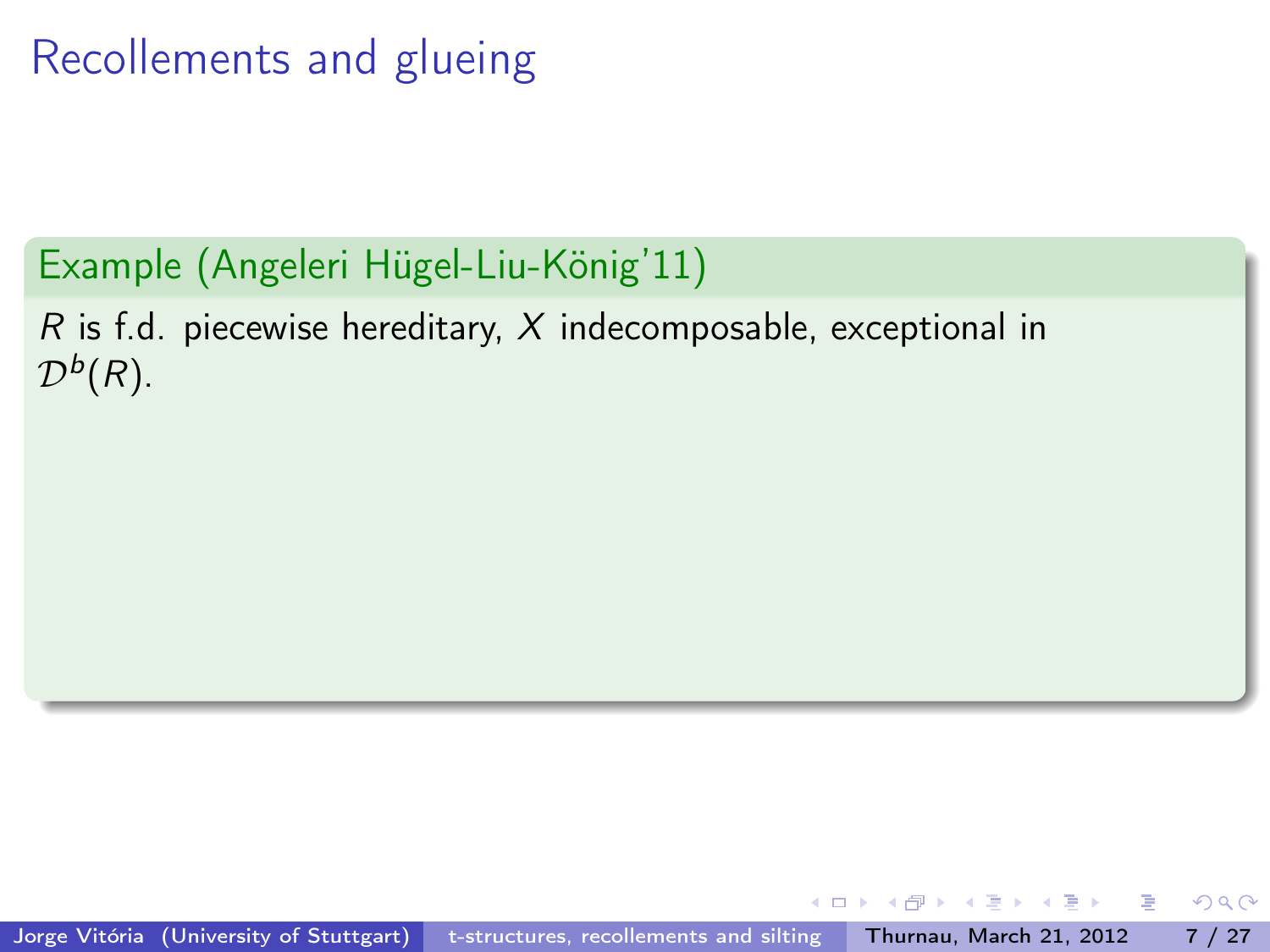## Example (Angeleri Hügel-Liu-König'11)

 $R$  is f.d. piecewise hereditary, X indecomposable, exceptional in  $\mathcal{D}^{b}(R)$ .Then, there is a recollement

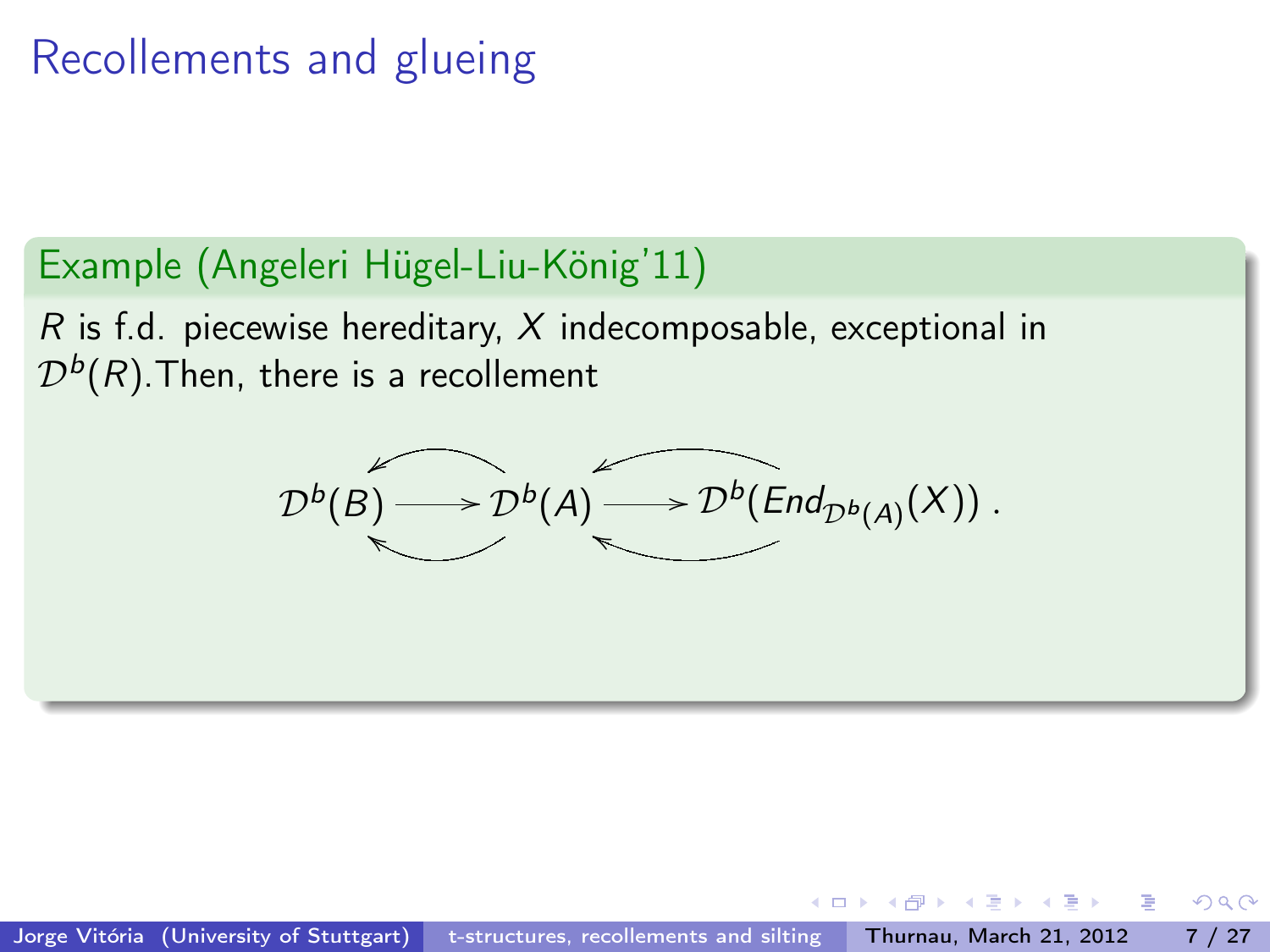## Example (Angeleri Hügel-Liu-König'11)

 $R$  is f.d. piecewise hereditary, X indecomposable, exceptional in  $\mathcal{D}^{b}(R)$ .Then, there is a recollement

$$
\mathcal{D}^{b}(B) \longrightarrow \mathcal{D}^{b}(A) \longrightarrow \mathcal{D}^{b}(End_{\mathcal{D}^{b}(A)}(X)).
$$

where  $B$  is also a f.d. piecewise hereditary and  $\mathit{End}_{\mathcal{D}^b(A)}(X)$  is a f.d. skew-field over  $\mathbb{K}$ .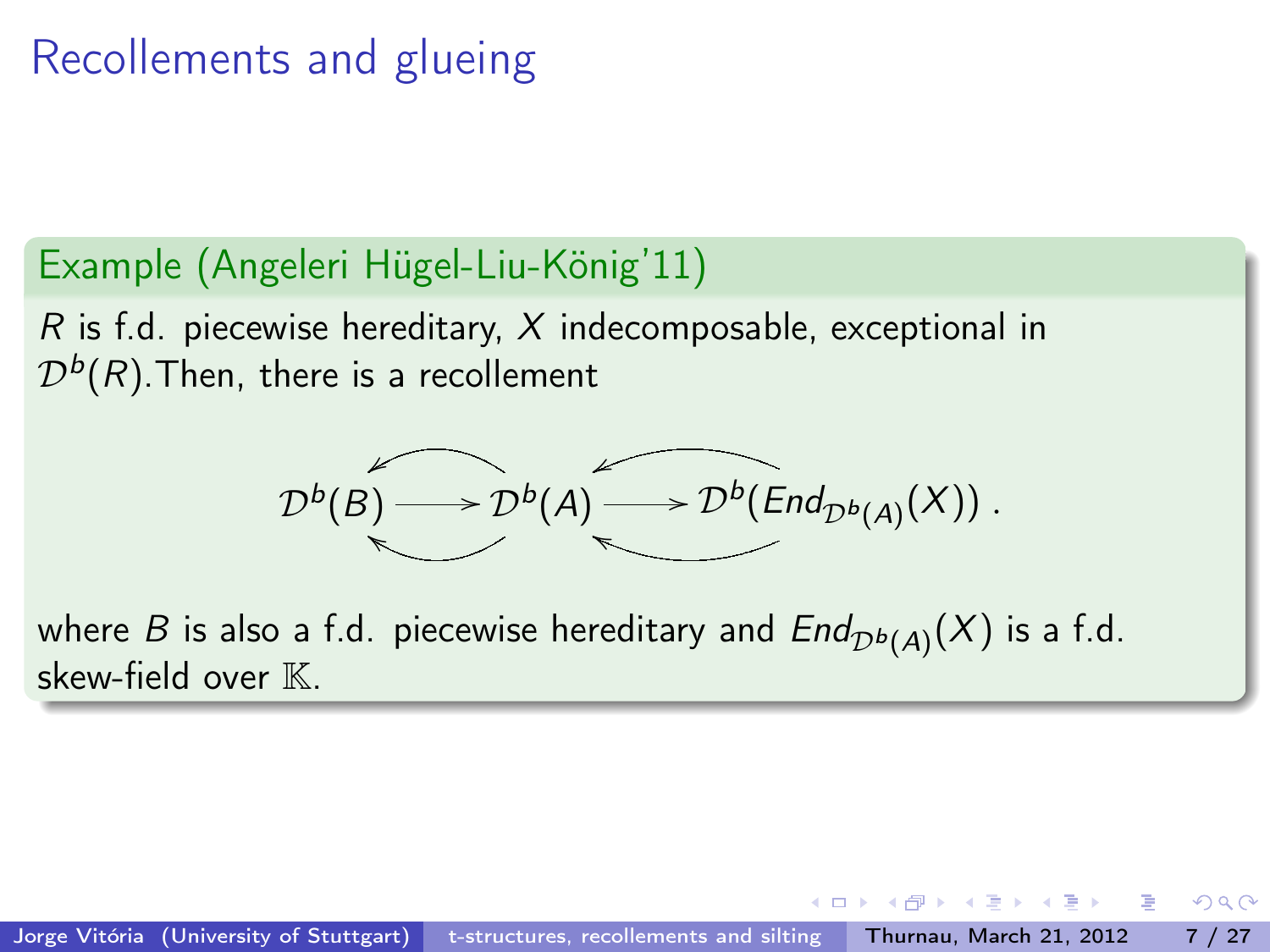Jorge Vitória (University of Stuttgart) [t-structures, recollements and silting](#page-0-0) Thurnau, March 21, 2012 8 / 27

 $\leftarrow$ 

重

 $\mathbf{h}$ Þ J.  $\mathcal{A}$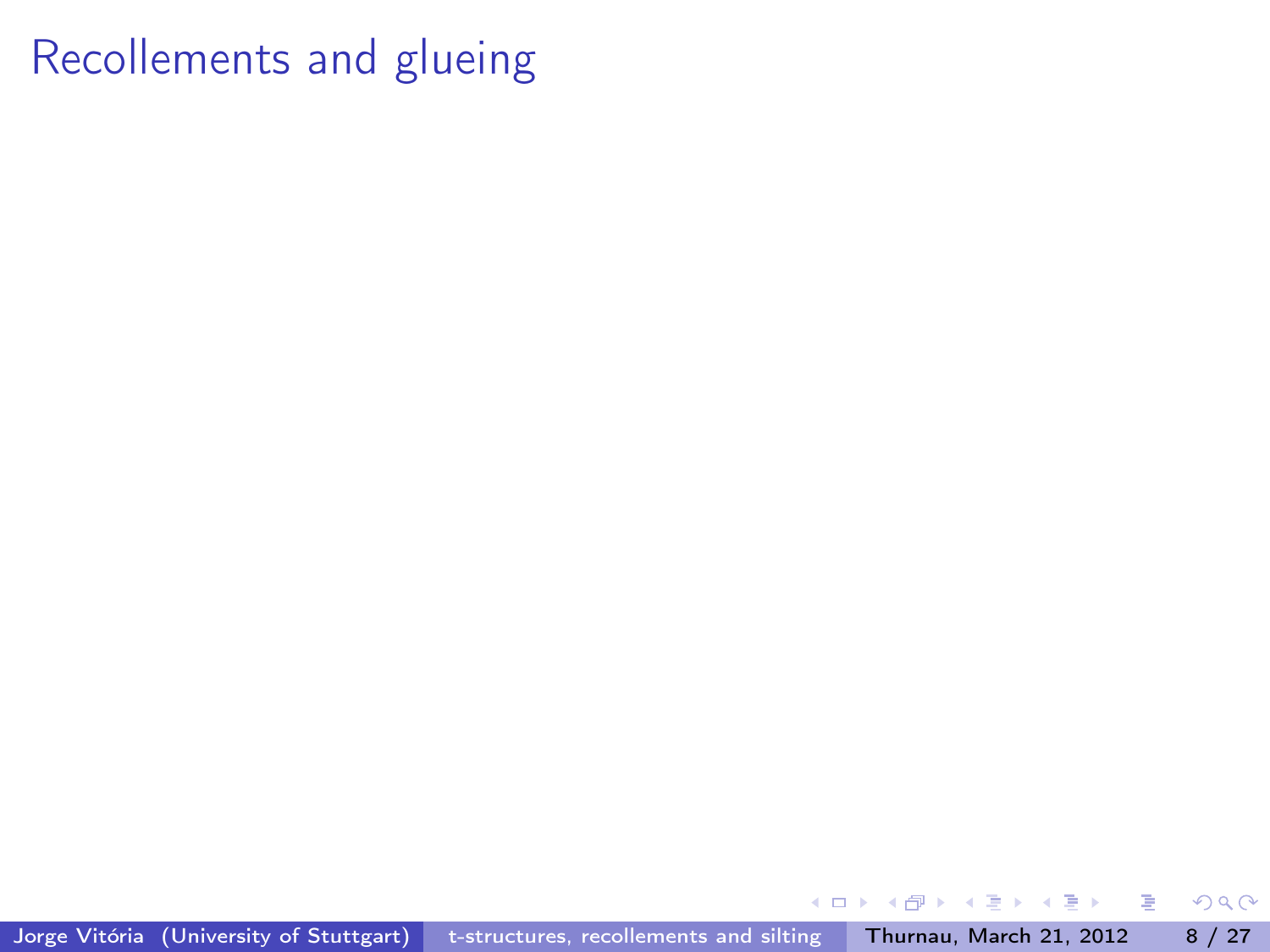#### Theorem (Beilinson-Bernstein-Deligne'82)

Given R and  $(\mathcal{X}^{\leq 0}, \mathcal{X}^{\geq 0})$ ,  $(\mathcal{Y}^{\leq 0}, \mathcal{Y}^{\geq 0})$  t-structures in X and Y, then

$$
\mathcal{D}^{\leq 0} := \{ Z \in \mathcal{D} : j^* Z \in \mathcal{X}^{\leq 0}, i^* Z \in \mathcal{Y}^{\leq 0} \}
$$
  

$$
\mathcal{D}^{\geq 0} := \left\{ Z \in \mathcal{D} : j^* Z \in \mathcal{X}^{\geq 0}, i^! Z \in \mathcal{Y}^{\geq 0} \right\}
$$

is a t-structure in D.

이 사람이 그만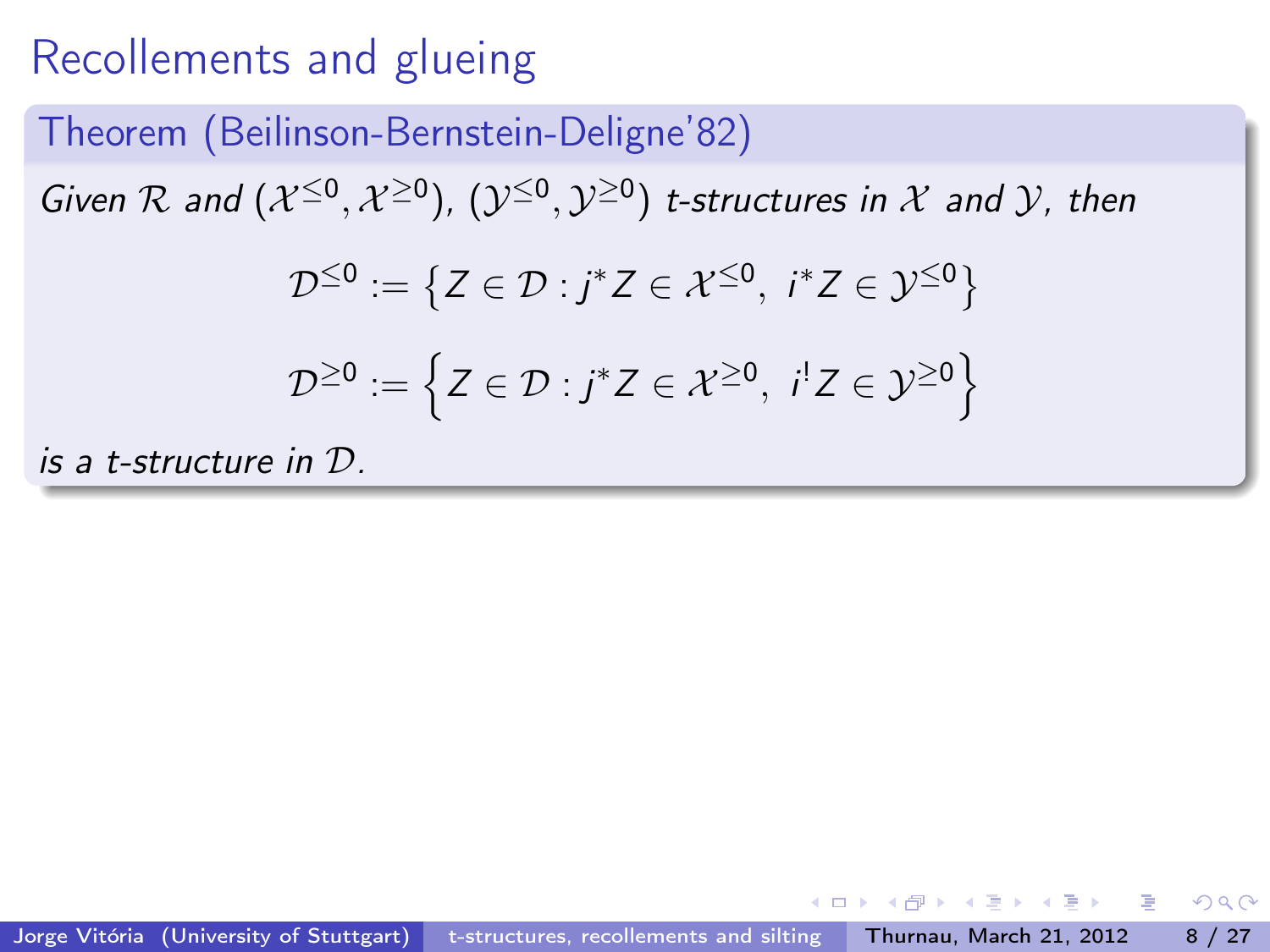#### Theorem (Beilinson-Bernstein-Deligne'82)

Given R and  $(\mathcal{X}^{\leq 0}, \mathcal{X}^{\geq 0})$ ,  $(\mathcal{Y}^{\leq 0}, \mathcal{Y}^{\geq 0})$  t-structures in X and Y, then

$$
\mathcal{D}^{\leq 0} := \left\{ Z \in \mathcal{D} : j^* Z \in \mathcal{X}^{\leq 0}, i^* Z \in \mathcal{Y}^{\leq 0} \right\}
$$

$$
\mathcal{D}^{\geq 0} := \left\{ Z \in \mathcal{D} : j^* Z \in \mathcal{X}^{\geq 0}, i! Z \in \mathcal{Y}^{\geq 0} \right\}
$$

is a t-structure in D.

#### Theorem (Bondarko'10)

Given R and  $(\mathcal{X}_{\geq 0}, \mathcal{X}_{\leq 0})$ ,  $(\mathcal{Y}_{\geq 0}, \mathcal{Y}_{\leq 0})$  co-t-structures in X and Y, then

$$
\mathcal{D}_{\geq 0} := \{ Z \in \mathcal{D} : j^* Z \in \mathcal{X}_{\geq 0}, i^* Z \in \mathcal{Y}_{\geq 0} \}
$$

$$
\mathcal{D}_{\leq 0} := \left\{ Z \in \mathcal{D} : j^* Z \in \mathcal{X}_{\leq 0}, \ i^! Z \in \mathcal{Y}_{\leq 0} \right\}
$$

is a co-t-structure in D.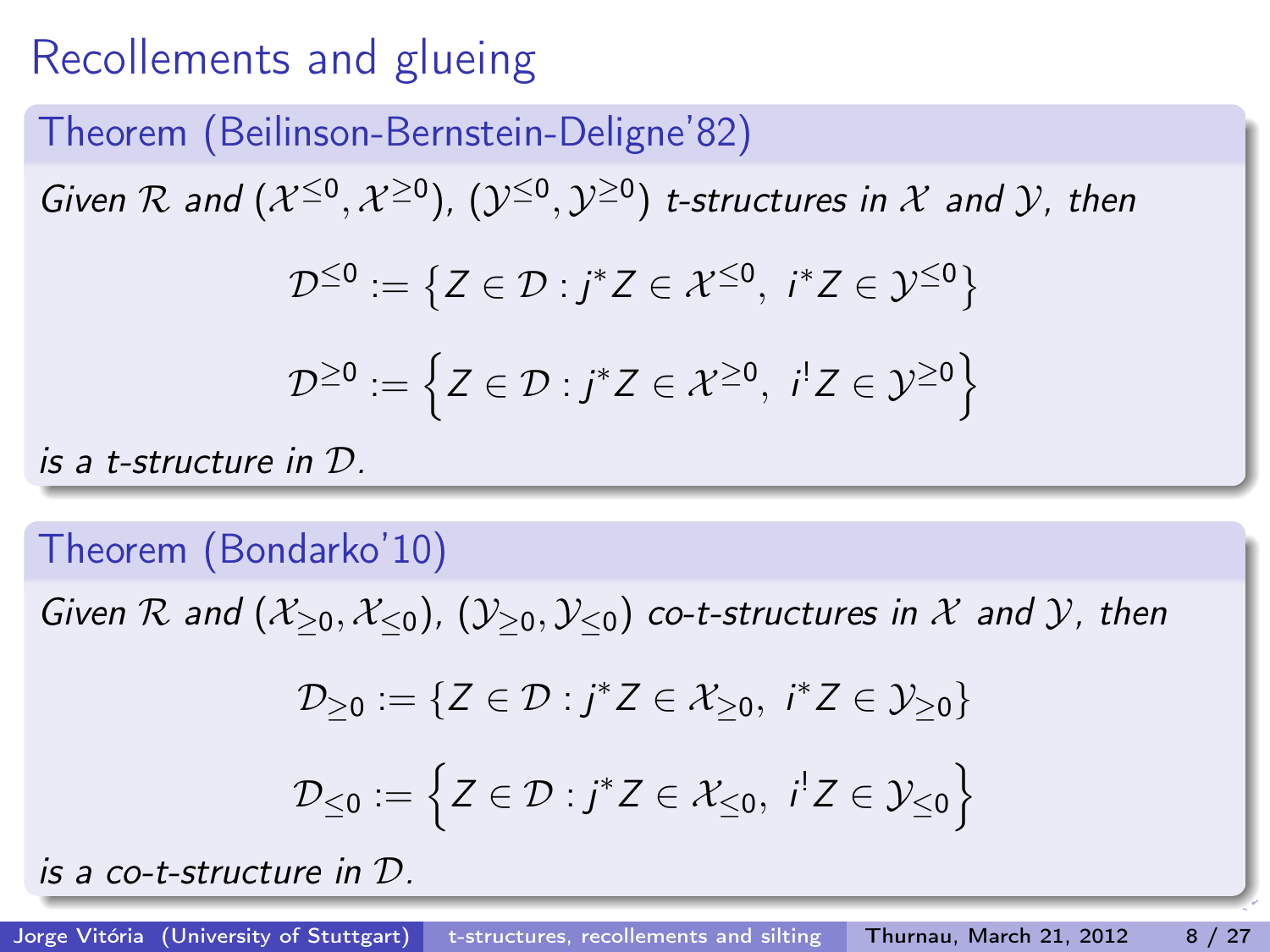Jorge Vitória (University of Stuttgart) [t-structures, recollements and silting](#page-0-0) Thurnau, March 21, 2012 9 / 27

∢⊡

重

≃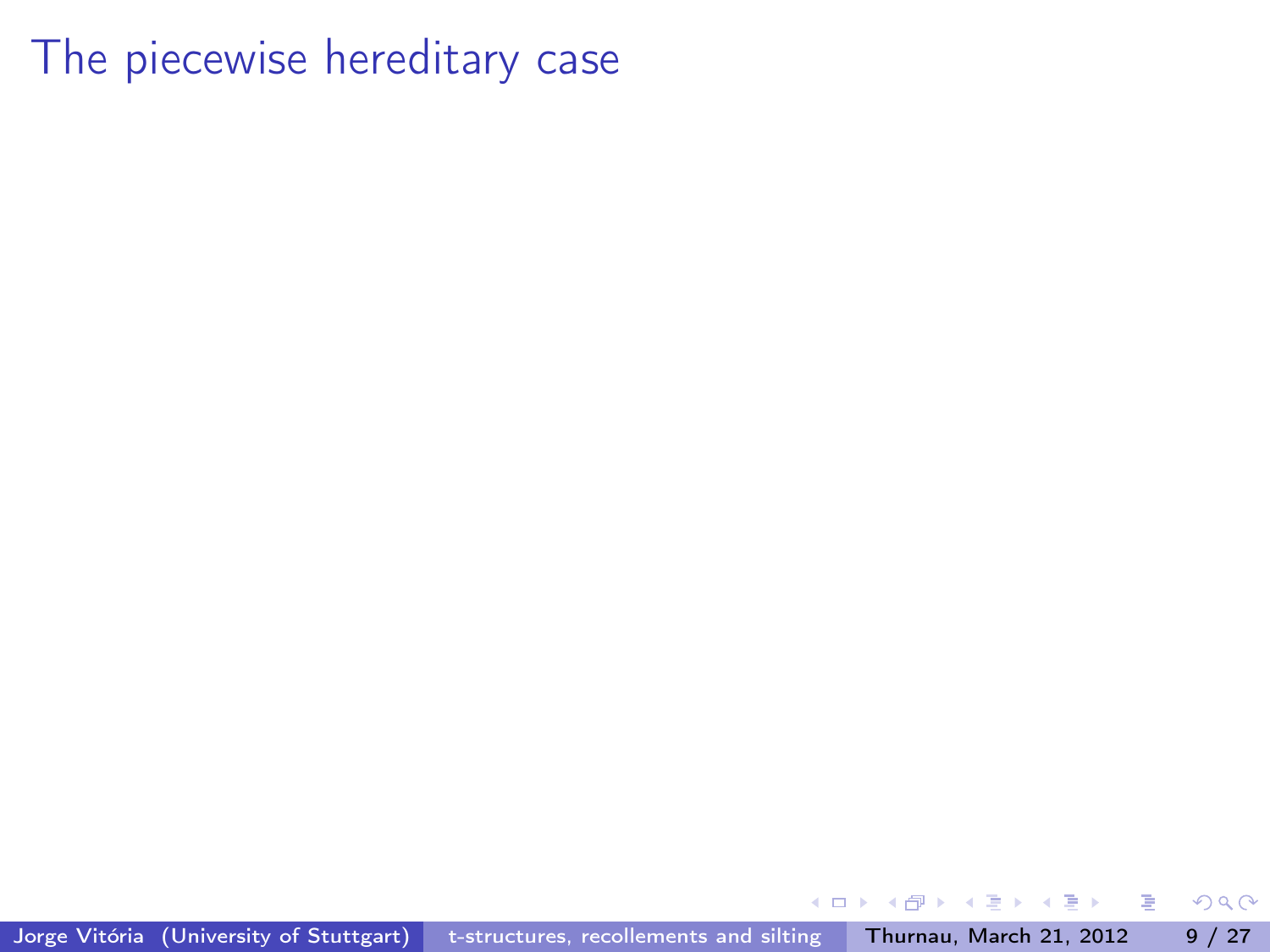$R$  f.d. piecewise hereditary algebra over  $K$ .

 $\Omega$ 

э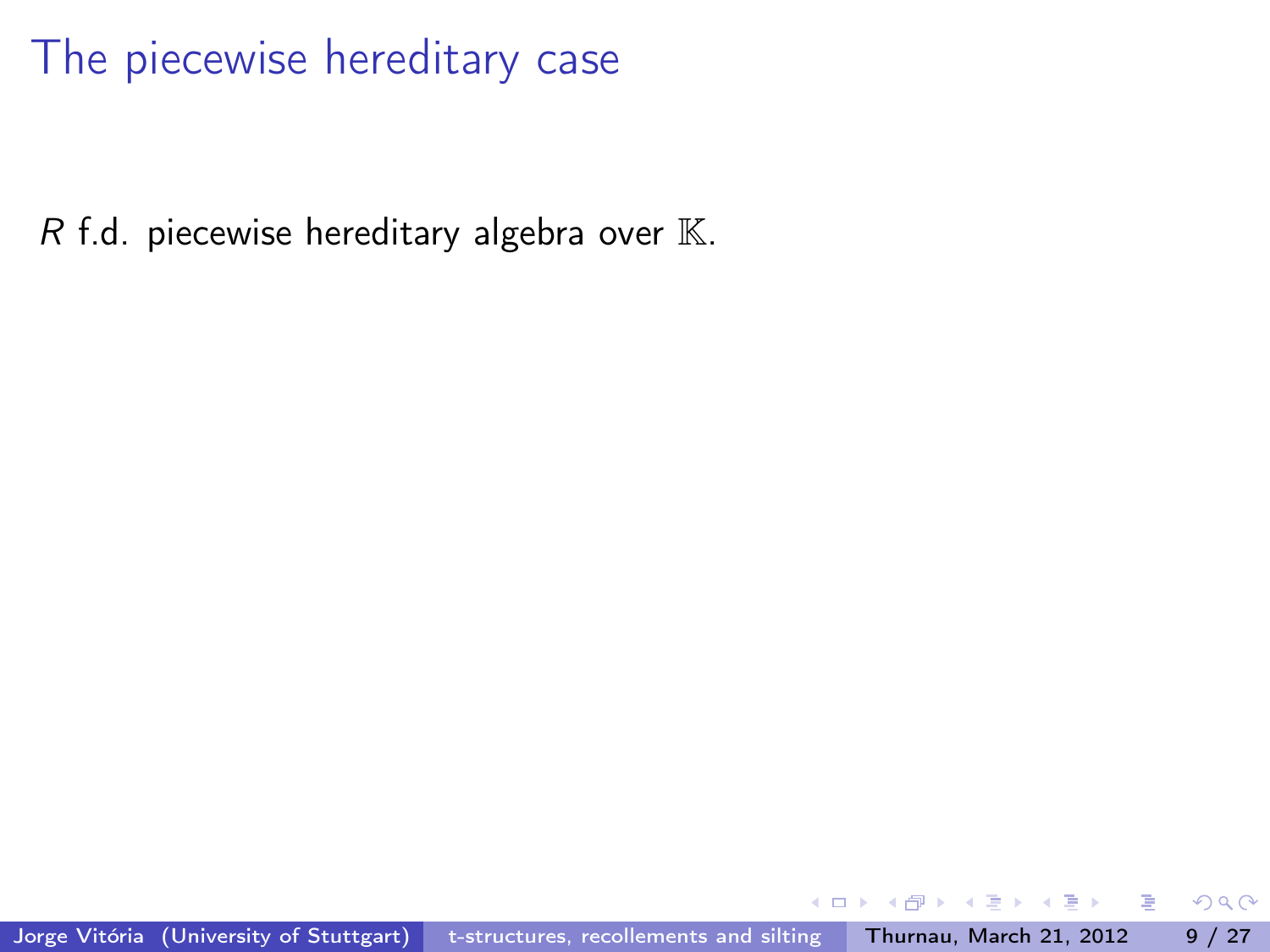R f.d. piecewise hereditary algebra over  $\mathbb{K}$ .

#### Lemma

Let  $(D^{\leq 0}, D^{\geq 0})$  be a bounded t-structure with length heart in  $\mathcal{D}^b(R)$ . Then  $D^{\leq 0} \cap D^{\geq 0} \cong \text{mod}(S)$ , where S is a f.d. directed algebra over K.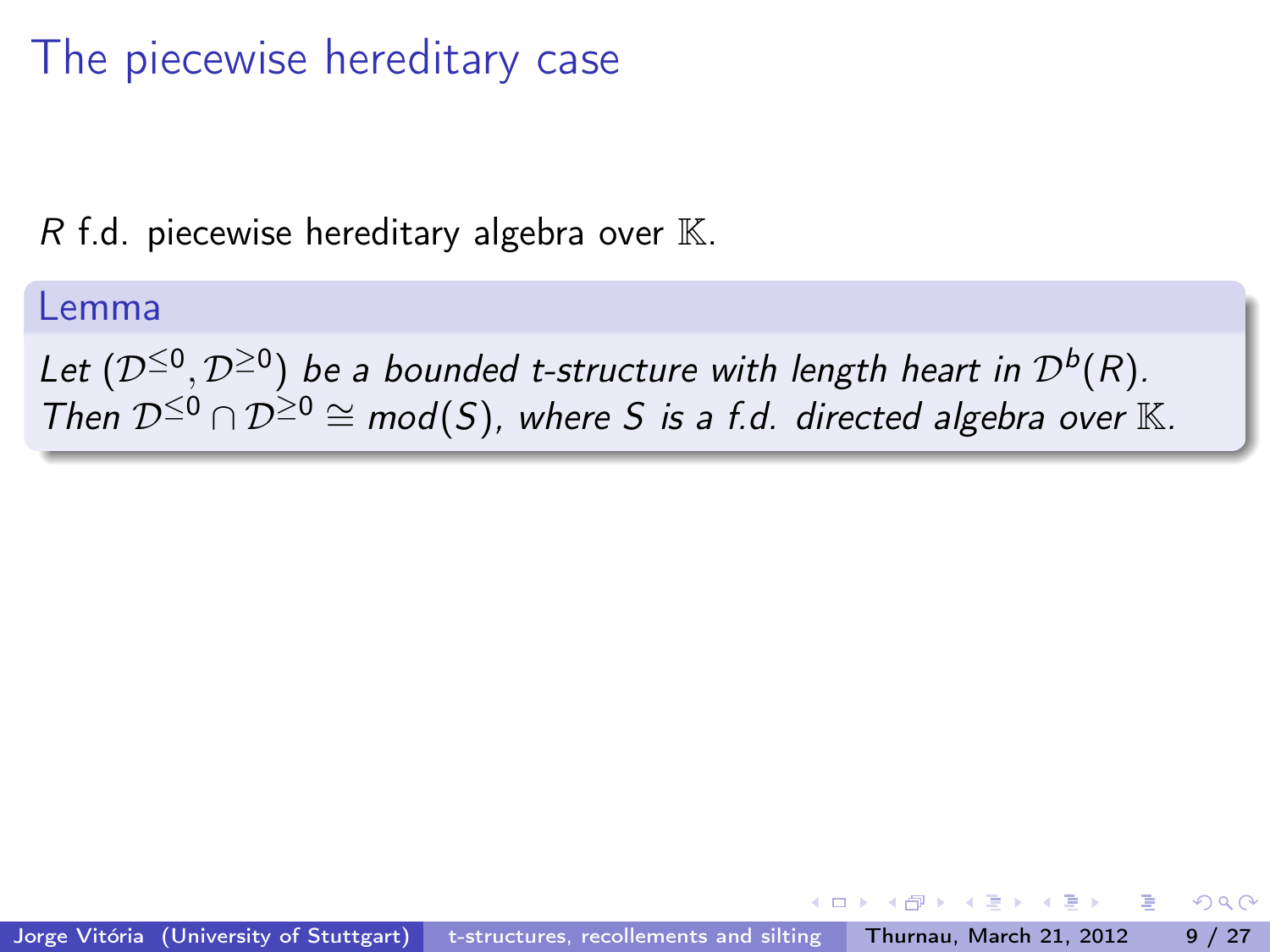R f.d. piecewise hereditary algebra over  $\mathbb{K}$ .

#### Lemma

Let  $(D^{\leq 0}, D^{\geq 0})$  be a bounded t-structure with length heart in  $\mathcal{D}^b(R)$ . Then  $\mathcal{D}^{\leq 0} \cap \mathcal{D}^{\geq 0} \cong \text{mod}(S)$ , where S is a f.d. directed algebra over K.

### Theorem (Liu-V.'11)

Let  $(D^{\leq 0}, D^{\geq 0})$  be a bounded t-structure with length heart in  $\mathcal{D}^b(R)$ . Then there is a recollement of  $\mathcal{D}^b(R)$  by derived module categories such that  $(\mathcal{D}^{\leq 0}, \mathcal{D}^{\geq 0})$  is glued with respect to this recollement.

 $\mathbf{A} \oplus \mathbf{A} \rightarrow \mathbf{A} \oplus \mathbf{A} \rightarrow \mathbf{A} \oplus \mathbf{B}$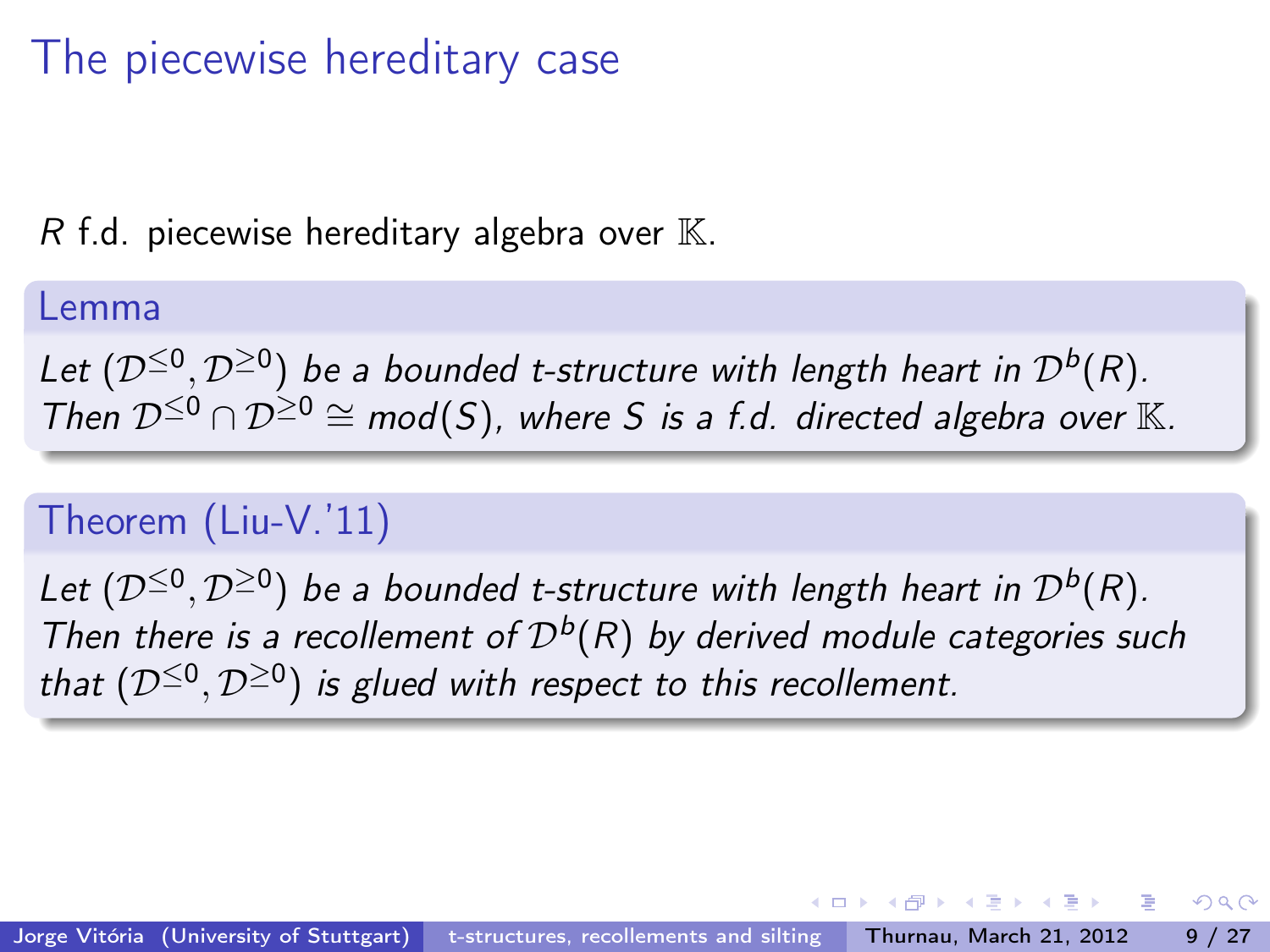Idea of proof

Jorge Vitória (University of Stuttgart) [t-structures, recollements and silting](#page-0-0) Thurnau, March 21, 2012 10 / 27

 $\left\{ \left( \left| \mathbf{H} \right| \right) \in \mathbb{R} \right\} \times \left( \left| \mathbf{H} \right| \right) \times \left| \mathbf{H} \right| \times \mathbb{R}$ 

4 D F

重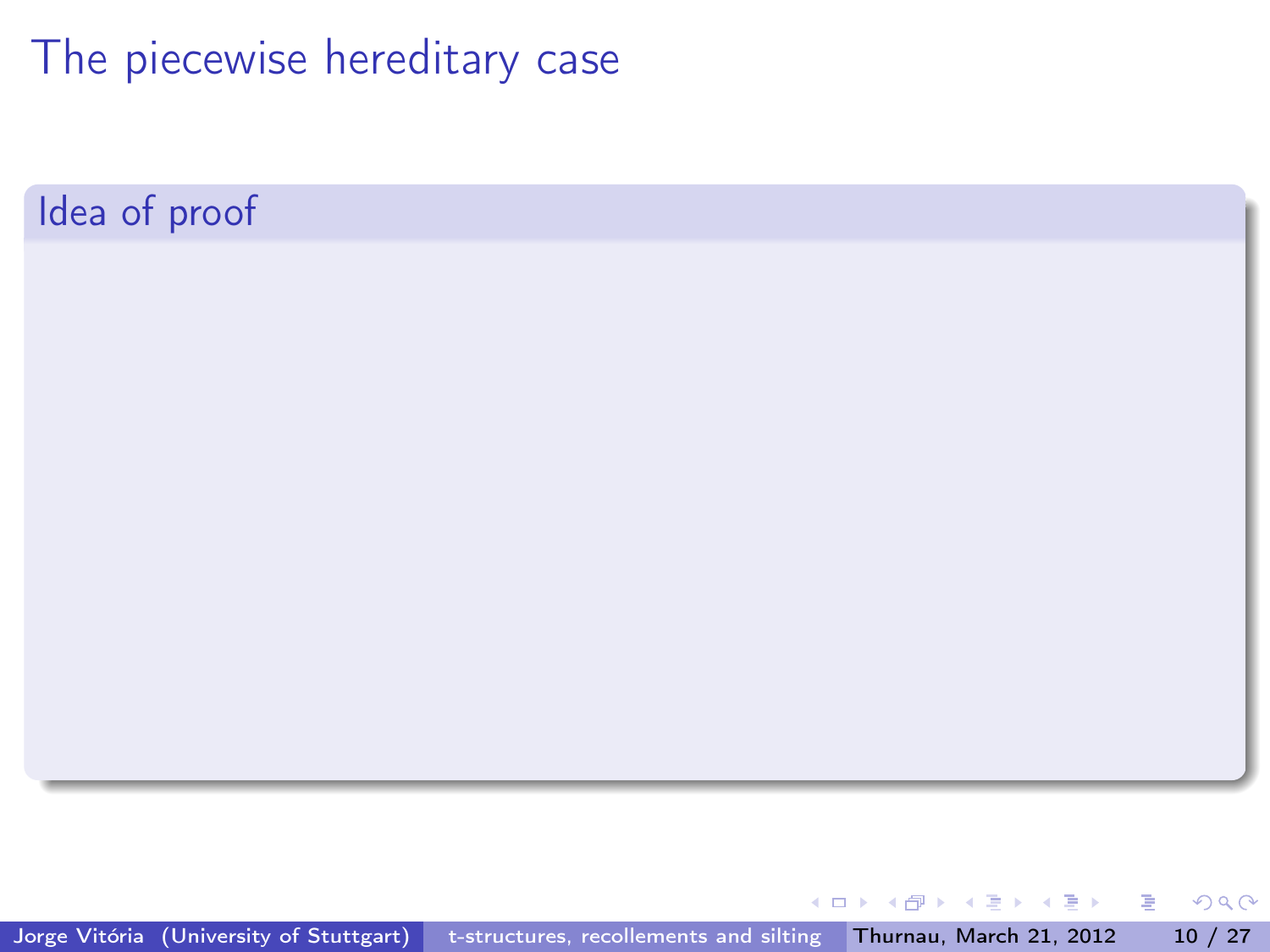Idea of proof

• Lemma  $\Rightarrow$  There is a simple projective P in the heart;

Jorge Vitória (University of Stuttgart) [t-structures, recollements and silting](#page-0-0) Thurnau, March 21, 2012 10 / 27

÷  $\sim$  $\rightarrow$   $\equiv$   $\rightarrow$ 

 $\leftarrow$ 

э

 $\Omega$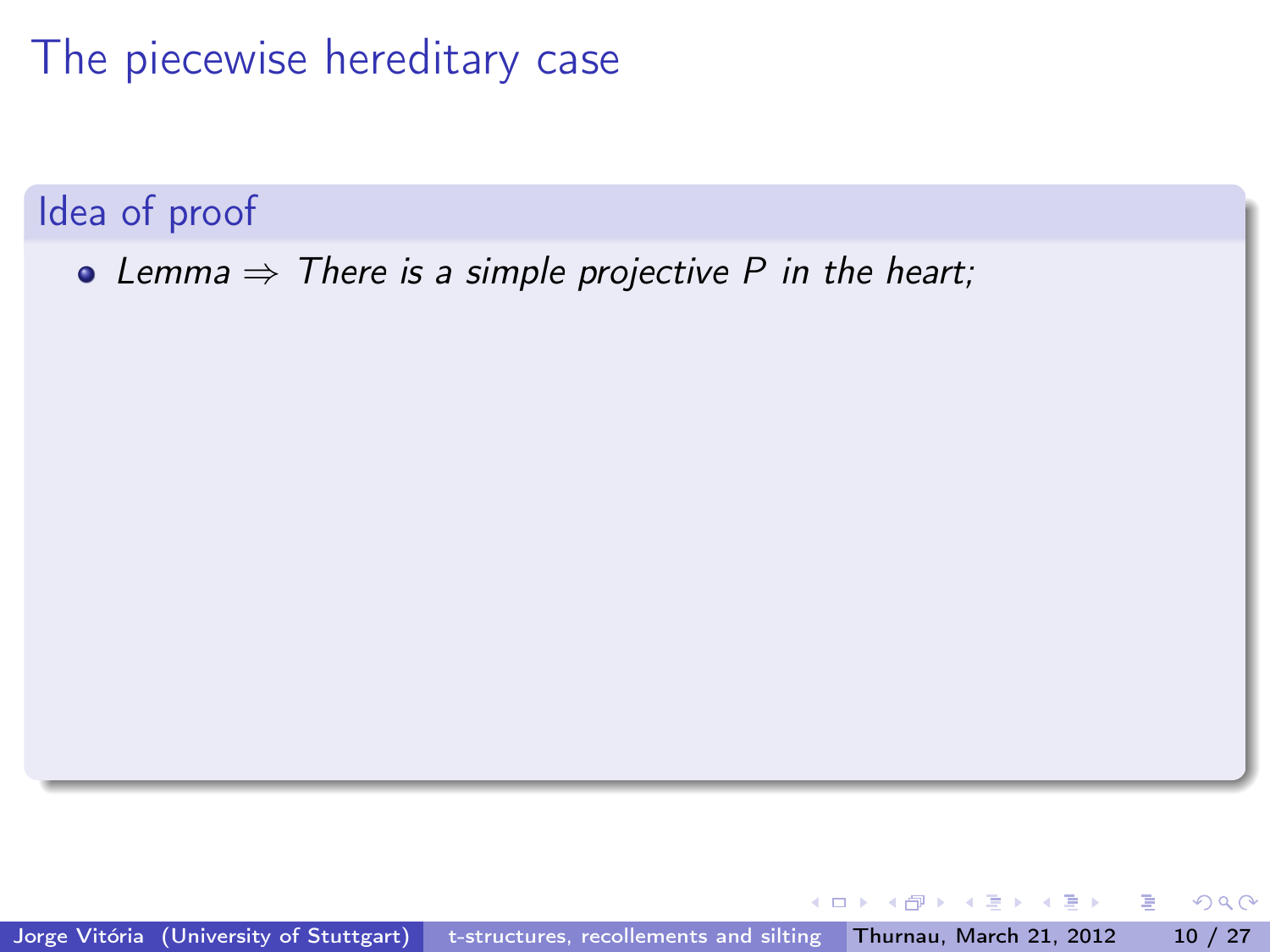### The piecewise hereditary case

#### Idea of proof

- Lemma  $\Rightarrow$  There is a simple projective P in the heart;
- P indecomposable exceptional in  $\mathcal{D}^b(R)$ ;

э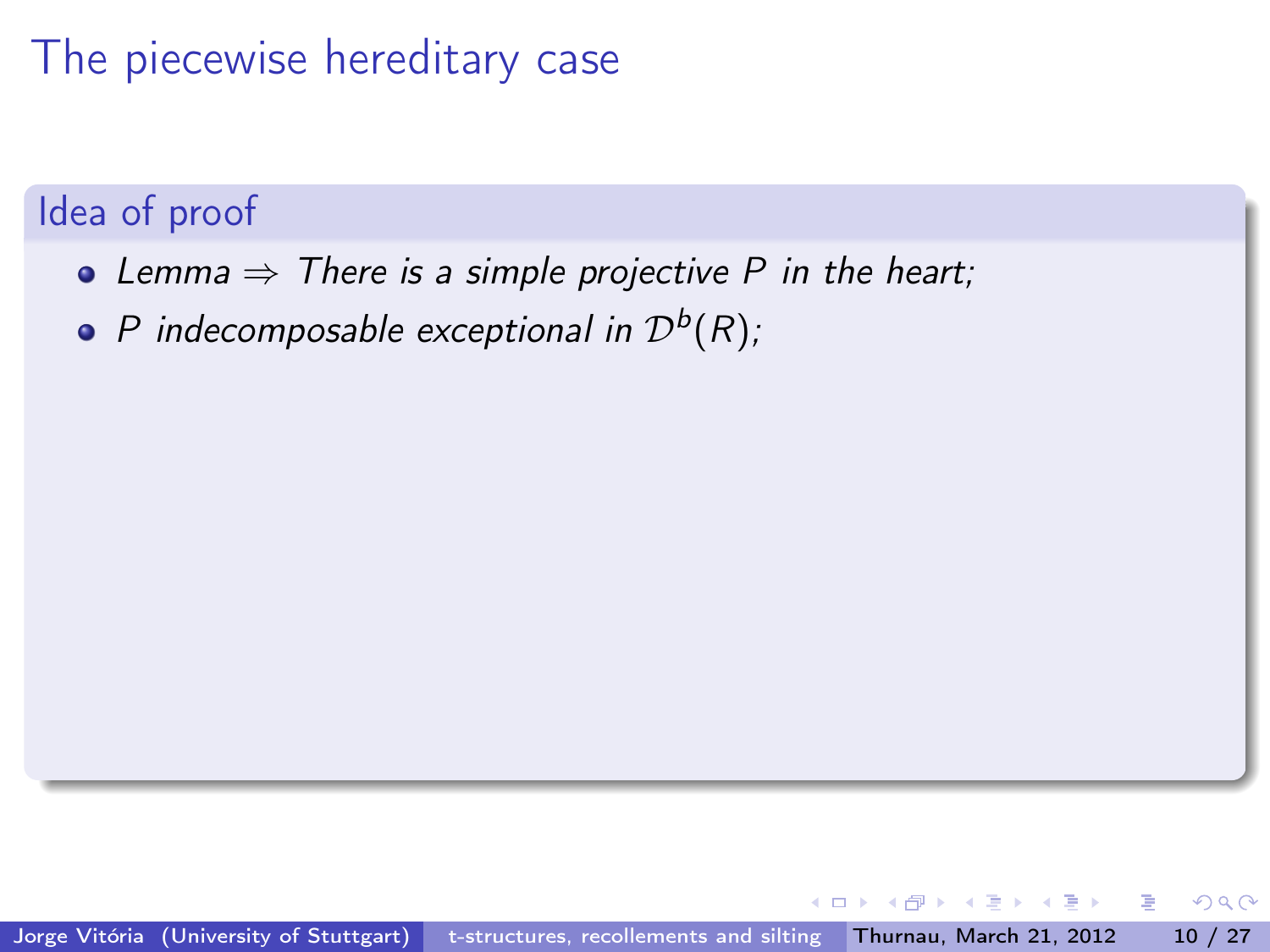### The piecewise hereditary case

#### Idea of proof

- Lemma  $\Rightarrow$  There is a simple projective P in the heart;
- P indecomposable exceptional in  $\mathcal{D}^b(R)$ ;
- $[AKL] \Rightarrow$  recollement

$$
\mathcal{D}^{b}(B) \longrightarrow \mathcal{D}^{b}(R) \longrightarrow \mathcal{D}^{b}(End_{\mathcal{D}^{b}(R)}(P)).
$$

for some piecewise hereditary algebra B;

э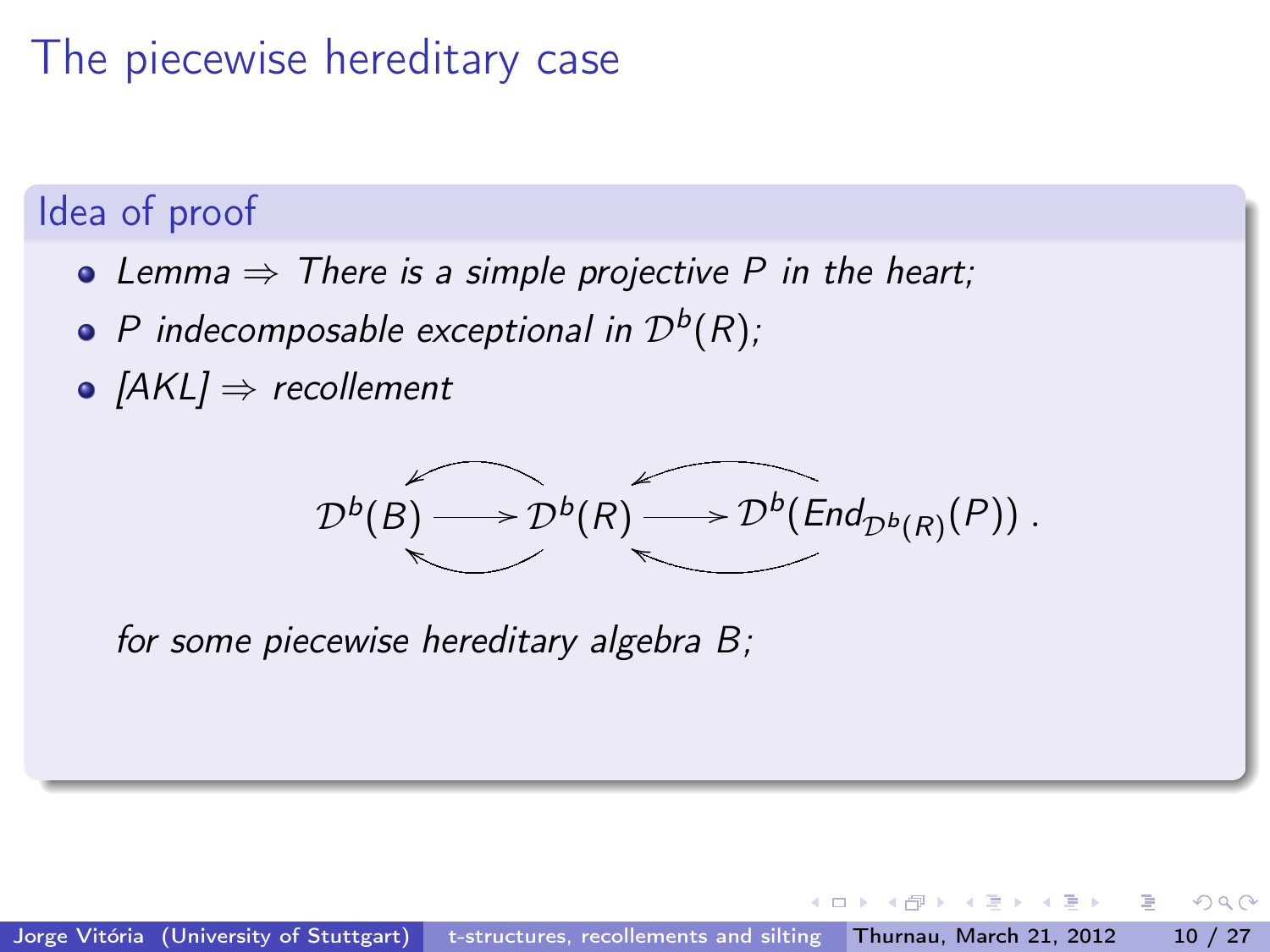### The piecewise hereditary case

#### Idea of proof

- Lemma  $\Rightarrow$  There is a simple projective P in the heart;
- P indecomposable exceptional in  $\mathcal{D}^b(R)$ ;
- $[AKL] \Rightarrow$  recollement

$$
\mathcal{D}^{b}(B) \longrightarrow \mathcal{D}^{b}(R) \longrightarrow \mathcal{D}^{b}(End_{\mathcal{D}^{b}(R)}(P)).
$$

for some piecewise hereditary algebra B;

 $(\mathcal{D}^{\leq 0},\mathcal{D}^{\geq 0})$  is glued with respect to this recollement from t-structures  $(j^*\mathcal{D}^{\leq 0}, j^*\mathcal{D}^{\geq 0})$  and  $(i^*\mathcal{D}^{\leq 0}, i^!\mathcal{D}^{\geq 0})$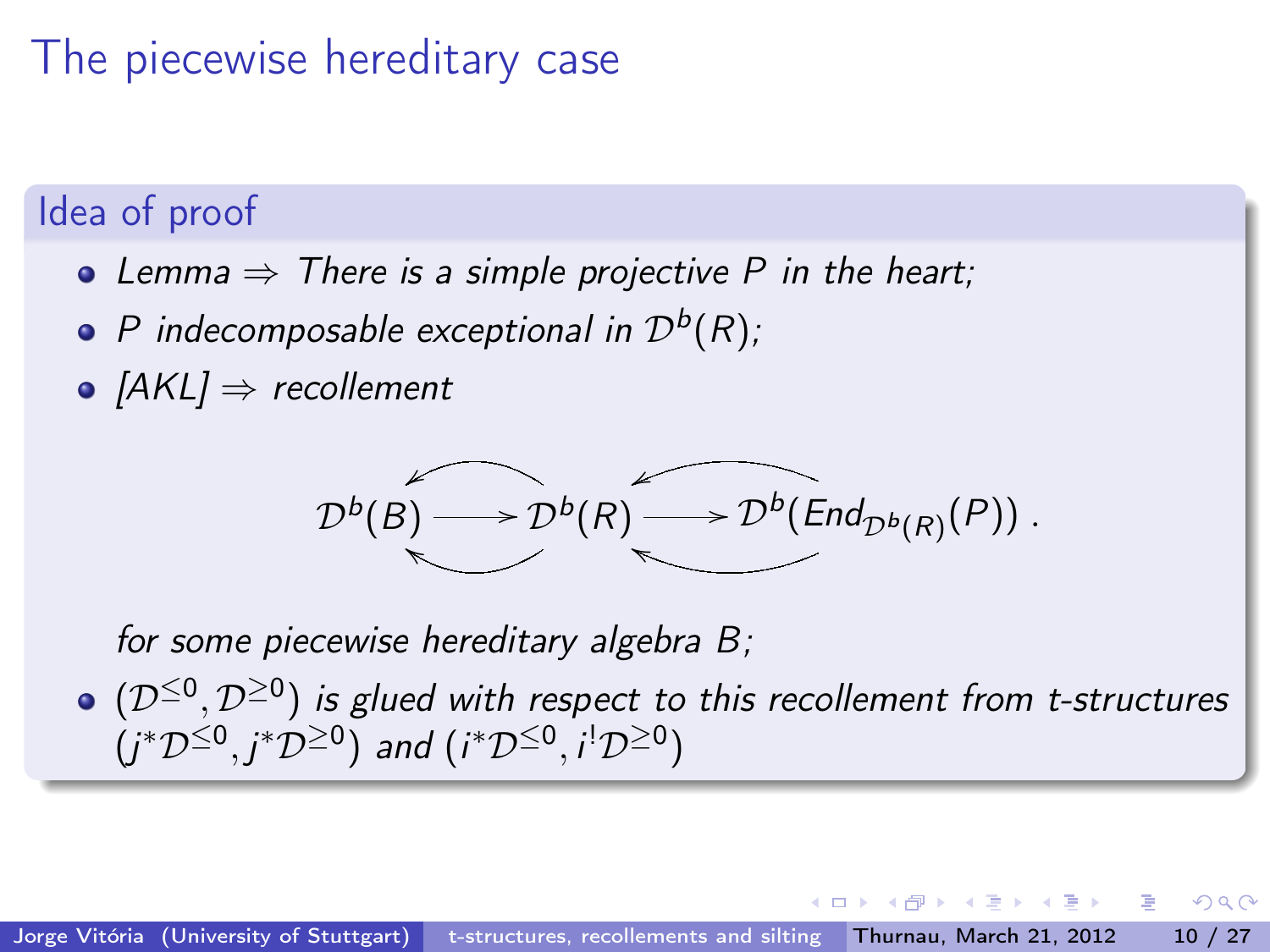Jorge Vitória (University of Stuttgart) [t-structures, recollements and silting](#page-0-0) Thurnau, March 21, 2012 11 / 27

 $\leftarrow$   $\Box$ 

メタメ メミメ メミメ

重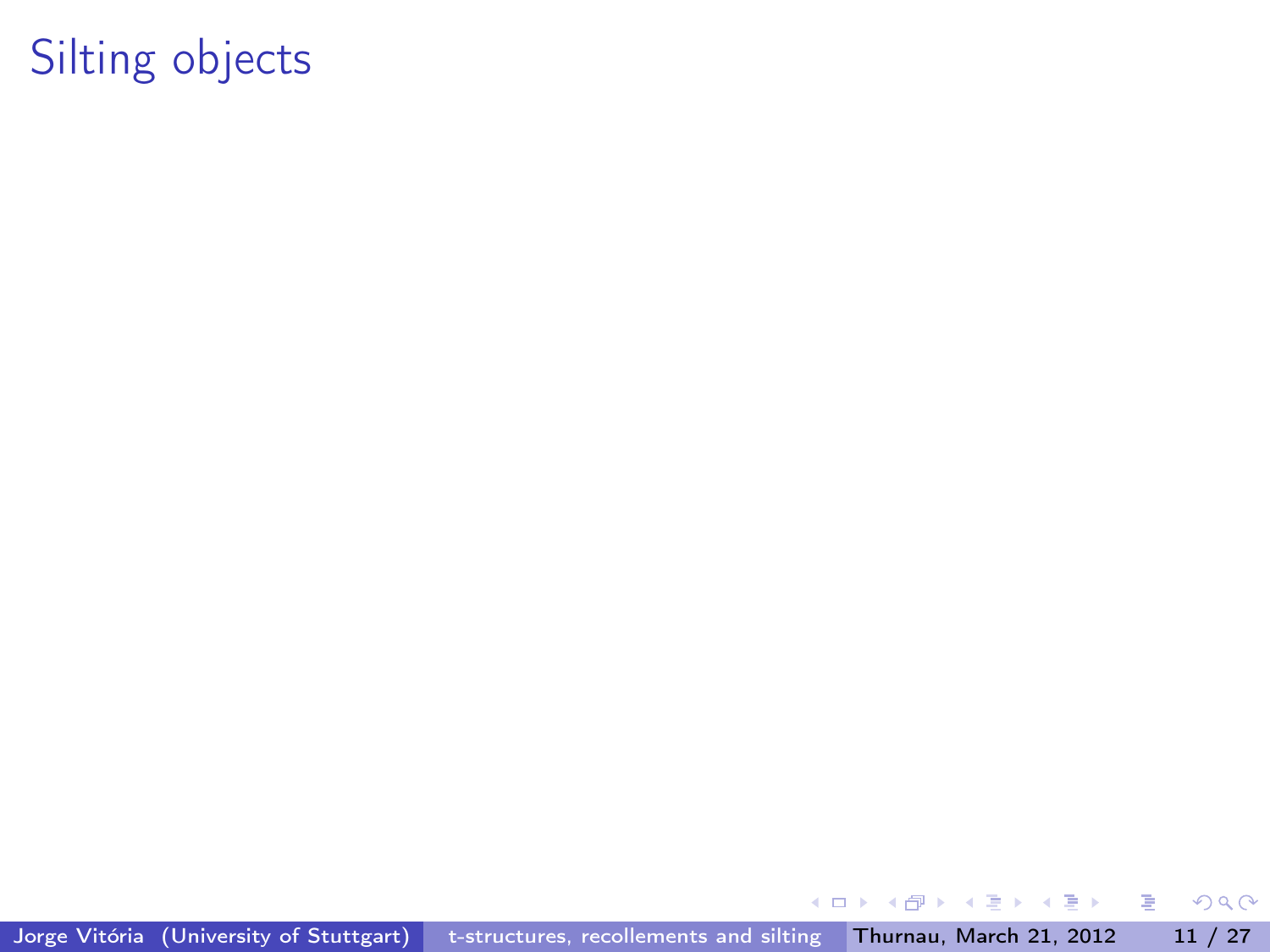### Definition (Keller-Vossieck'88)

An object  $X$  in a triangulated category  $D$  is silting if:

**REAL** ÷.  $QQ$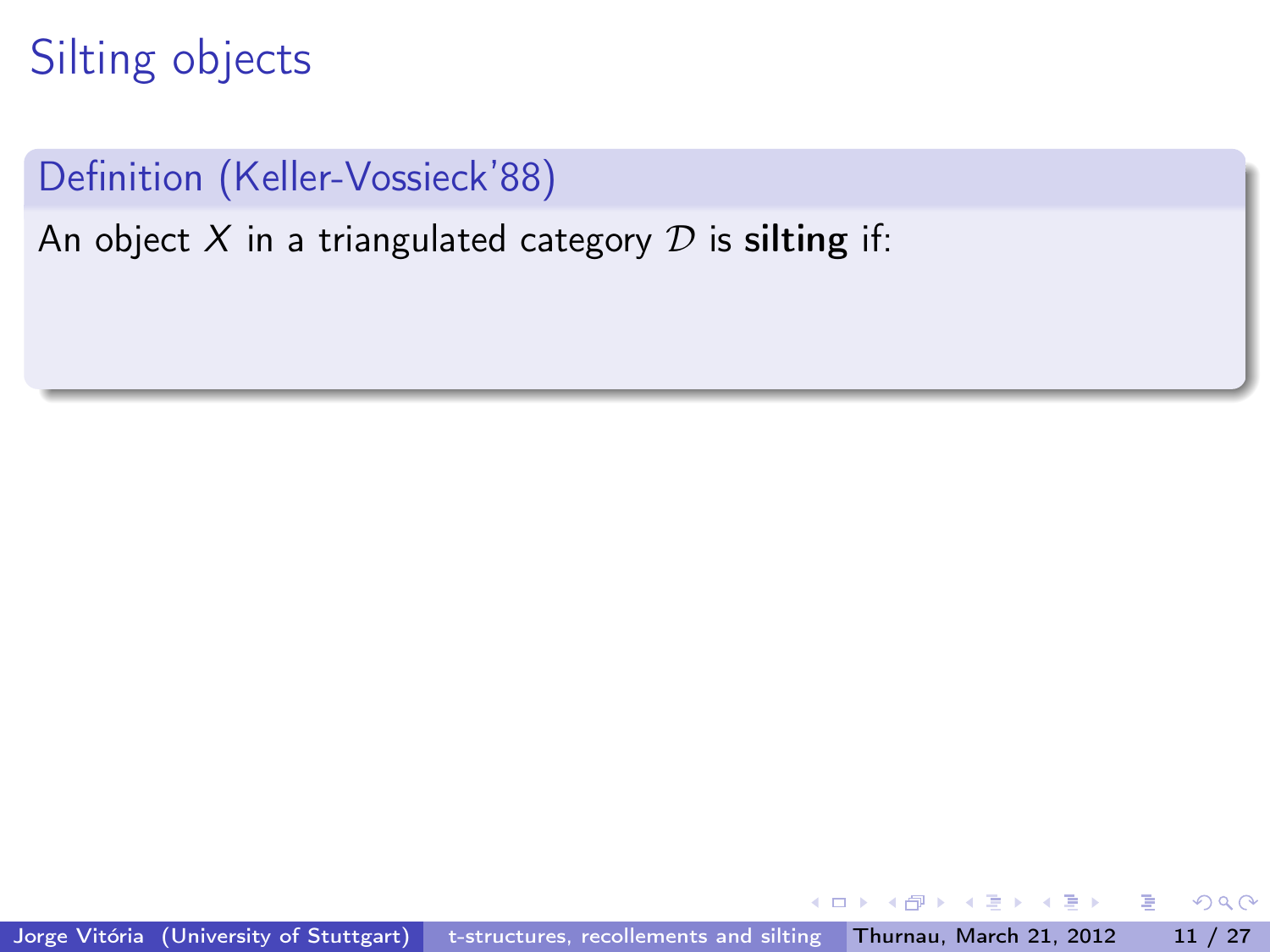### Definition (Keller-Vossieck'88)

An object X in a triangulated category  $D$  is silting if:

- $\bullet$  D is the smallest triangulated subcategory containing X;
- **2** Hom<sub>D</sub> $(X, X[i]) = 0, \forall i > 0.$

 $A \equiv \mathbf{1} \times A \equiv \mathbf{1} \times \mathbf{1} \equiv \mathbf{1}$ 

 $QQ$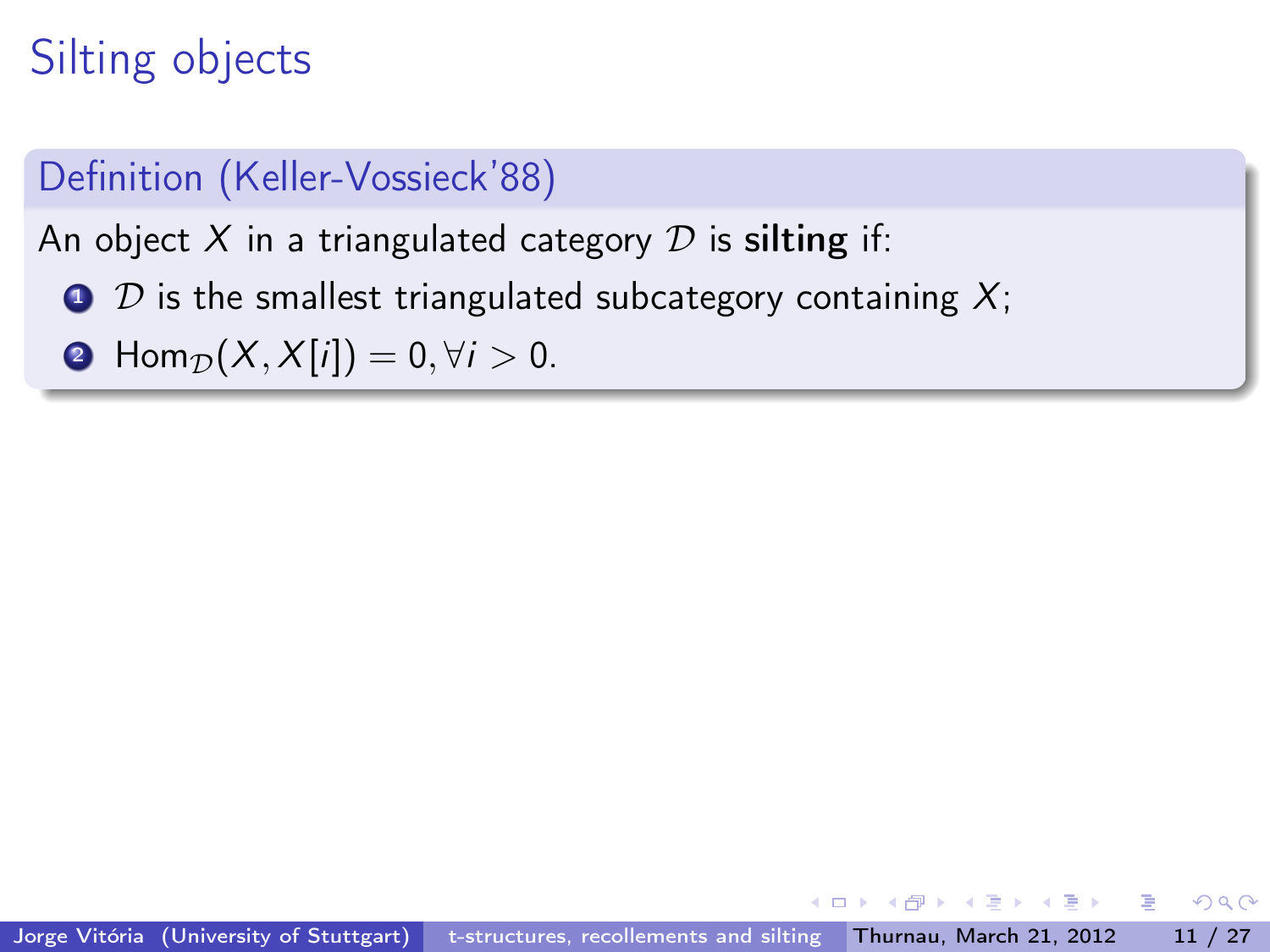#### Definition (Keller-Vossieck'88)

An object  $X$  in a triangulated category  $D$  is silting if:

- $\bullet$  D is the smallest triangulated subcategory containing X;
- **2** Hom<sub>D</sub> $(X, X[i]) = 0, \forall i > 0.$

#### Example

**KENKEN B** 

 $\Omega$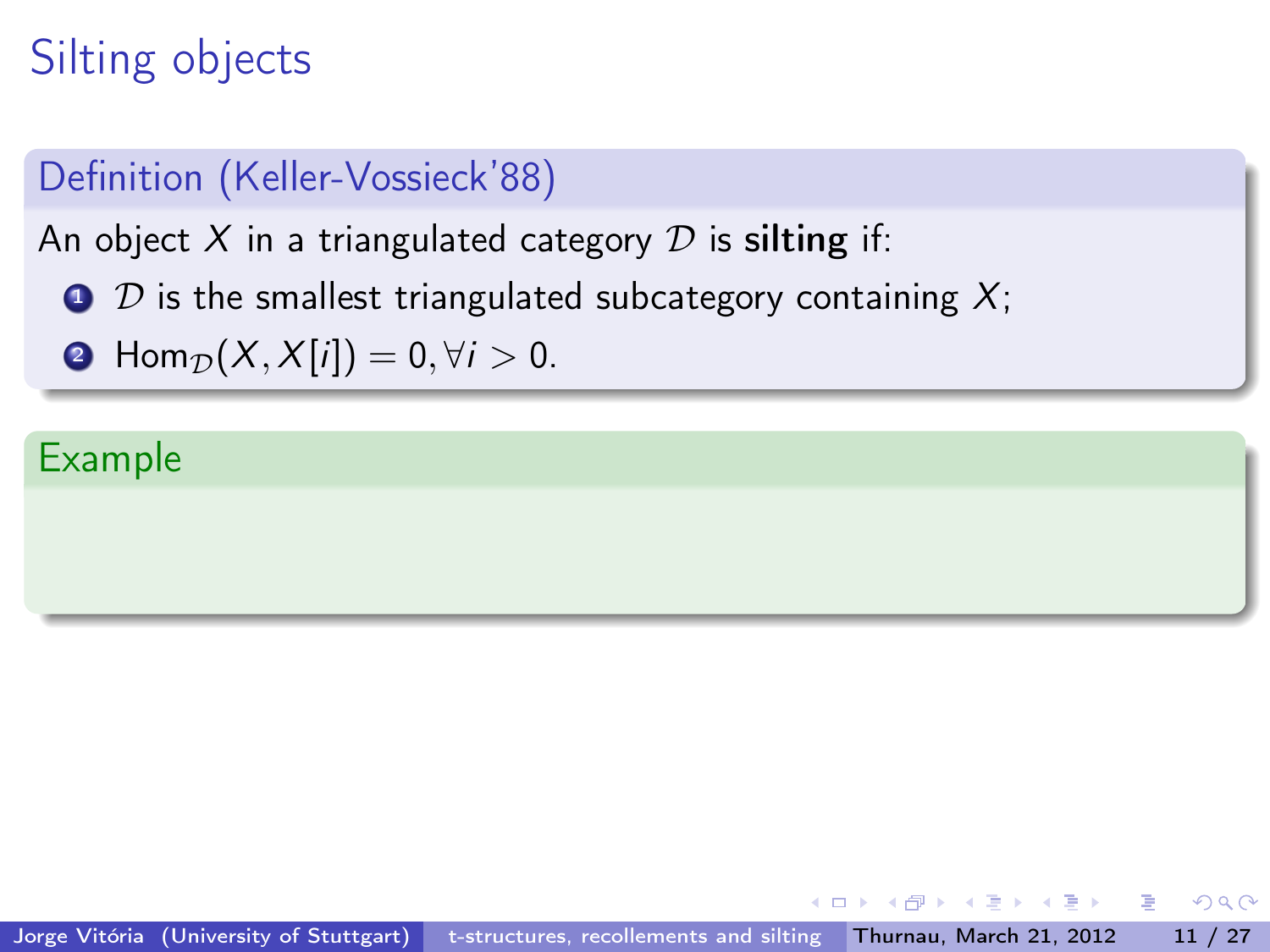### Definition (Keller-Vossieck'88)

An object X in a triangulated category  $D$  is silting if:

- $\bullet$  D is the smallest triangulated subcategory containing X;
- **2** Hom<sub>D</sub> $(X, X[i]) = 0, \forall i > 0.$

#### Example

 $R_R \in \mathcal{D}^b(R)$  is silting;

아이들이 어른이 나를 안

 $\Omega$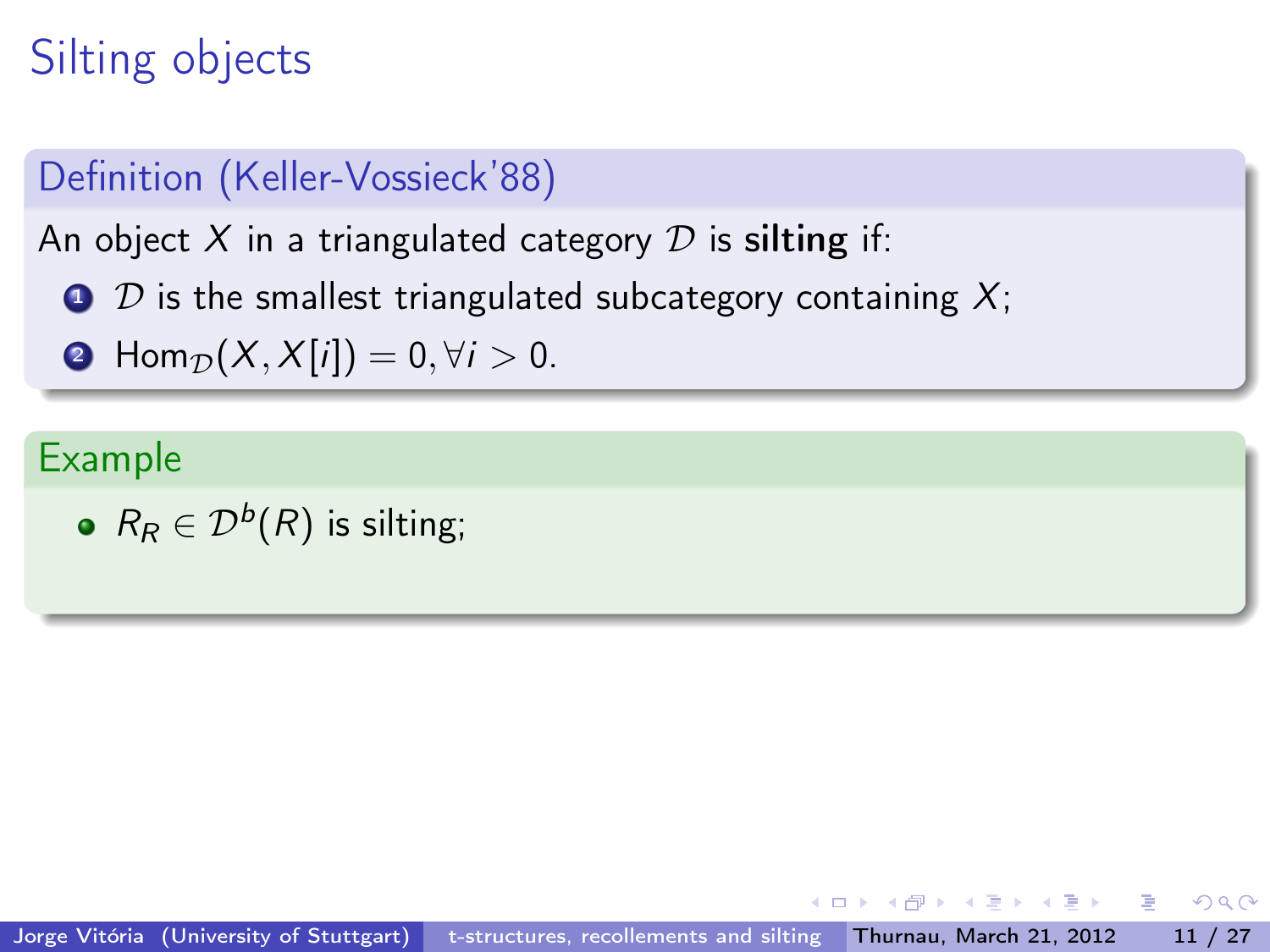### Definition (Keller-Vossieck'88)

An object X in a triangulated category  $D$  is silting if:

- $\bullet$  D is the smallest triangulated subcategory containing X;
- **2** Hom<sub>D</sub> $(X, X[i]) = 0, \forall i > 0.$

#### Example

- $R_R \in \mathcal{D}^b(R)$  is silting;
- Any tilting object is silting.

→ (唐) → (唐) → (唐)

 $\Omega$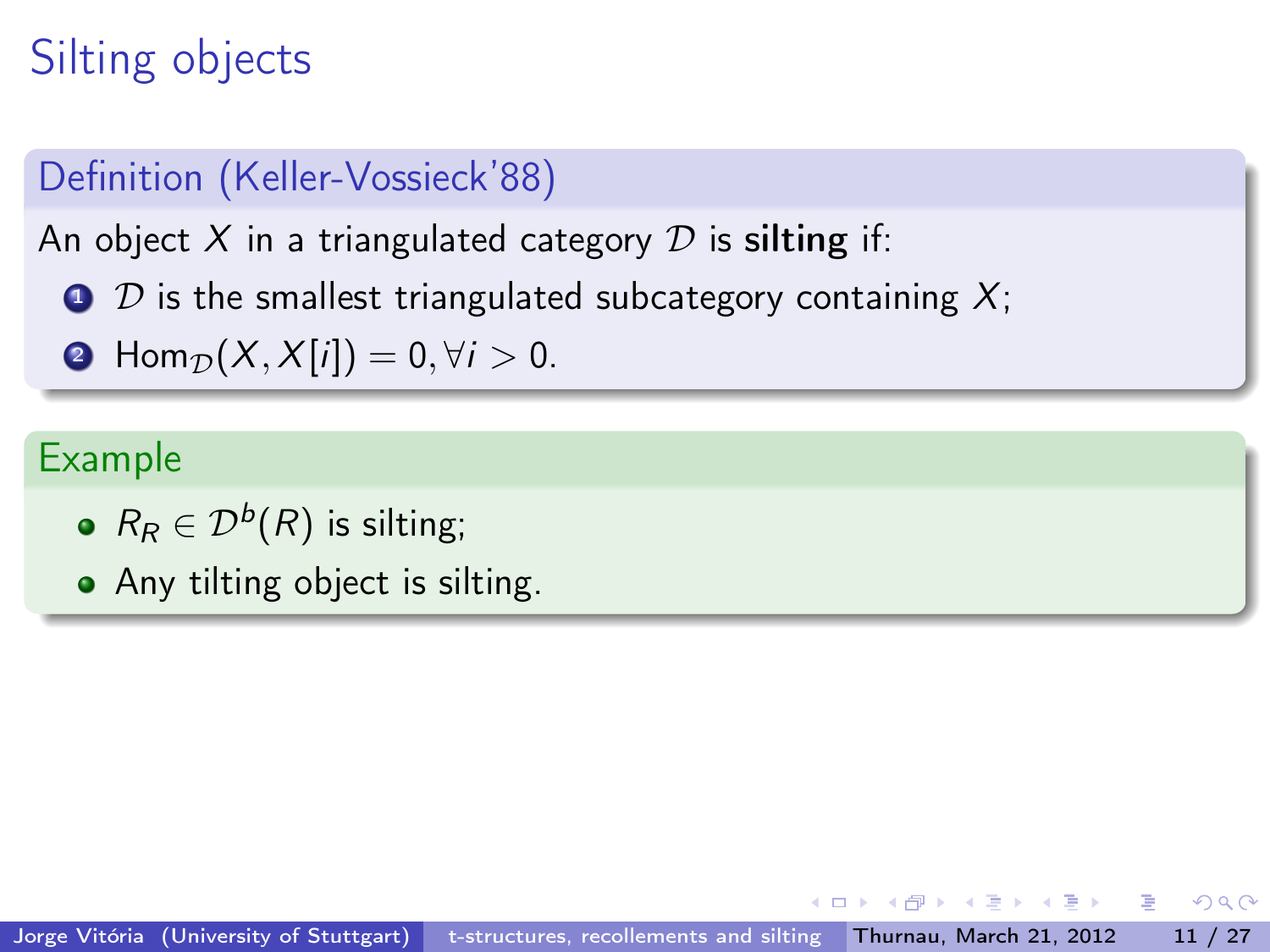### Definition (Keller-Vossieck'88)

An object  $X$  in a triangulated category  $D$  is silting if:

- $\bullet$  D is the smallest triangulated subcategory containing X;
- **2** Hom<sub>D</sub> $(X, X[i]) = 0, \forall i > 0.$

#### Example

- $R_R \in \mathcal{D}^b(R)$  is silting;
- Any tilting object is silting.

### Theorem (Keller-Vossieck'88)

Q Dynkin quiver. The bounded t-structures in  $\mathcal{D}^b(\mathbb{K} Q)$  are in bijection with basic silting objects in  $\mathcal{D}^b(\mathbb{K} Q)$ .

K @ → K 호 → K 호 → 《 호 →

 $QQ$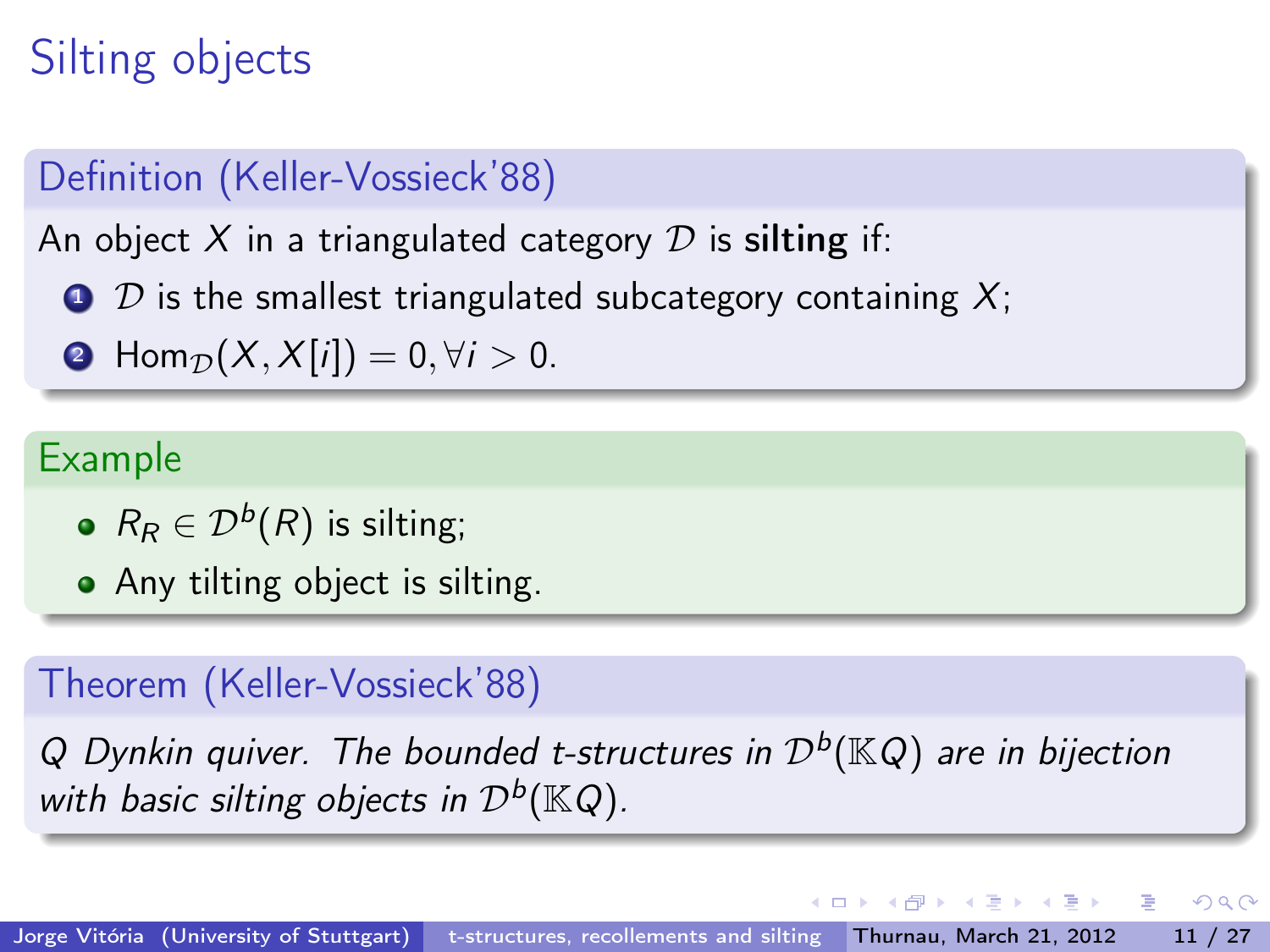Jorge Vitória (University of Stuttgart) [t-structures, recollements and silting](#page-0-0) Thurnau, March 21, 2012 12 / 27

 $\leftarrow$   $\Box$ 

メタメ メミメ メミメ

重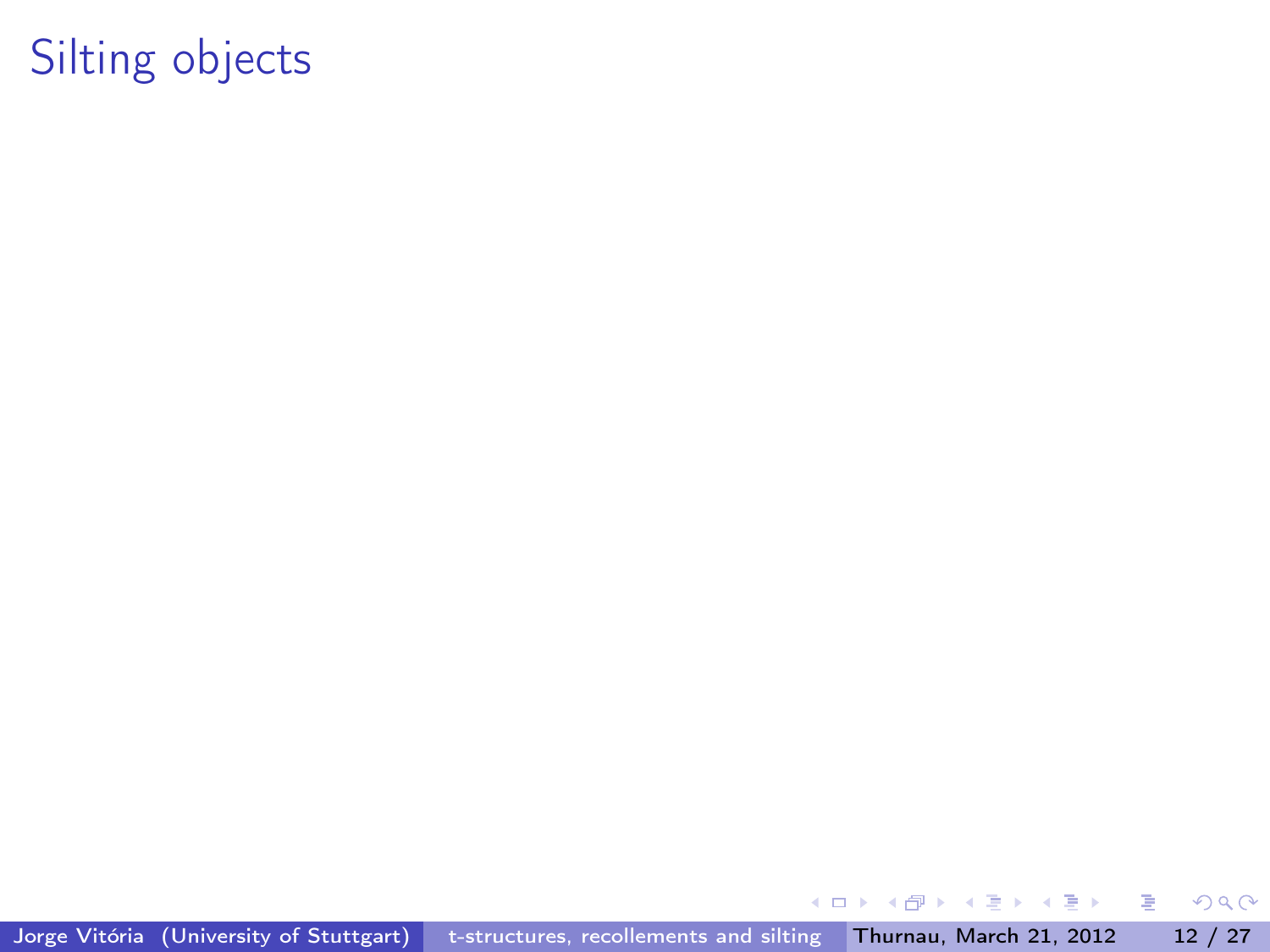Theorem (Nicolás-Keller, König-Yang'12)  $R$  f.d. over  $K$ . There are bijections between:

 $\sim$  $\rightarrow \equiv$ 

÷

э

 $QQ$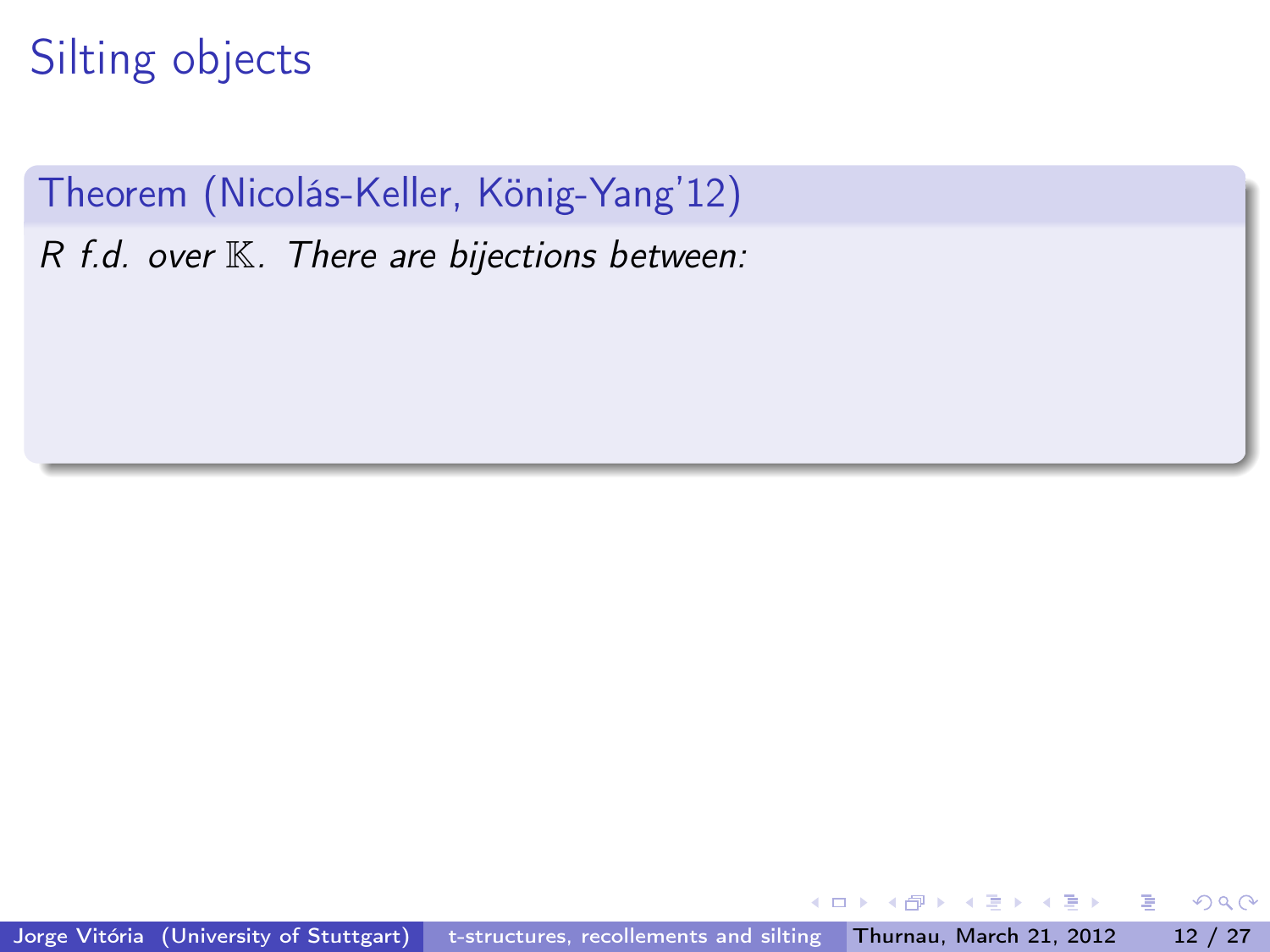Theorem (Nicolás-Keller, König-Yang'12)

 $R$  f.d. over  $K$ . There are bijections between:

 $\textbf{D}$  Bounded t-structures in  $\mathcal{D}^b(R)$  with length heart;

 $200$ 

э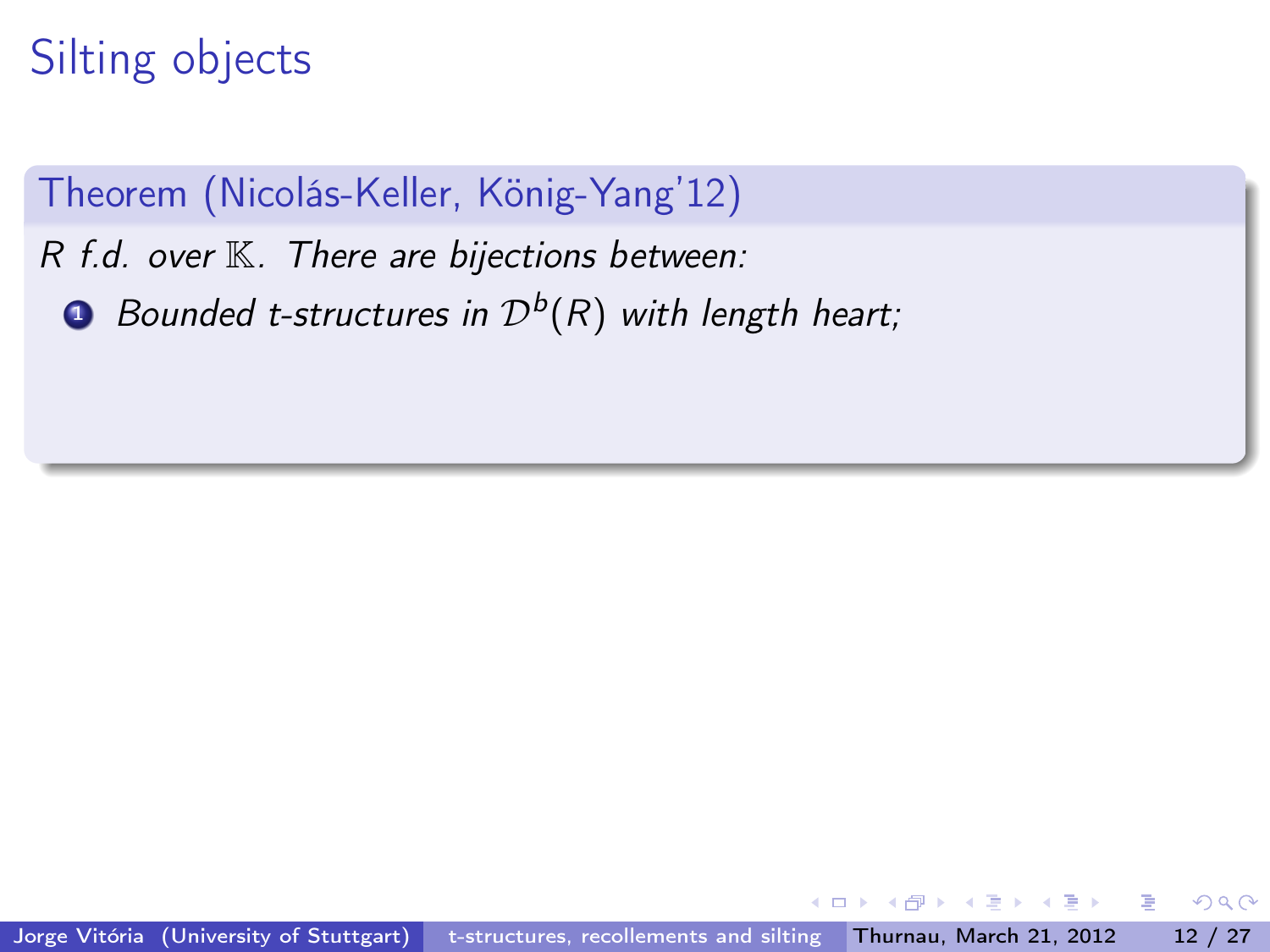### Theorem (Nicolás-Keller, König-Yang'12)

 $R$  f.d. over  $K$ . There are bijections between:

- $\textbf{D}$  Bounded t-structures in  $\mathcal{D}^b(R)$  with length heart;
- $\bullet$  Bounded co-t-structures in  $\mathcal{K}^{b}( \textit{proj}(R))$  ;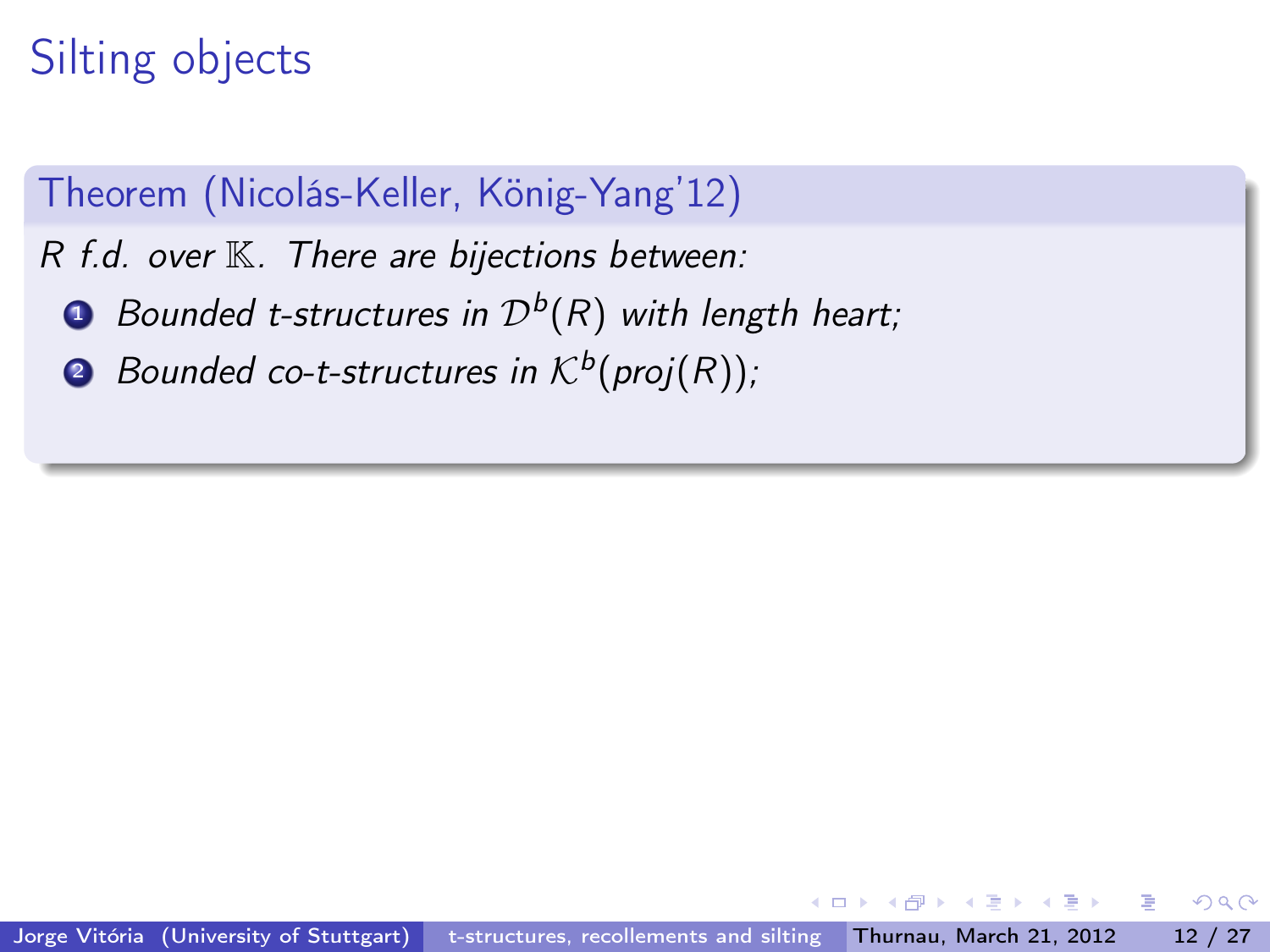### Theorem (Nicolás-Keller, König-Yang'12)

 $R$  f.d. over  $K$ . There are bijections between:

- $\textbf{D}$  Bounded t-structures in  $\mathcal{D}^b(R)$  with length heart;
- $\bullet$  Bounded co-t-structures in  $\mathcal{K}^{b}( \textit{proj}(R))$  ;
- **3** Basic silting objects in  $\mathcal{K}^b(\mathsf{proj}(R)).$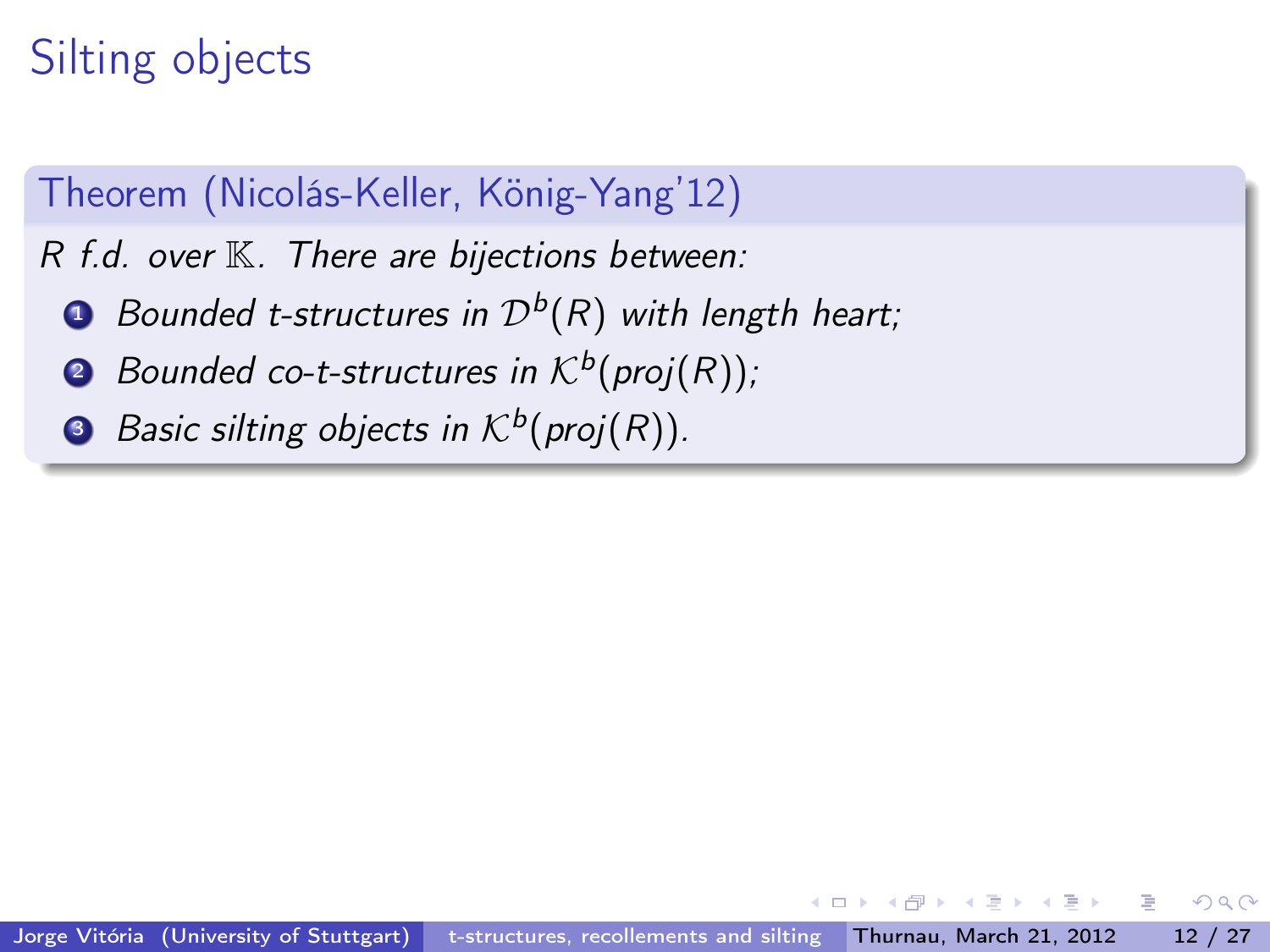### Theorem (Nicolás-Keller, König-Yang'12)

 $R$  f.d. over  $K$ . There are bijections between:

- $\textbf{D}$  Bounded t-structures in  $\mathcal{D}^b(R)$  with length heart;
- $\bullet$  Bounded co-t-structures in  $\mathcal{K}^{b}( \textit{proj}(R))$  ;
- **3** Basic silting objects in  $\mathcal{K}^b(\mathsf{proj}(R)).$

Assume  $\textit{gldim}(R) < \infty \ (\Rightarrow \mathcal{K}^b(\textit{proj}(R)) \cong \mathcal{D}^b(R)).$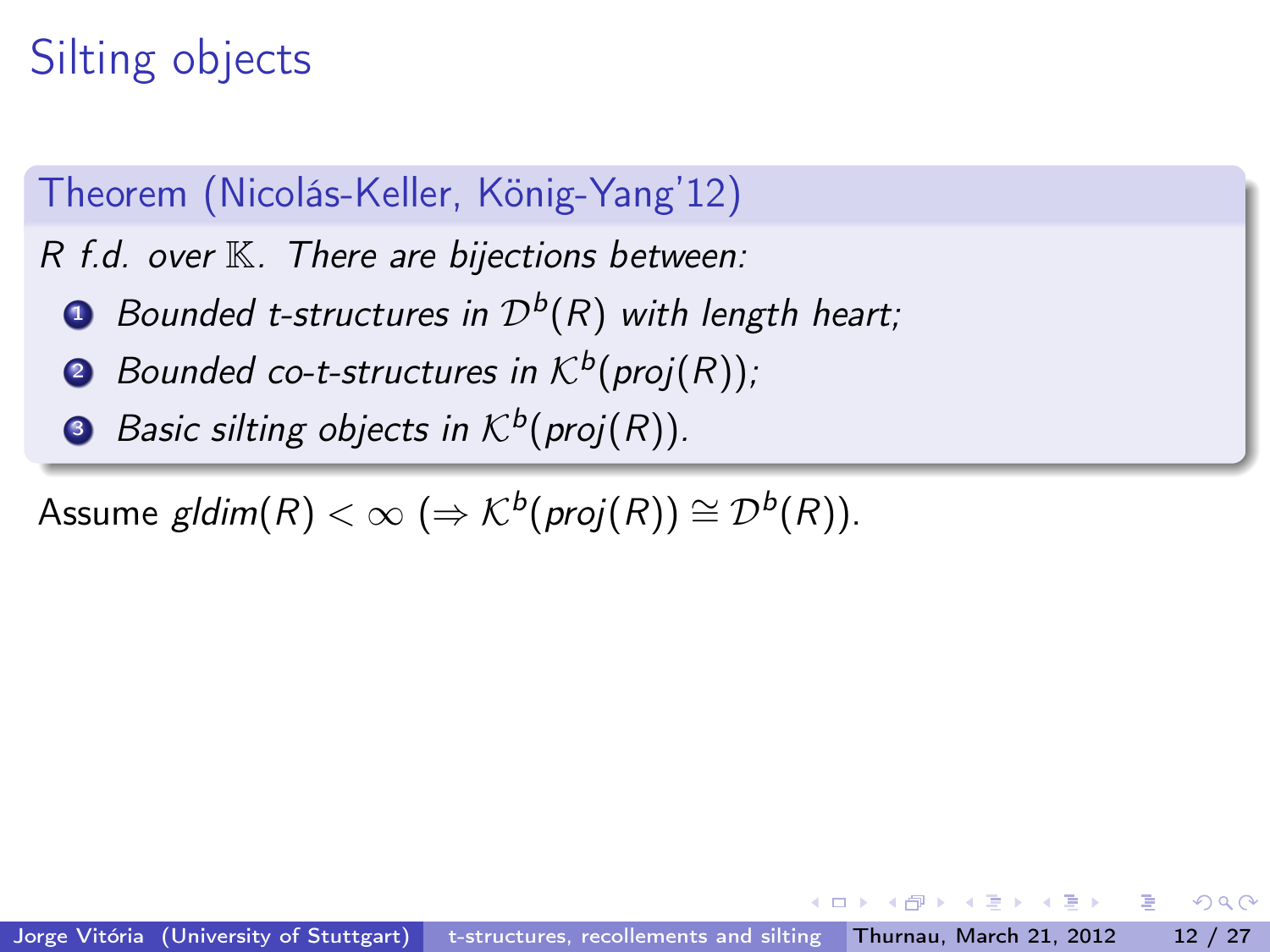#### Theorem (Nicolás-Keller, König-Yang'12)

 $R$  f.d. over  $K$ . There are bijections between:

- $\textbf{D}$  Bounded t-structures in  $\mathcal{D}^b(R)$  with length heart;
- $\bullet$  Bounded co-t-structures in  $\mathcal{K}^{b}( \textit{proj}(R))$  ;
- **3** Basic silting objects in  $\mathcal{K}^b(\mathsf{proj}(R)).$

Assume  $\textit{gldim}(R) < \infty \ (\Rightarrow \mathcal{K}^b(\textit{proj}(R)) \cong \mathcal{D}^b(R)).$ 

- co-t-structure:  $(D_{\geq 0}, D_{\leq 0}) \rightsquigarrow$  silting: M s.t. add(M) =  $D_{\geq 0} \cap D_{\leq 0}$ .
- t-structure:  $(\mathcal{D}^{\leq 0},\mathcal{D}^{\geq 0})\leadsto \text{\sf co-t-structure: }(({}^\perp\mathcal{D}^{\leq 0})[1],\mathcal{D}^{\leq 0}).$

$$
\begin{array}{ll}\n\bullet \text{ silting:} & M \rightsquigarrow \text{ t-structure:} \\
\mathcal{D}_{M}^{\leq 0} &= \{ X \in \mathcal{D}^{b}(R) : \text{Hom}(M, X[i]) = 0, \forall i > 0 \} \\
\mathcal{D}_{M}^{\geq 0} &= \{ X \in \mathcal{D}^{b}(R) : \text{Hom}(M, X[i]) = 0, \forall i < 0 \}\n\end{array}
$$

.

 $A \equiv \mathbf{1} \times \mathbf{1} \times \mathbf{1} \times \mathbf{1} \times \mathbf{1} \times \mathbf{1} \times \mathbf{1} \times \mathbf{1} \times \mathbf{1} \times \mathbf{1} \times \mathbf{1} \times \mathbf{1} \times \mathbf{1} \times \mathbf{1} \times \mathbf{1} \times \mathbf{1} \times \mathbf{1} \times \mathbf{1} \times \mathbf{1} \times \mathbf{1} \times \mathbf{1} \times \mathbf{1} \times \mathbf{1} \times \mathbf{1} \times \mathbf{1} \times \mathbf{1} \times \mathbf{1} \times \$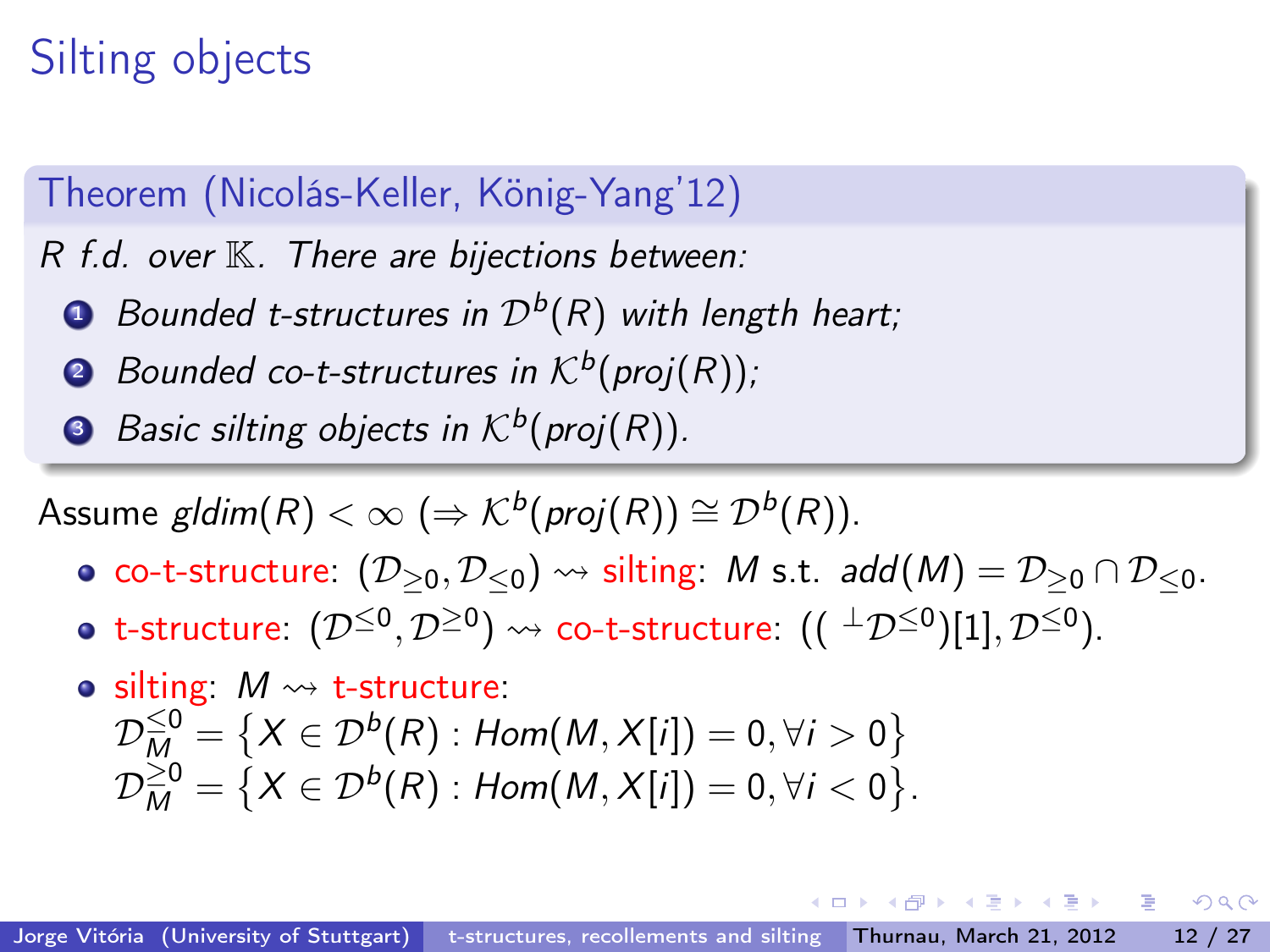

 $\mathcal{A}^{\pm}$ 

与  $\sim$ Þ

4 0 8

 $\mathbf{A} \rightarrow \mathbf{B}$ 

÷.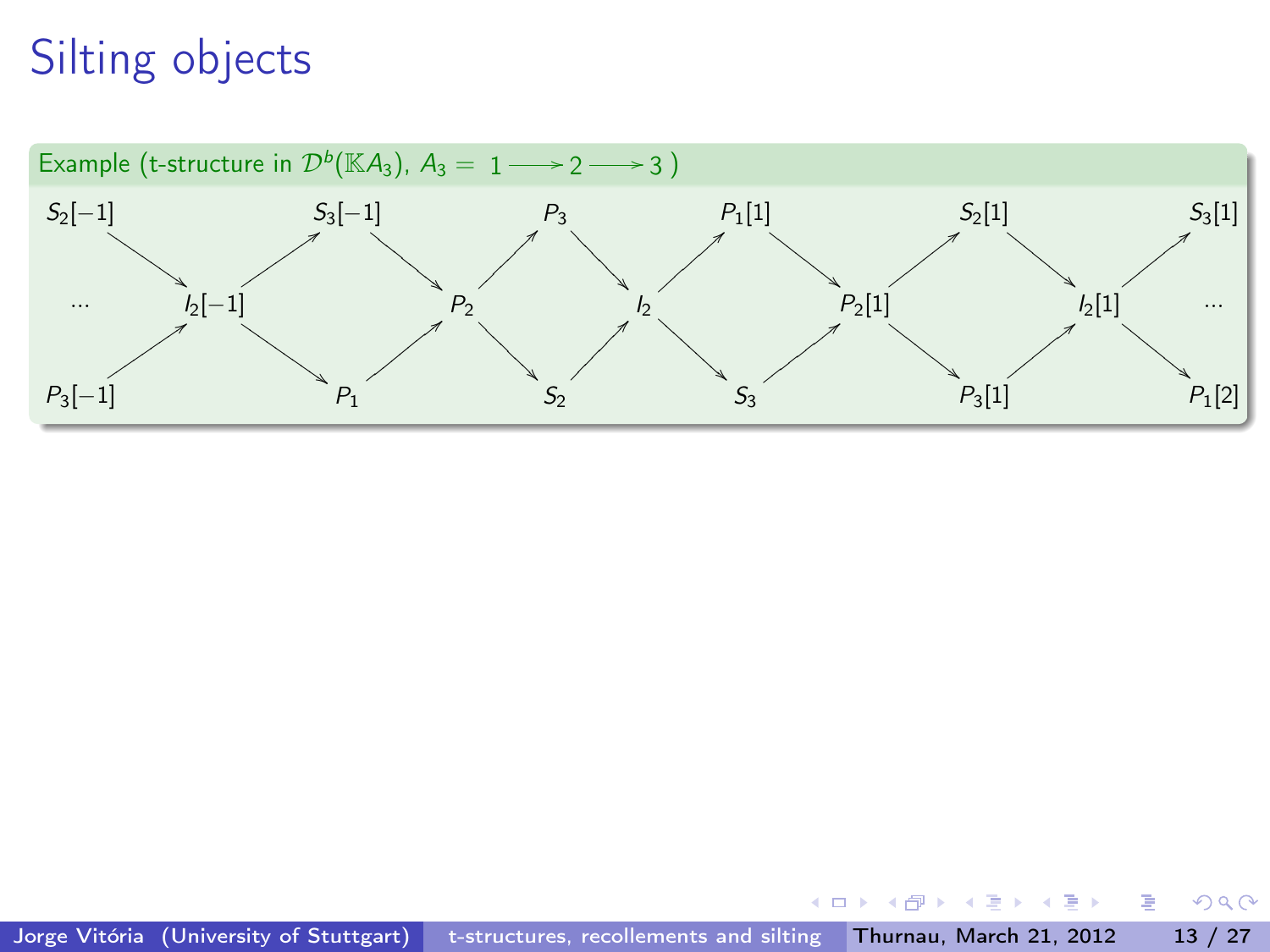

 $\mathcal{A} \cong \mathcal{B} \times \mathcal{A} \cong \mathcal{B}$ 

4 0 8

同  $\mathbf{p}$  ÷.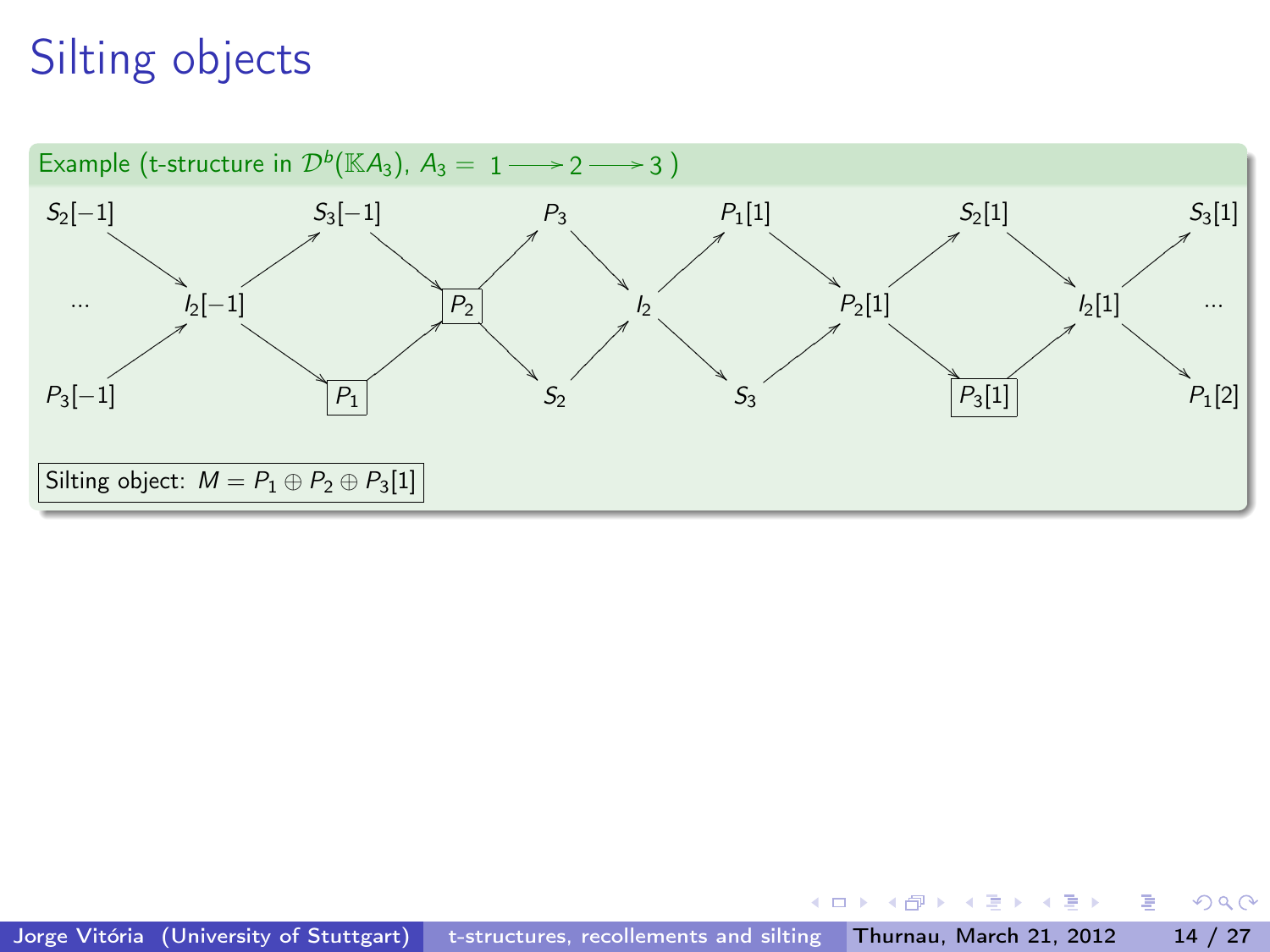

 $2980$ 

÷.

 $\mathcal{A} \cong \mathcal{B} \times \mathcal{A} \cong \mathcal{B}$ 

4 0 8

同→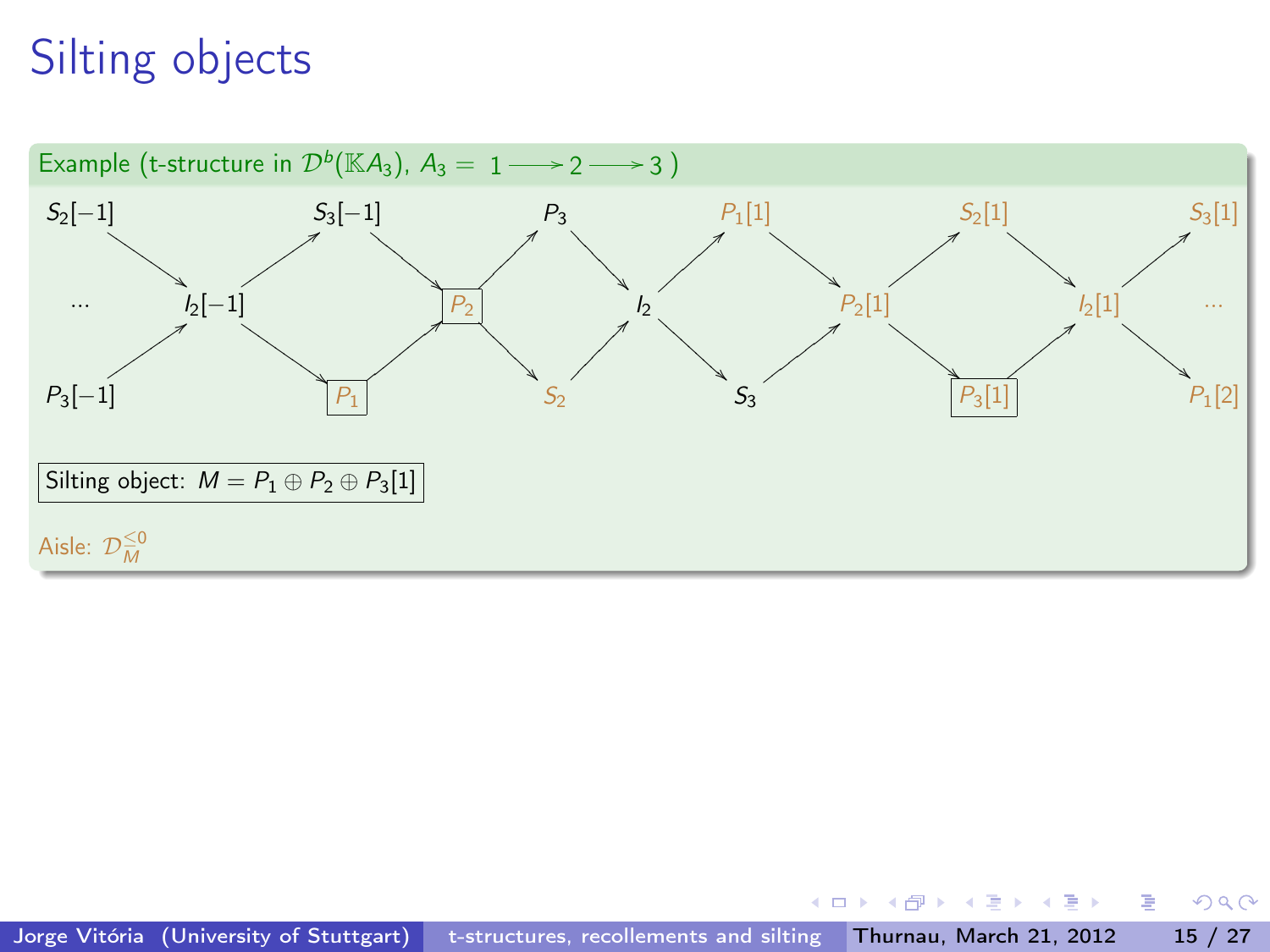

 $\overline{AB}$   $\rightarrow$   $\rightarrow$   $\overline{B}$   $\rightarrow$   $\rightarrow$   $\overline{B}$   $\rightarrow$ 

4 0 8

÷.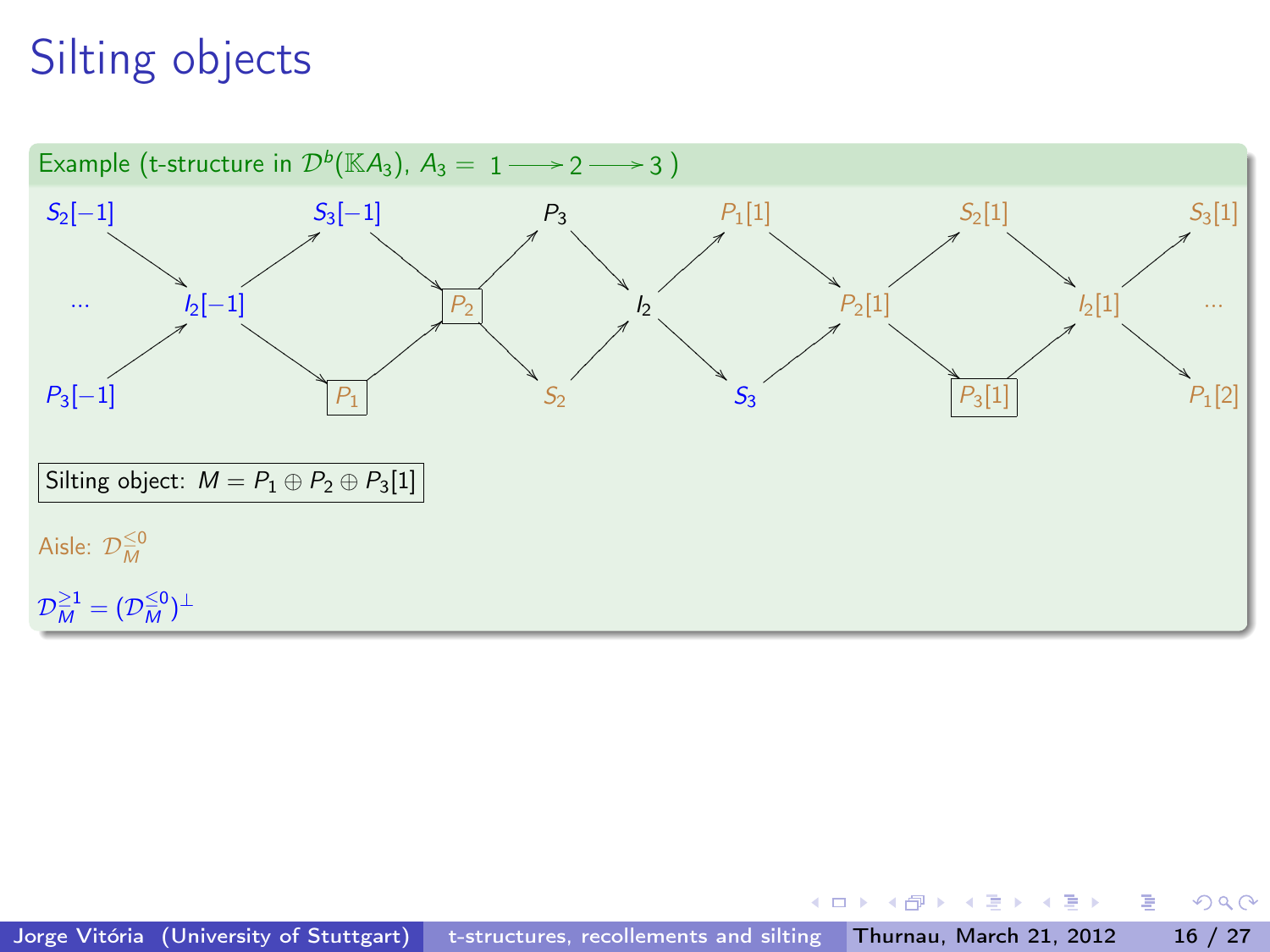

4 D F

*同* ト イヨ ト イヨ ト

 $299$ 

÷.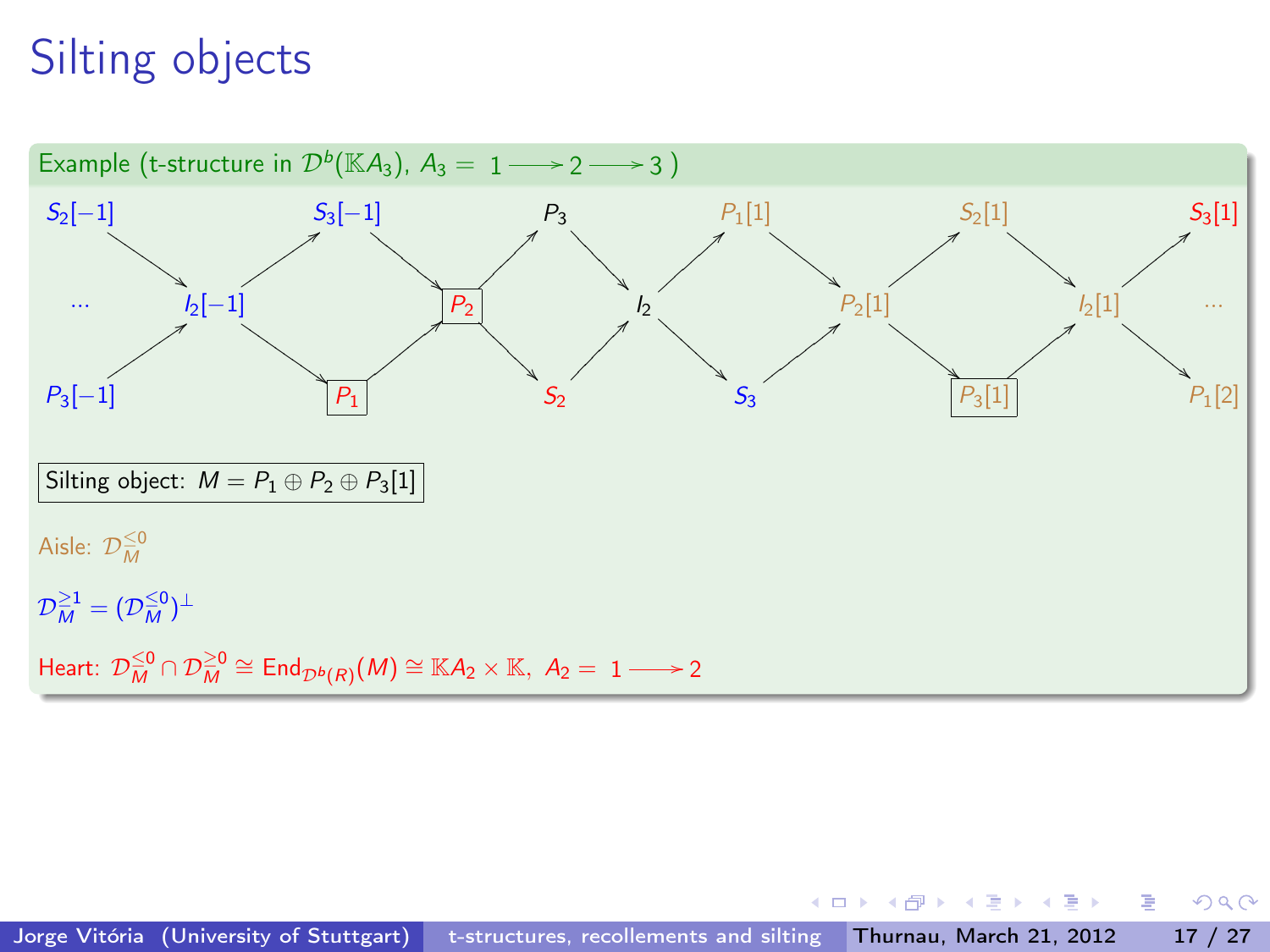

In general:

4 D F

*同* ト イヨ ト イヨ ト

 $QQ$ 

÷.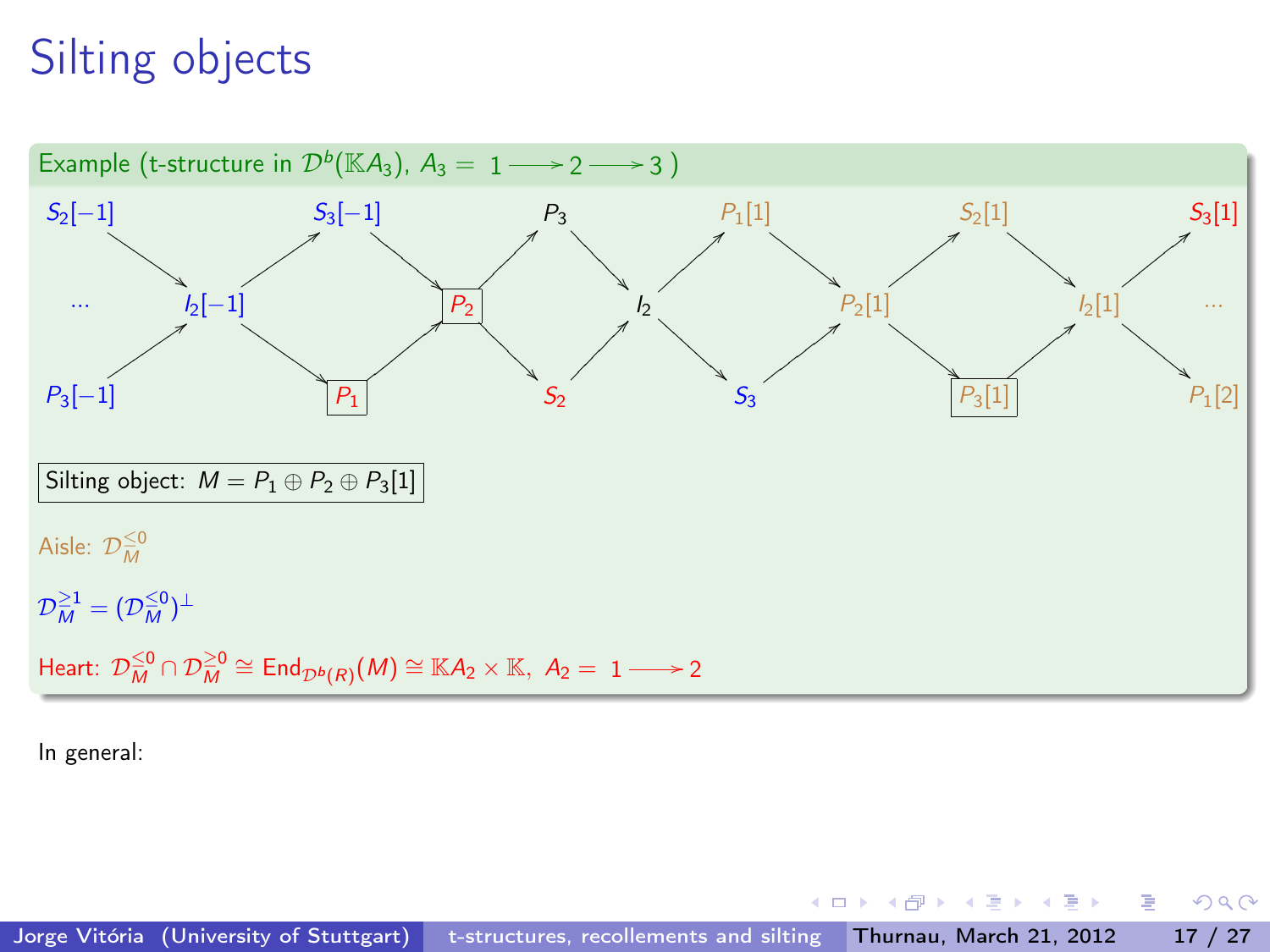

In general:

The heart of  $(\mathcal{D}_{\overline{M}}^{\leq 0},\mathcal{D}_{\overline{M}}^{\geq 0})$  is  $\mathsf{End}_{\mathcal{D}^b(\mathcal{R})}(M);$ 

 $\leftarrow$   $\Box$ 

化重复 化重变

 $QQ$ 

э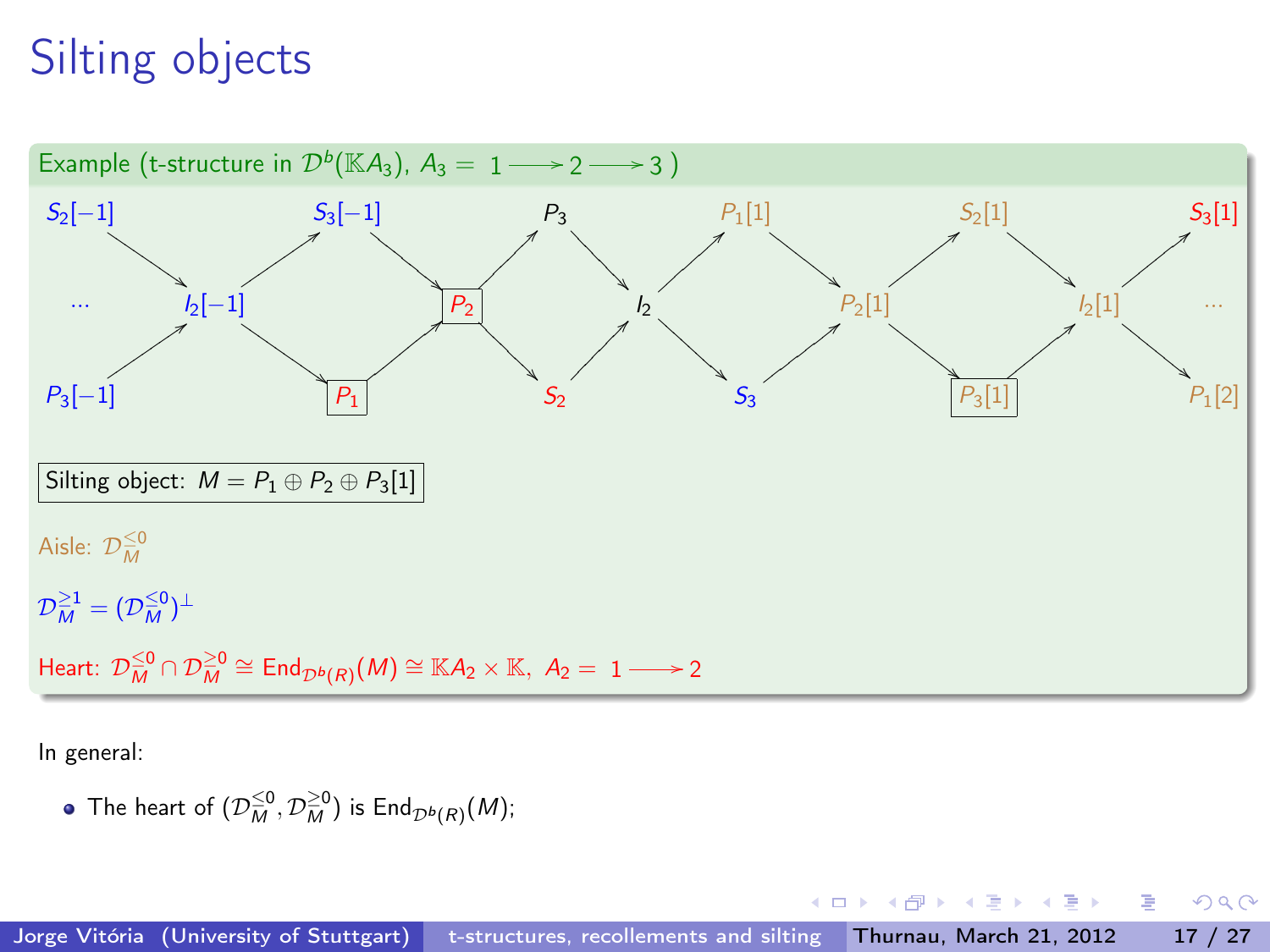

In general:

- The heart of  $(\mathcal{D}_{\overline{M}}^{\leq 0},\mathcal{D}_{\overline{M}}^{\geq 0})$  is  $\mathsf{End}_{\mathcal{D}^b(\mathcal{R})}(M);$
- M is tilting if and only if  $M \in \mathcal{D}_M^{\leq 0} \cap \mathcal{D}_M^{\geq 0}$ .

 $\leftarrow$   $\Box$ 

 $QQ$ 

э

医下环医下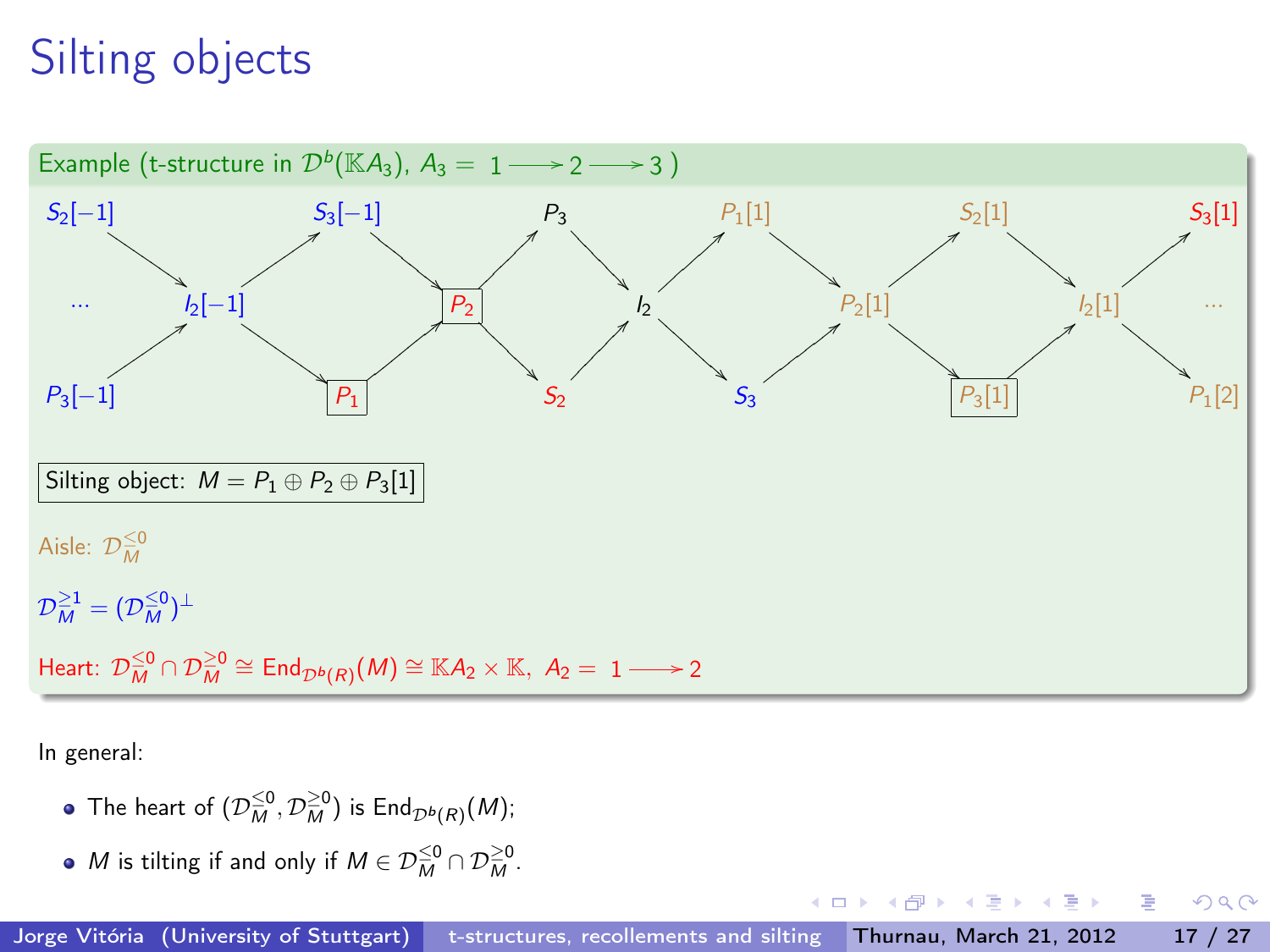

 $\mathcal{A} \xrightarrow{\sim} \mathcal{B} \xrightarrow{\sim} \mathcal{A} \xrightarrow{\sim} \mathcal{B} \xrightarrow{\sim}$ 

4 0 8

同  $\sim$   $2980$ 

÷.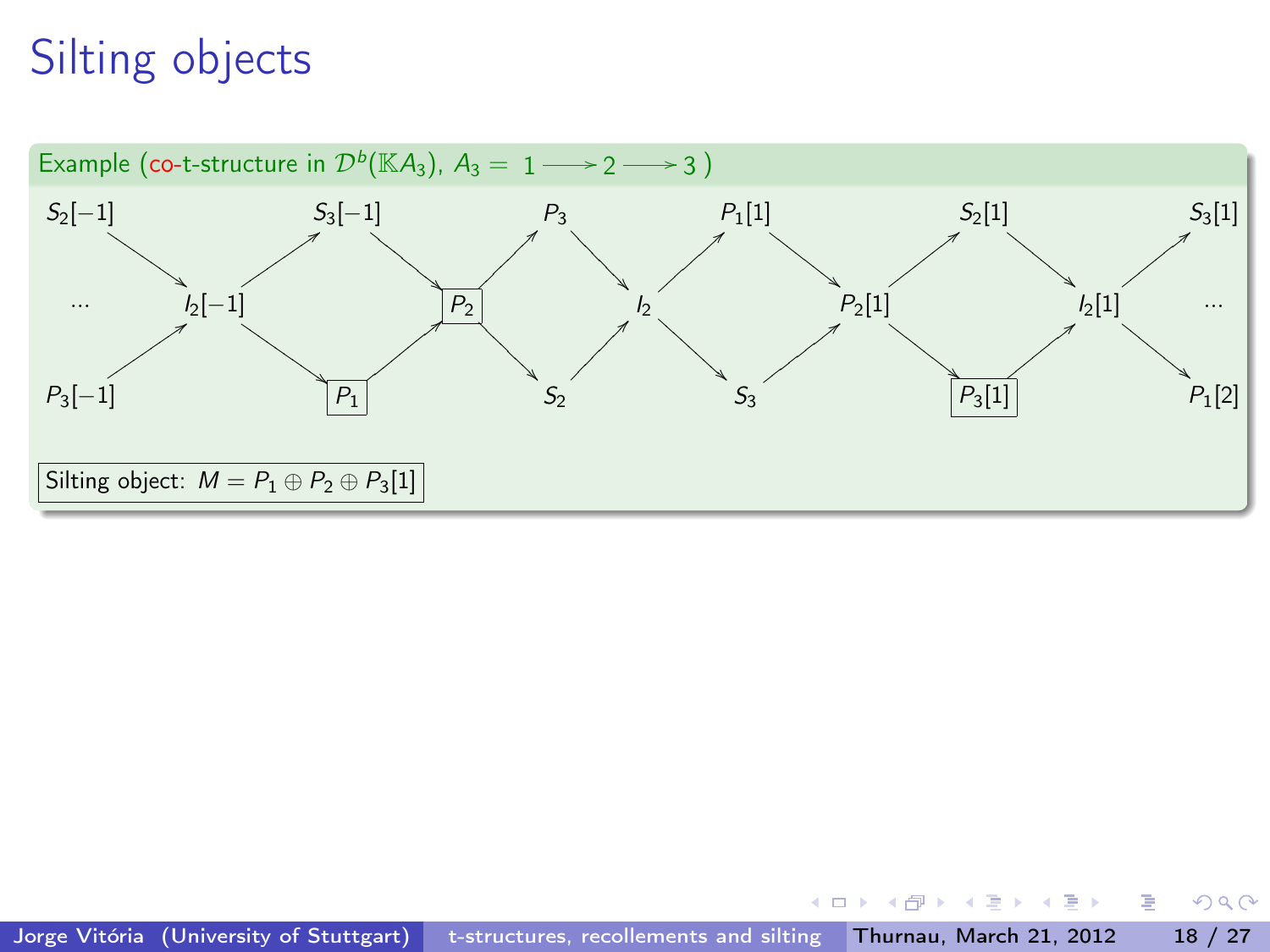

 $\overline{AB}$   $\rightarrow$   $\rightarrow$   $\overline{B}$   $\rightarrow$   $\rightarrow$   $\overline{B}$   $\rightarrow$ 

4 0 8

÷.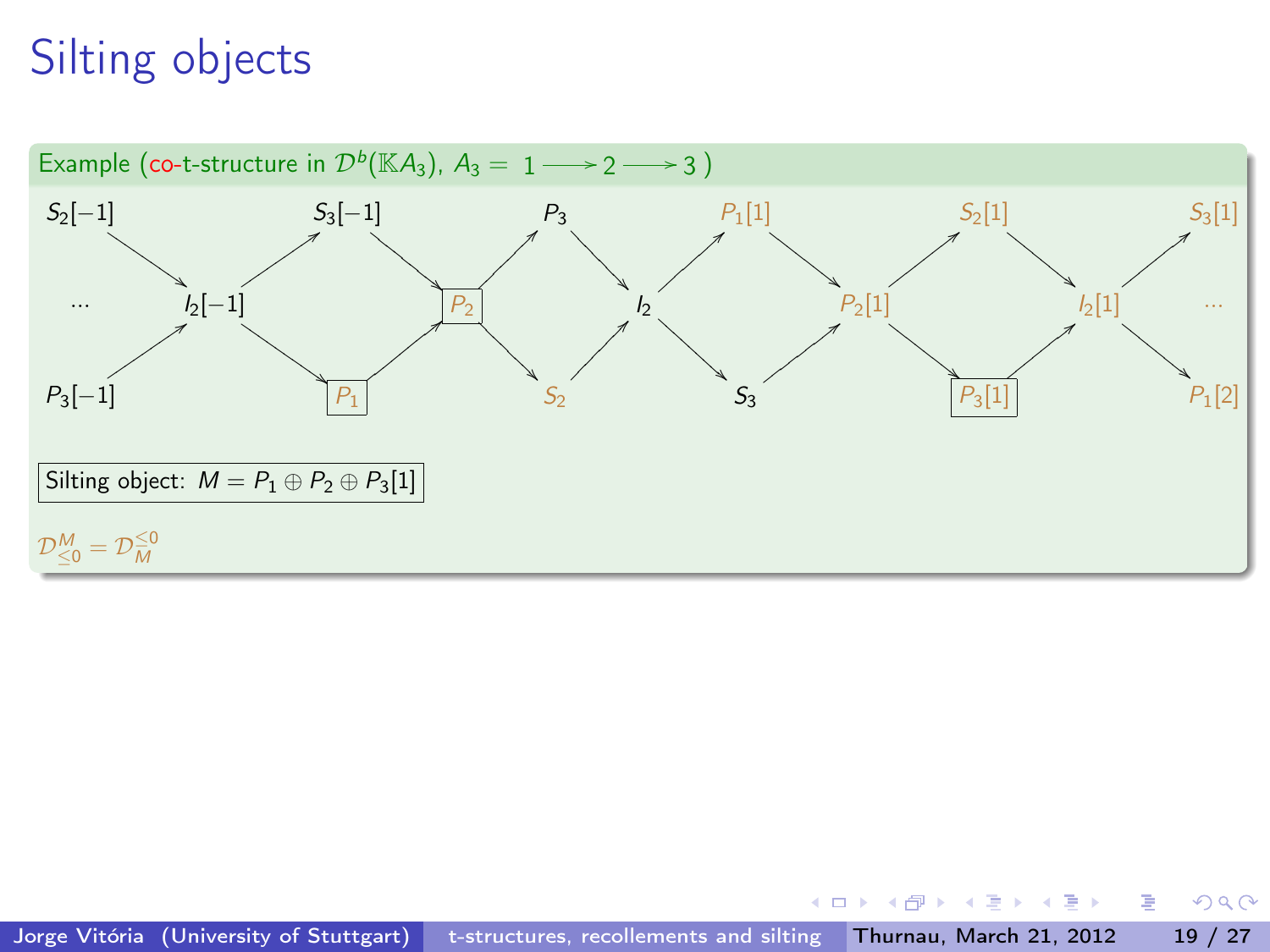

 $\overline{AB}$   $\rightarrow$   $\rightarrow$   $\overline{B}$   $\rightarrow$   $\rightarrow$   $\overline{B}$   $\rightarrow$ 

4 0 8

 $298$ 

G.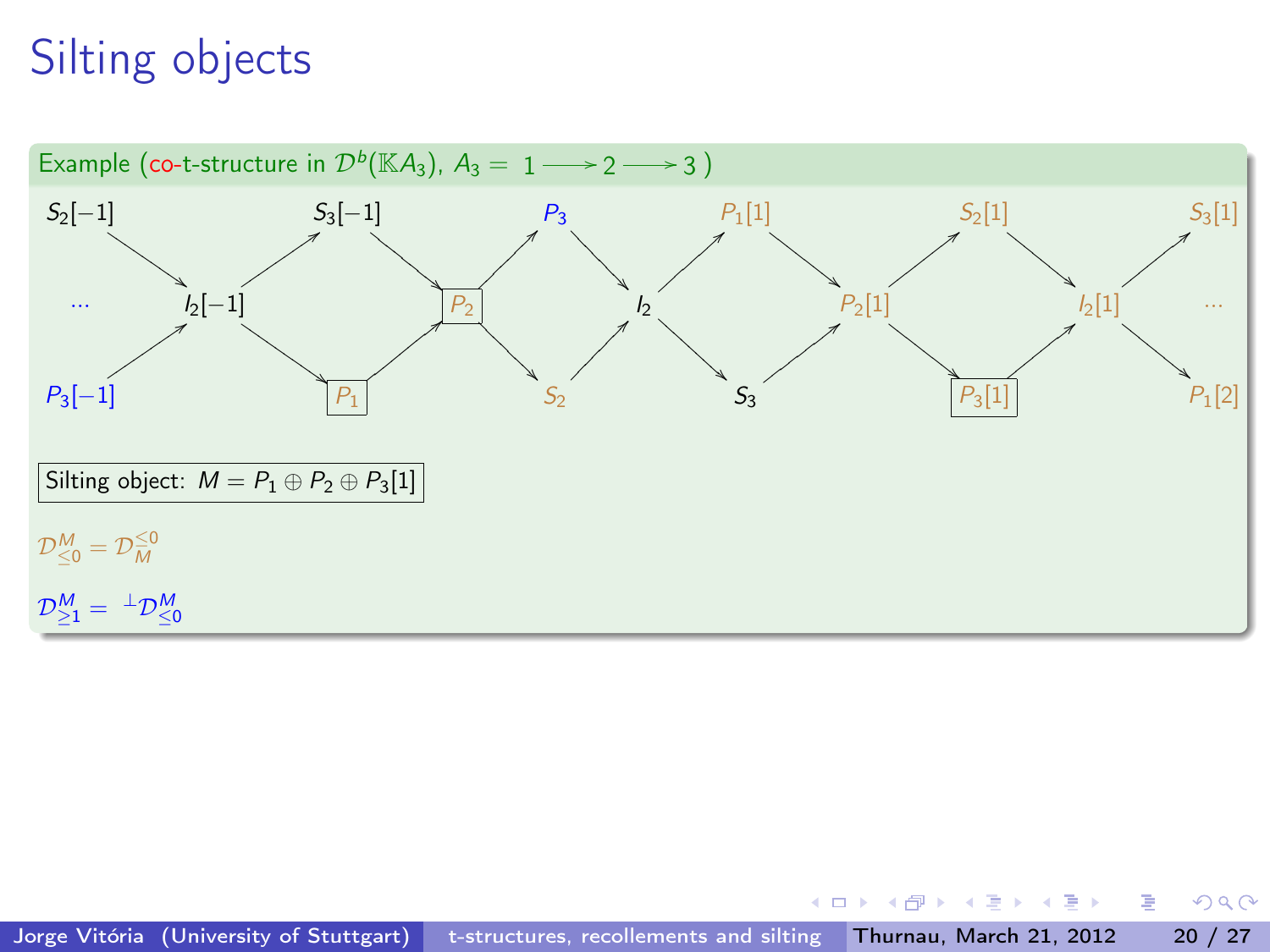

 $\overline{AB}$   $\rightarrow$   $\rightarrow$   $\overline{B}$   $\rightarrow$   $\rightarrow$   $\overline{B}$   $\rightarrow$ 

4 0 8

 $298$ 

÷.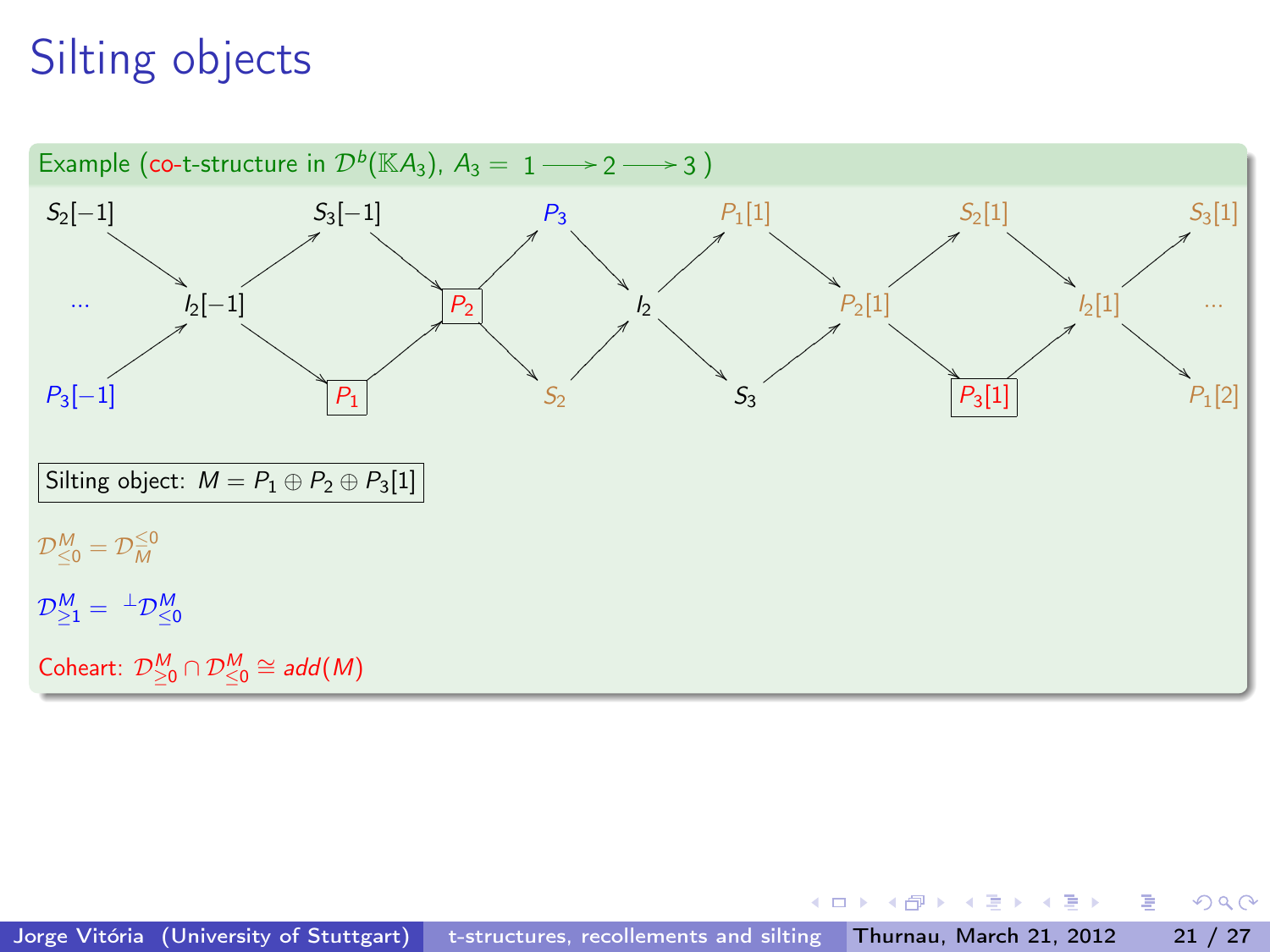Theorem (Liu-V.-Yang'12)

Jorge Vitória (University of Stuttgart) [t-structures, recollements and silting](#page-0-0) Thurnau, March 21, 2012 22 / 27

すぎわ すぎわ

重

 $299$ 

4日→

 $\leftarrow$   $\oplus$   $\rightarrow$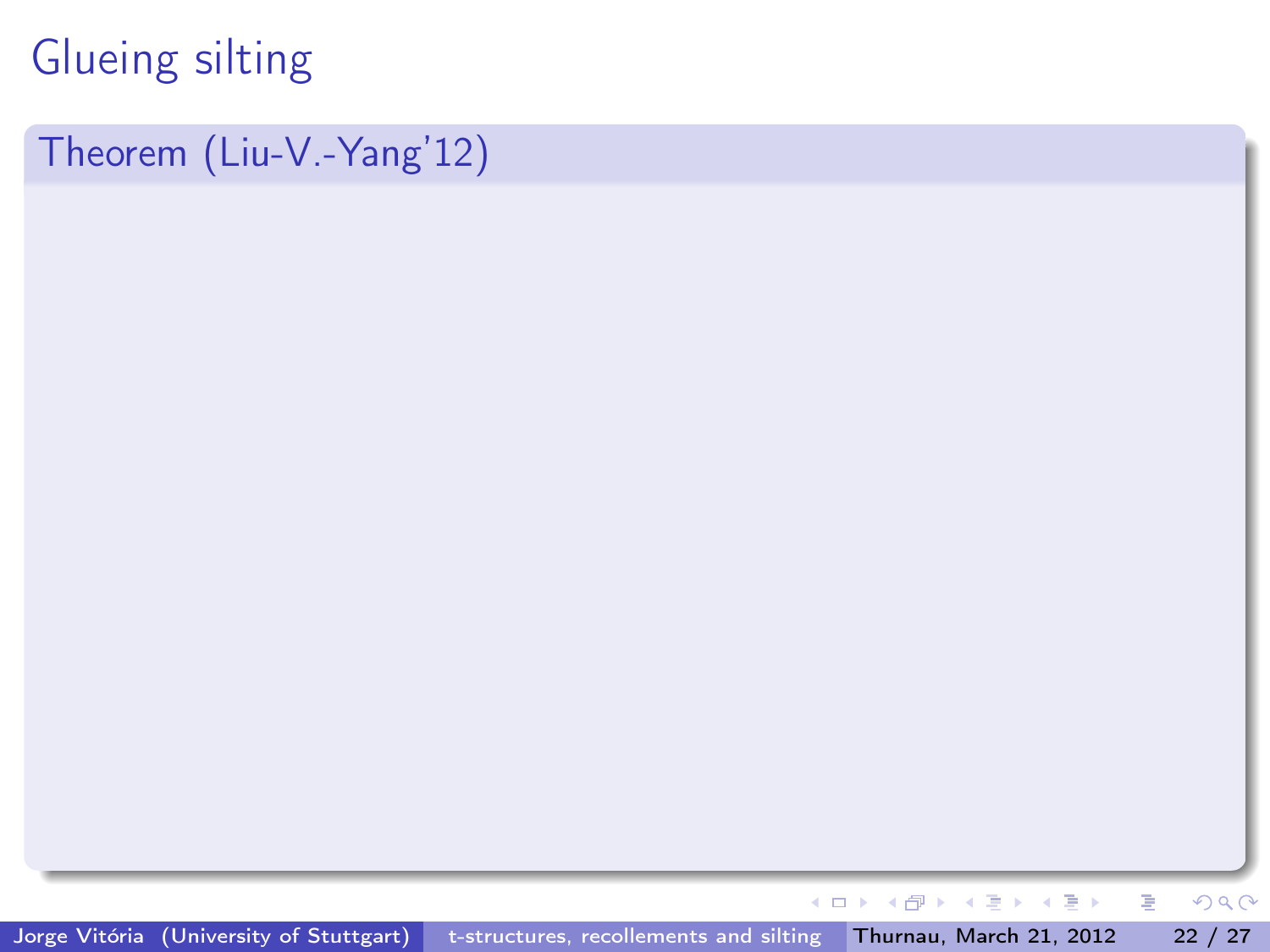### Theorem (Liu-V.-Yang'12)

 $\bullet$  R recollement of triangulated category  $\mathcal{D}$ ;



- $X \in \mathcal{X}$  and  $Y \in \mathcal{Y}$  silting objects;
- $\bullet$  ( $\mathcal{X}_{>0}, \mathcal{X}_{\leq 0}$ ) and  $(\mathcal{Y}_{>0}, \mathcal{Y}_{\leq 0})$  corresponding co-t-structures in X and Y.

Then

 $QQ$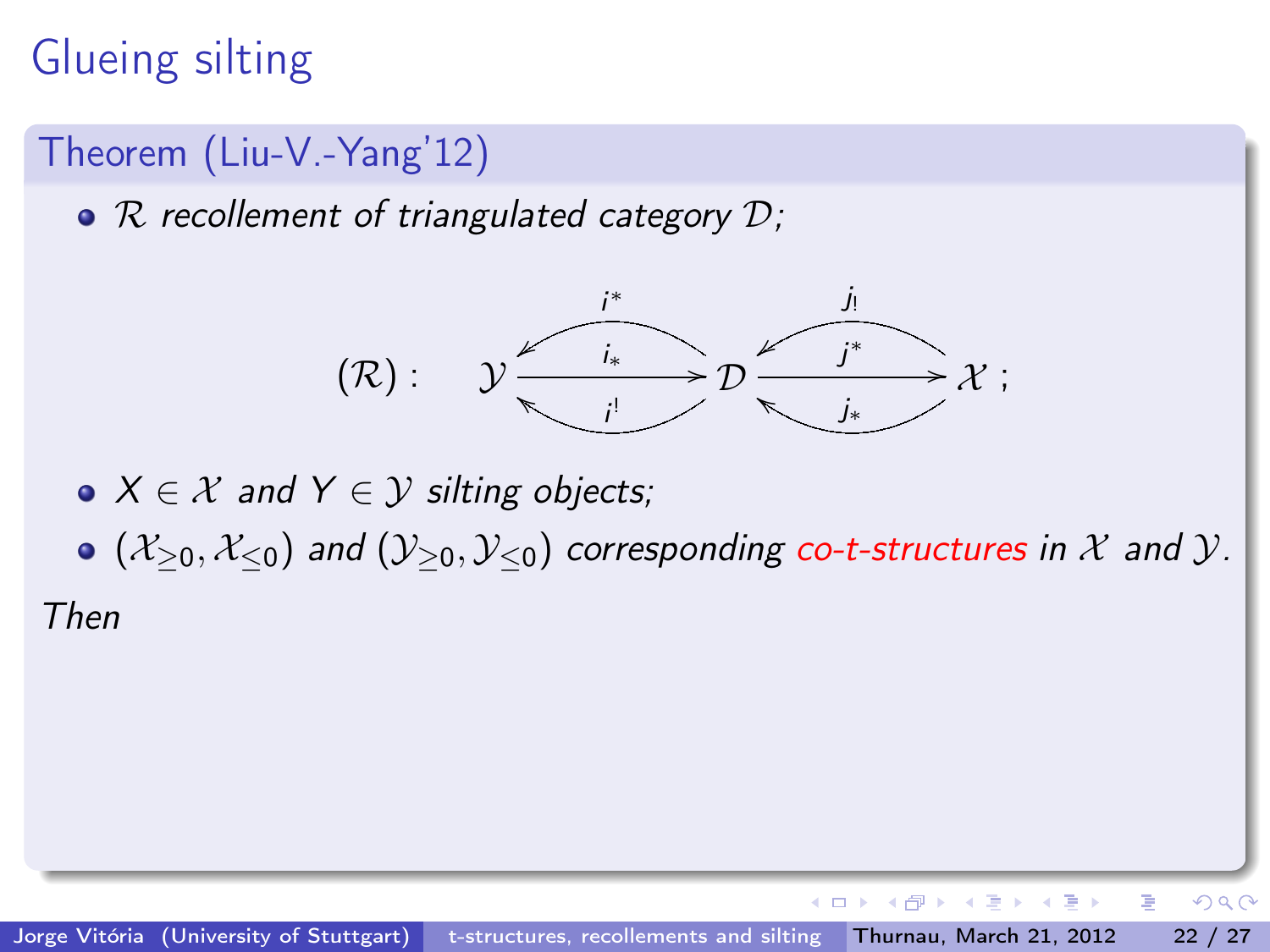### Theorem (Liu-V.-Yang'12)

•  $\mathcal R$  recollement of triangulated category  $\mathcal D$ ;



•  $X \in \mathcal{X}$  and  $Y \in \mathcal{Y}$  silting objects;

 $(1, 1)$  ( $(\mathcal{X}_{>0}, \mathcal{X}_{\leq 0})$  and  $(\mathcal{Y}_{>0}, \mathcal{Y}_{\leq 0})$  corresponding co-t-structures in X and Y.

Then the glued co-t-structure ( $\mathcal{D}_{\geq 0}, \mathcal{D}_{\leq 0}$ ) corresponds to the silting  $Z = i_*Y \oplus K_X$ , where  $K_X$  is defined by

$$
i_*\beta_{\geq 1}i^!j_!X\longrightarrow j_!X\longrightarrow K_X\longrightarrow (i_*\beta_{\geq 1}i^!j_!X)[1]
$$

 $(\beta_{\geq 1}$  is a (non-functorial) choice of truncation for  $(\mathcal{Y}_{\geq 0}, \mathcal{Y}_{\leq 0})$  in y).

 $QQ$ 

化重新润滑脂

 $\leftarrow$   $\Box$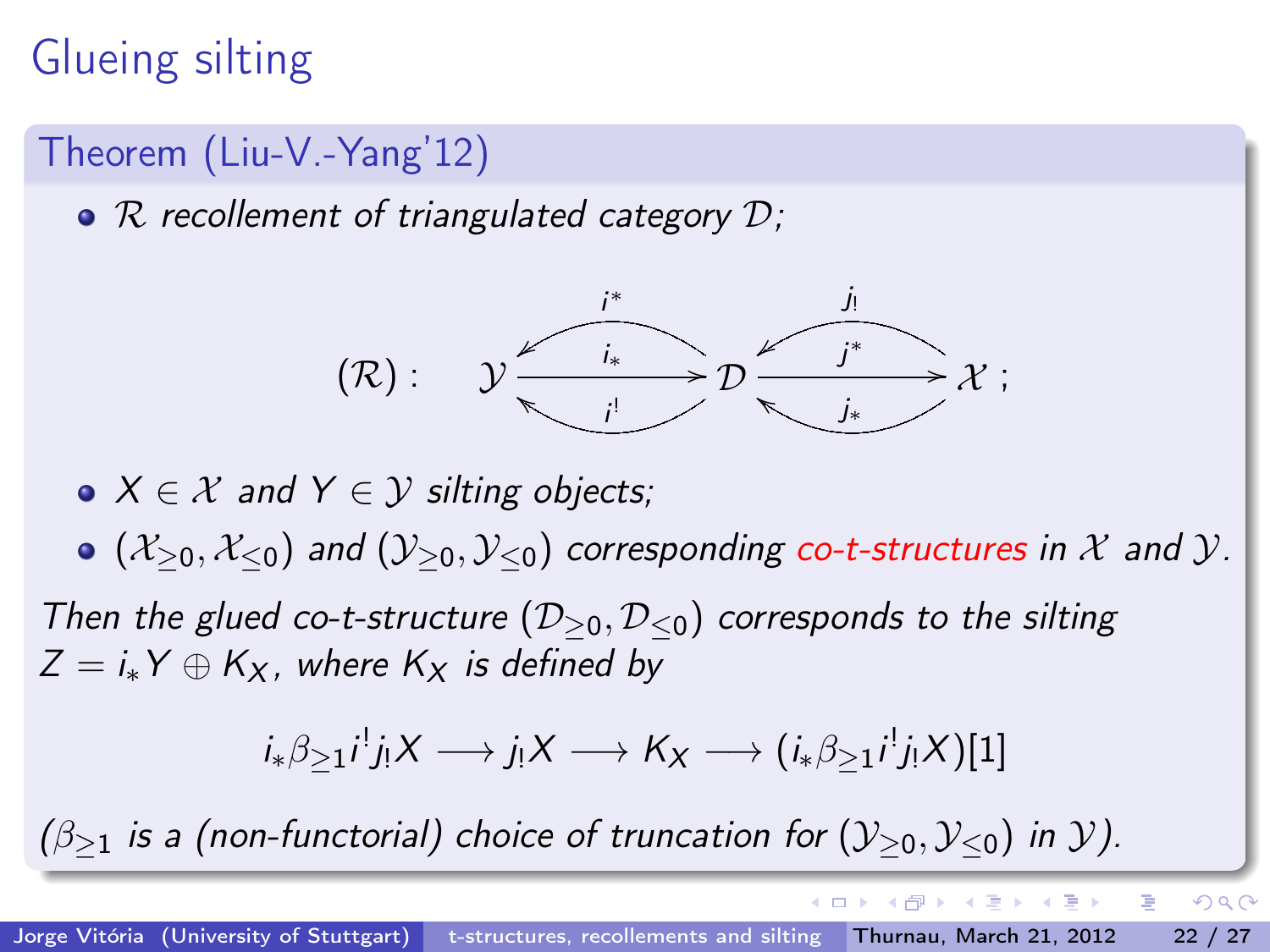Idea of proof

Jorge Vitória (University of Stuttgart) [t-structures, recollements and silting](#page-0-0) Thurnau, March 21, 2012 23 / 27

 $\sqrt{m}$  )  $\sqrt{m}$  )  $\sqrt{m}$  )

4 0 8

重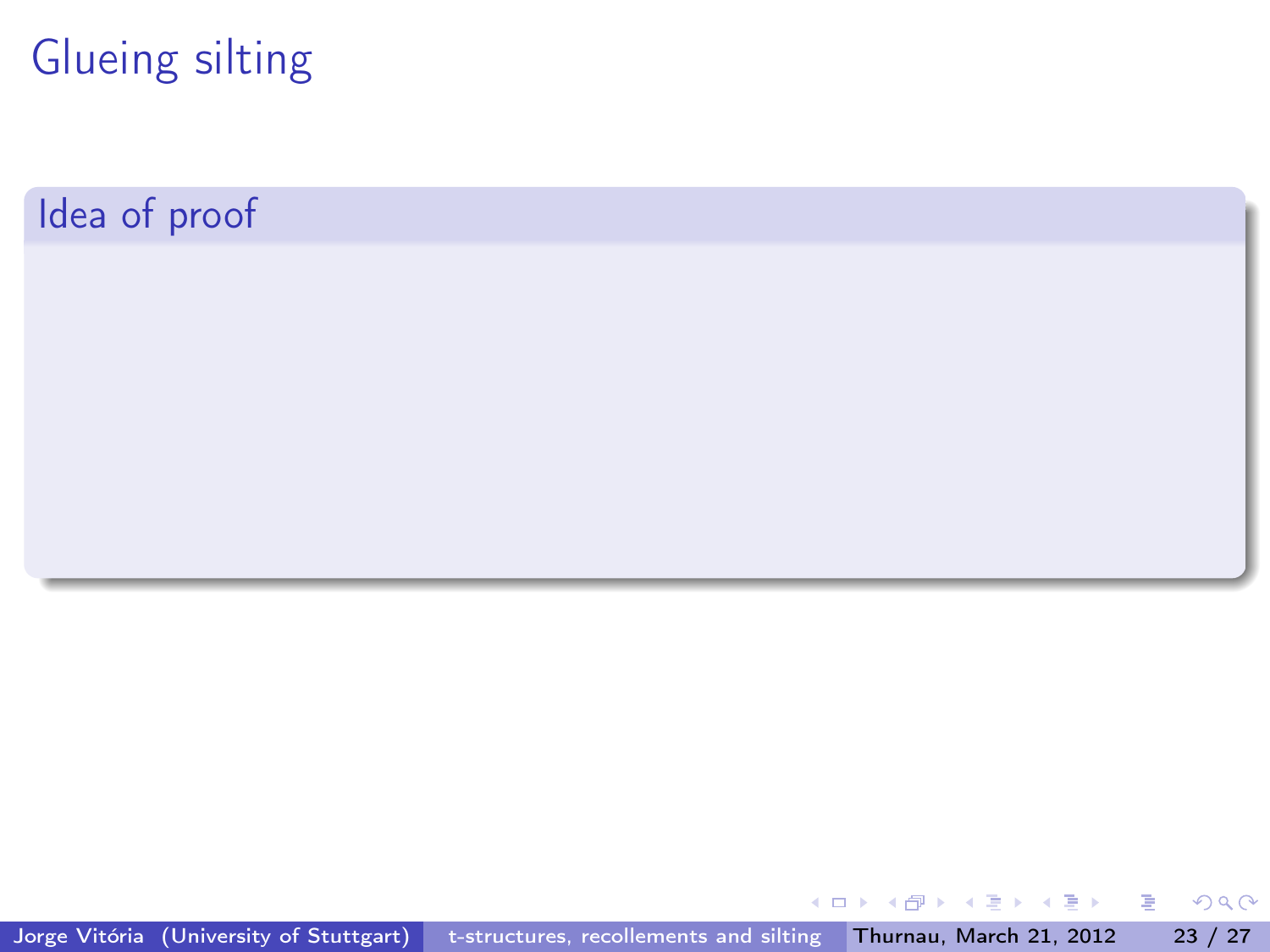### Idea of proof

- [BBD'82]  $\rightsquigarrow$  functor j<sub>!\*</sub> (7th/intermediate functor)  $\rightsquigarrow$  glueing simples in the hearts of t-structures;
- $\bullet$  {Summands of glued silting}  $\leftrightarrow$  { "simples" of glued coheart};
- "Triangulated" description of 7th functor (using truncations);
- Apply it to "simples" of the coheart of  $\mathcal{X}$ ;
- It works as described!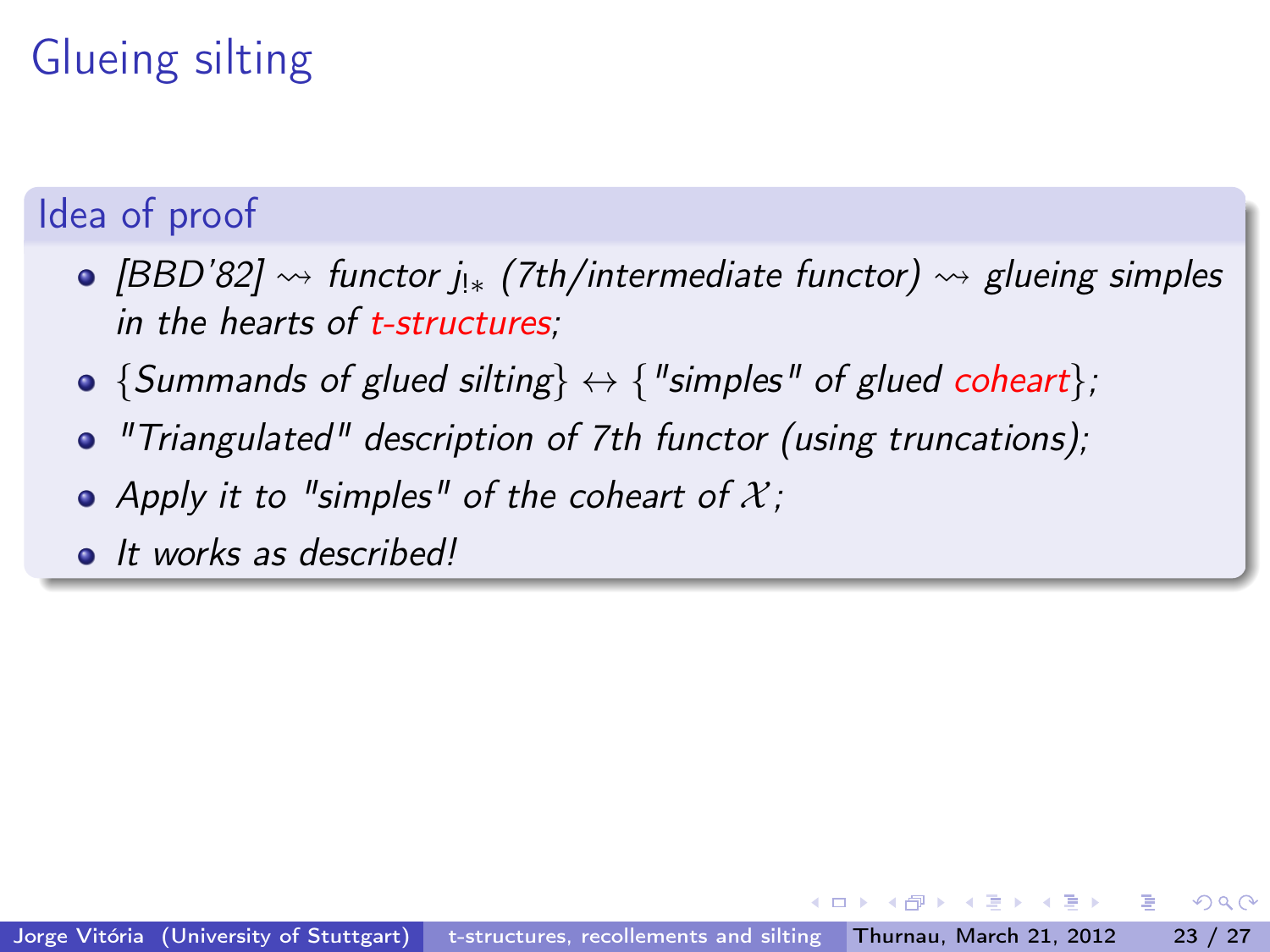### Idea of proof

- [BBD'82]  $\rightsquigarrow$  functor j<sub>!\*</sub> (7th/intermediate functor)  $\rightsquigarrow$  glueing simples in the hearts of t-structures;
- $\bullet$  {Summands of glued silting}  $\leftrightarrow$  { "simples" of glued coheart};
- "Triangulated" description of 7th functor (using truncations);
- Apply it to "simples" of the coheart of  $\mathcal{X}$ ;
- It works as described!

#### Remark

Glueing silting objects means glueing compatibly with the glueing of co-t-structures.

4 D F

**KENKEN B**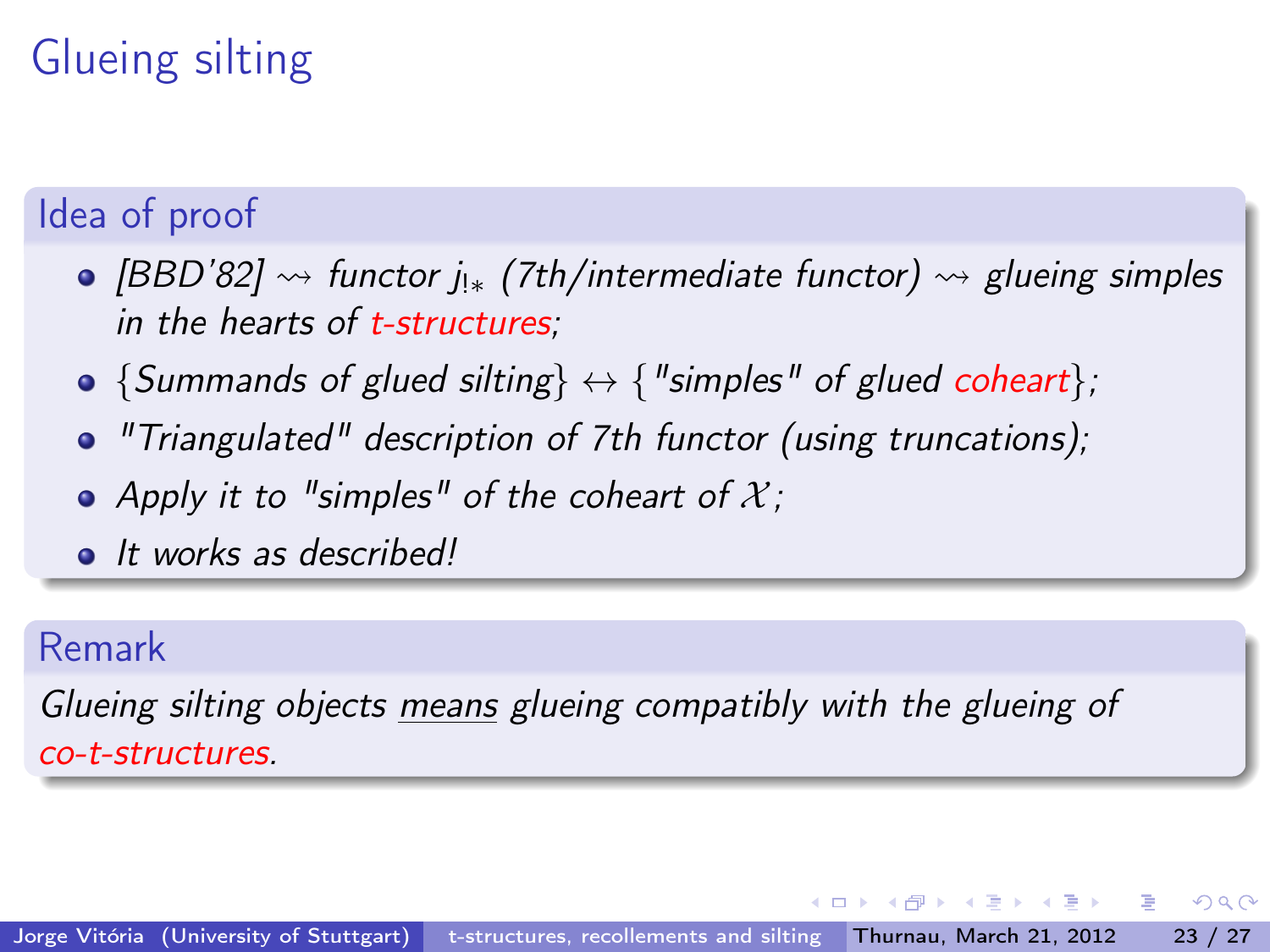#### Remark

 ${\mathcal R}$  recollement of  ${\mathcal D}^b({R}),\, R$  of finite global dimension;

- There is Serre functor in  $\mathcal{D}^{b}(R)$ ;
- Recollements can be reflected (Jørgensen);

 $\rightsquigarrow$  Glueing of silting can be done, in this setting, compatibly with the glueing of t-structures.

This corresponds to glueing with respect to certain co-t-structures via a reflected recollement.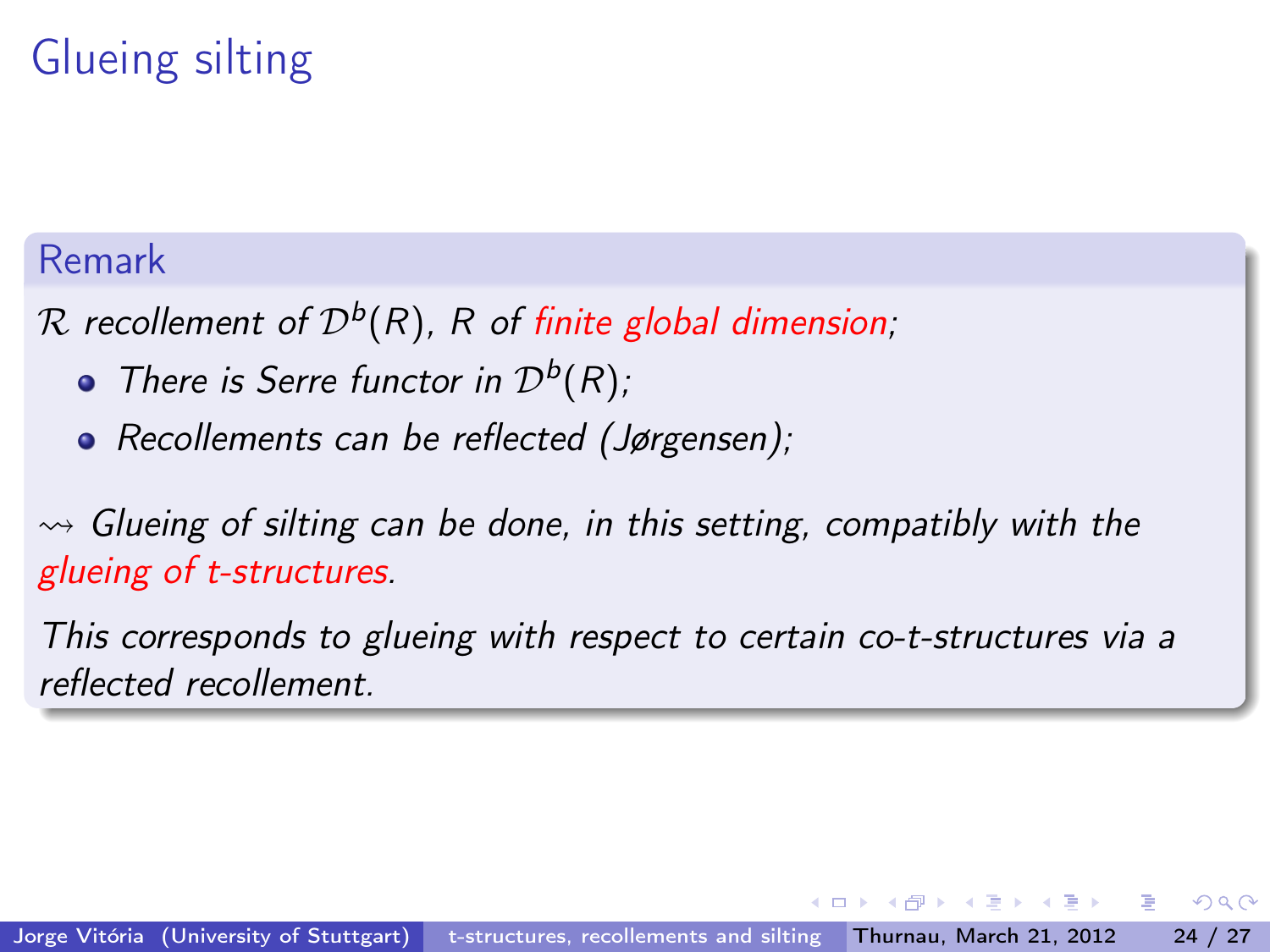Jorge Vitória (University of Stuttgart) [t-structures, recollements and silting](#page-0-0) Thurnau, March 21, 2012 25 / 27

 $\leftarrow$   $\leftarrow$   $\rightarrow$ 

 $\mathbf{d}$ 

4 0 8

 $\exists x \in A \exists y$ 

重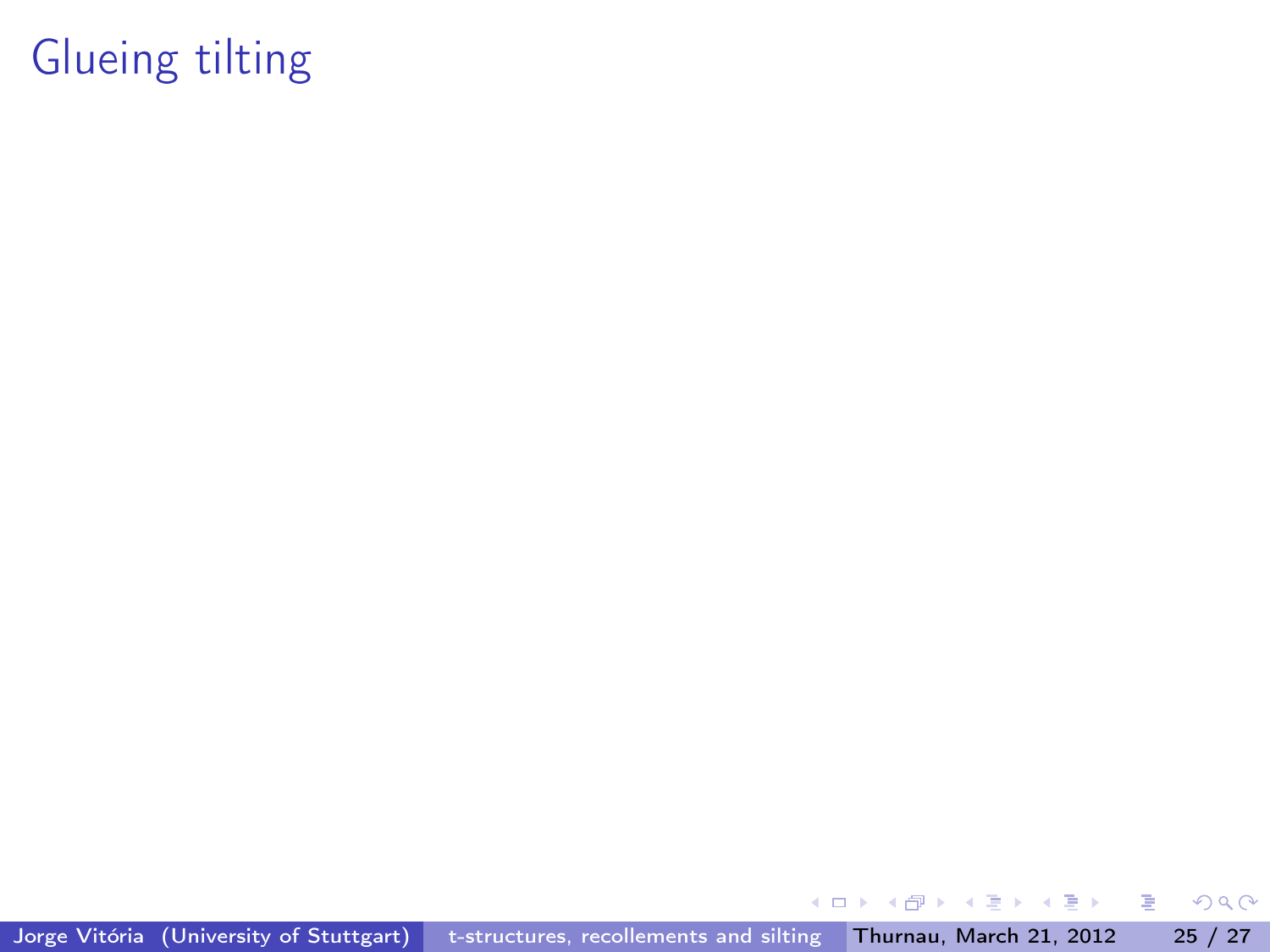Recall that, in  $\mathcal{D}^b(R)$  a silting is tilting if and only if it lies in the heart of the corresponding t-structure.

 $\rightarrow$   $\equiv$   $\rightarrow$ 

 $\Omega$ 

э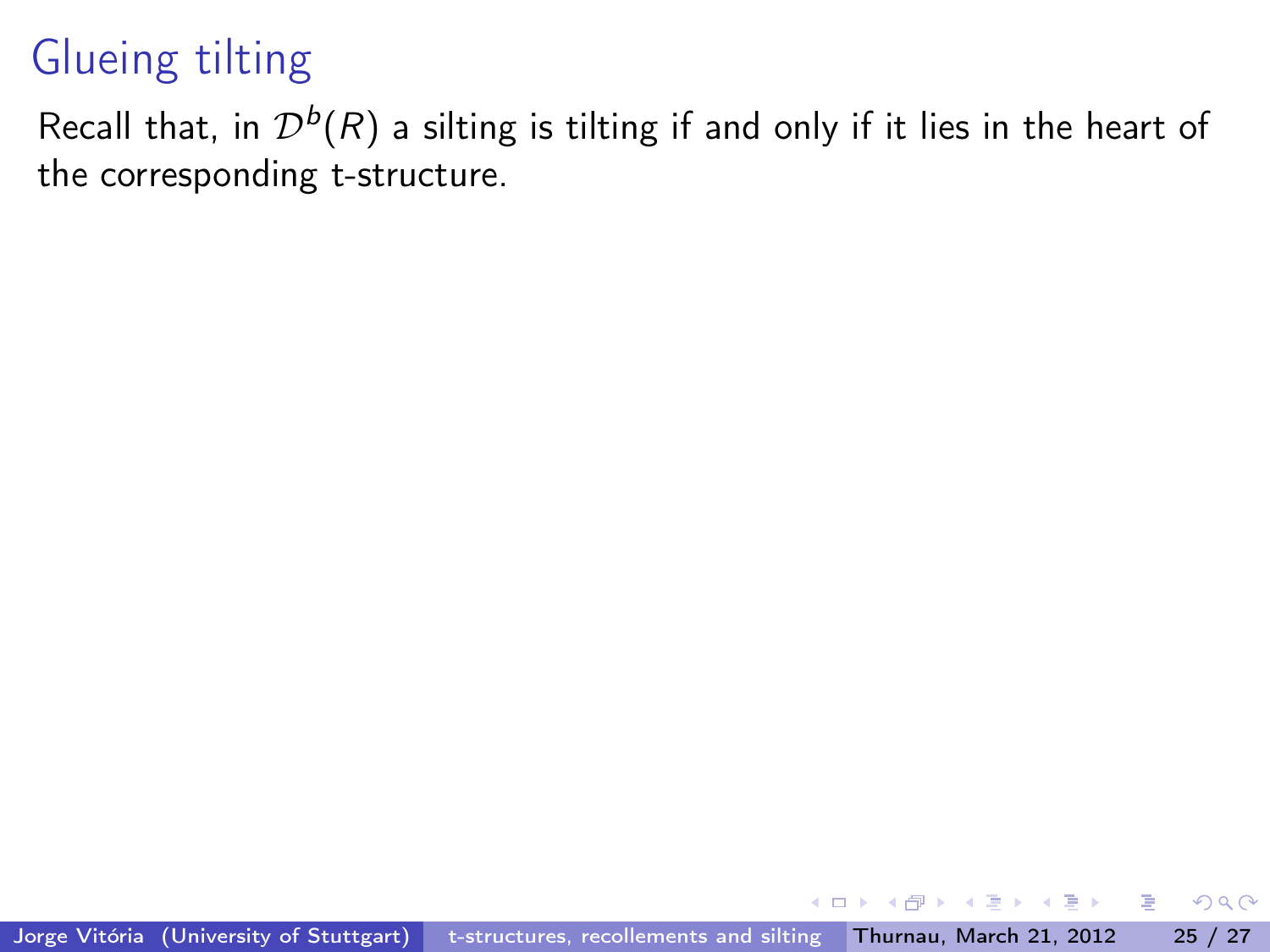Recall that, in  $\mathcal{D}^b(R)$  a silting is tilting if and only if it lies in the heart of the corresponding t-structure.

#### Theorem (Liu-V.-Yang'12)

 ${\mathcal R}$  recollement of  ${\mathcal D}^b({\mathcal R})$  by  ${\mathcal D}^b({\mathcal C})$  and  ${\mathcal D}^b(B)$ 



X and Y be tilting objects of  $\mathcal{D}^b(\mathcal{C})$  and  $\mathcal{D}^b(\mathcal{B})$ .

Then  $Z = i_*Y \oplus K_X$  is tilting if and only if

 $QQ$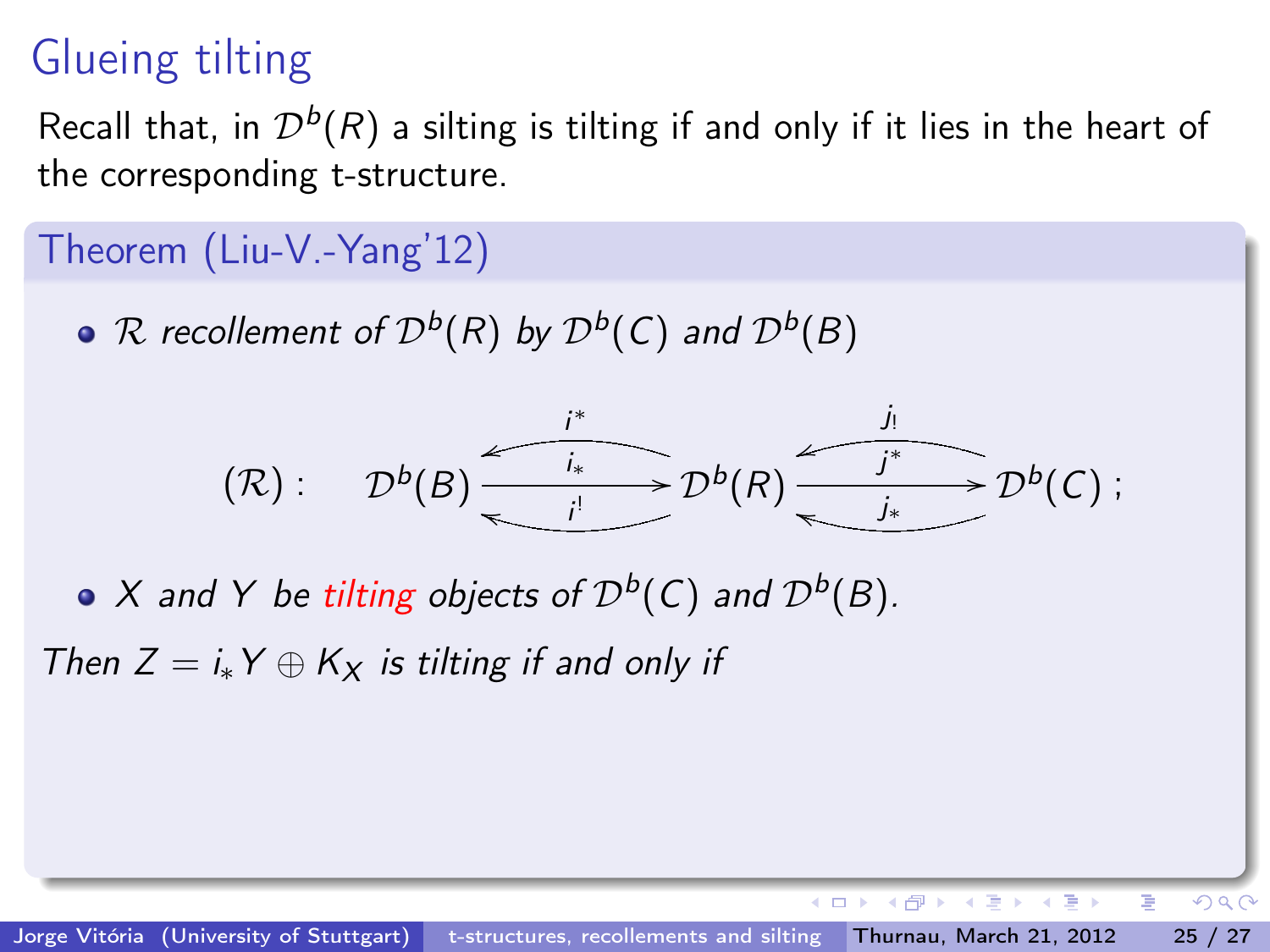Recall that, in  $\mathcal{D}^b(R)$  a silting is tilting if and only if it lies in the heart of the corresponding t-structure.

#### Theorem (Liu-V.-Yang'12)

 ${\mathcal R}$  recollement of  ${\mathcal D}^b({\mathcal R})$  by  ${\mathcal D}^b({\mathcal C})$  and  ${\mathcal D}^b(B)$ 



X and Y be tilting objects of  $\mathcal{D}^b(\mathcal{C})$  and  $\mathcal{D}^b(\mathcal{B})$ .

Then  $Z = i_*Y \oplus K_X$  is tilting if and only if (a)  $Hom_{\mathcal{D}^b(\mathcal{B})}(Y, i^*j_*X[k]) = 0$  for all  $k < -1$ ; (b)  $Hom_{\mathcal{D}^b(B)}(i^*j_*X, Y[k]) = 0$  for all  $k < 0$ ; (c)  $Hom_{\mathcal{D}^b(B)}(i^*j_*X, i^*j_*X[k]) = 0$  for all  $k < -1$ .

 $QQ$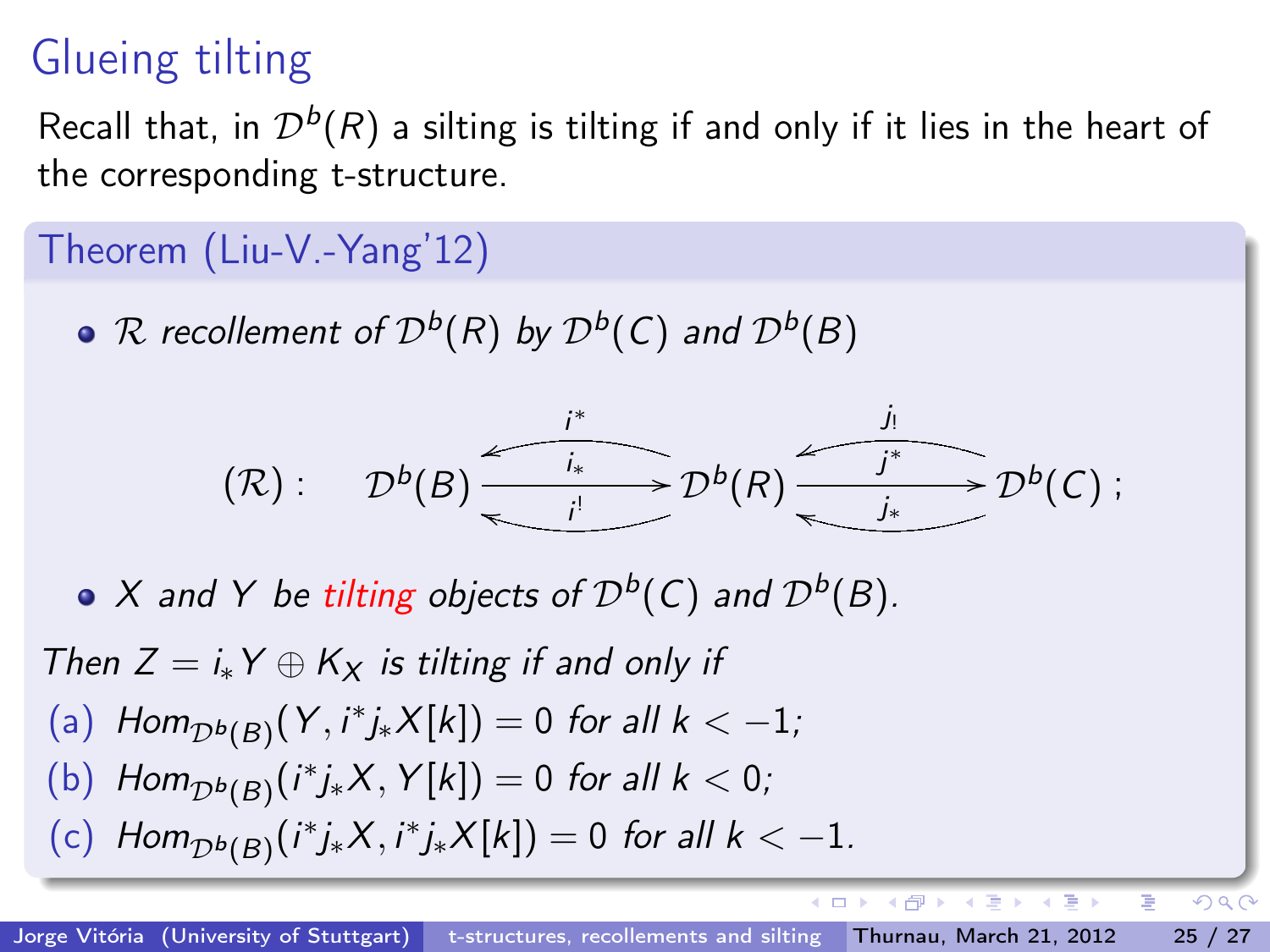Proposition (Liu-V.-Yang'12)

キロメ メ都 メメ きょうくぼう

重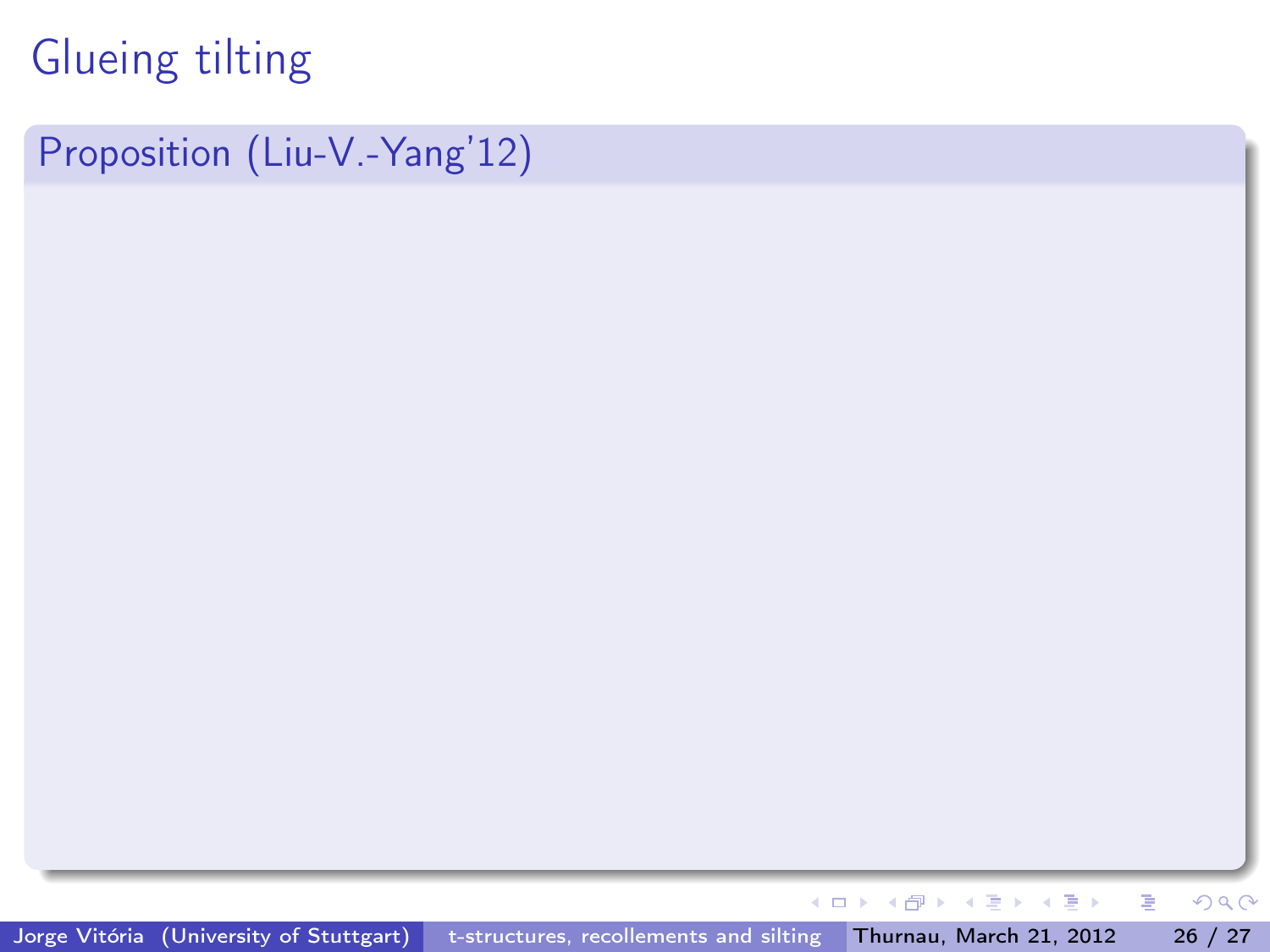#### Proposition (Liu-V.-Yang'12)

 ${\mathcal R}$  recollement of  ${\mathcal D}^b({\mathcal R})$  by  ${\mathcal D}^b({\mathcal C})$  and  ${\mathcal D}^b(B)$ 

$$
(\mathcal{R}): \mathcal{D}^b(B) \xrightarrow{i^*} \mathcal{D}^b(\mathcal{R}) \xrightarrow{j_i} \mathcal{D}^b(\mathcal{C}) :
$$

- $\bullet$  X tilting object of X;
- $\bullet$  Y = B tilting in y;
- $\bullet$  B hereditary.

Then  $Z = i_*Y \oplus K_X$  is tilting if and only if

 $A \equiv \mathbb{R} \cup A \equiv \mathbb{R}$ 

●▶

4 **D** F

 $QQQ$ 

÷.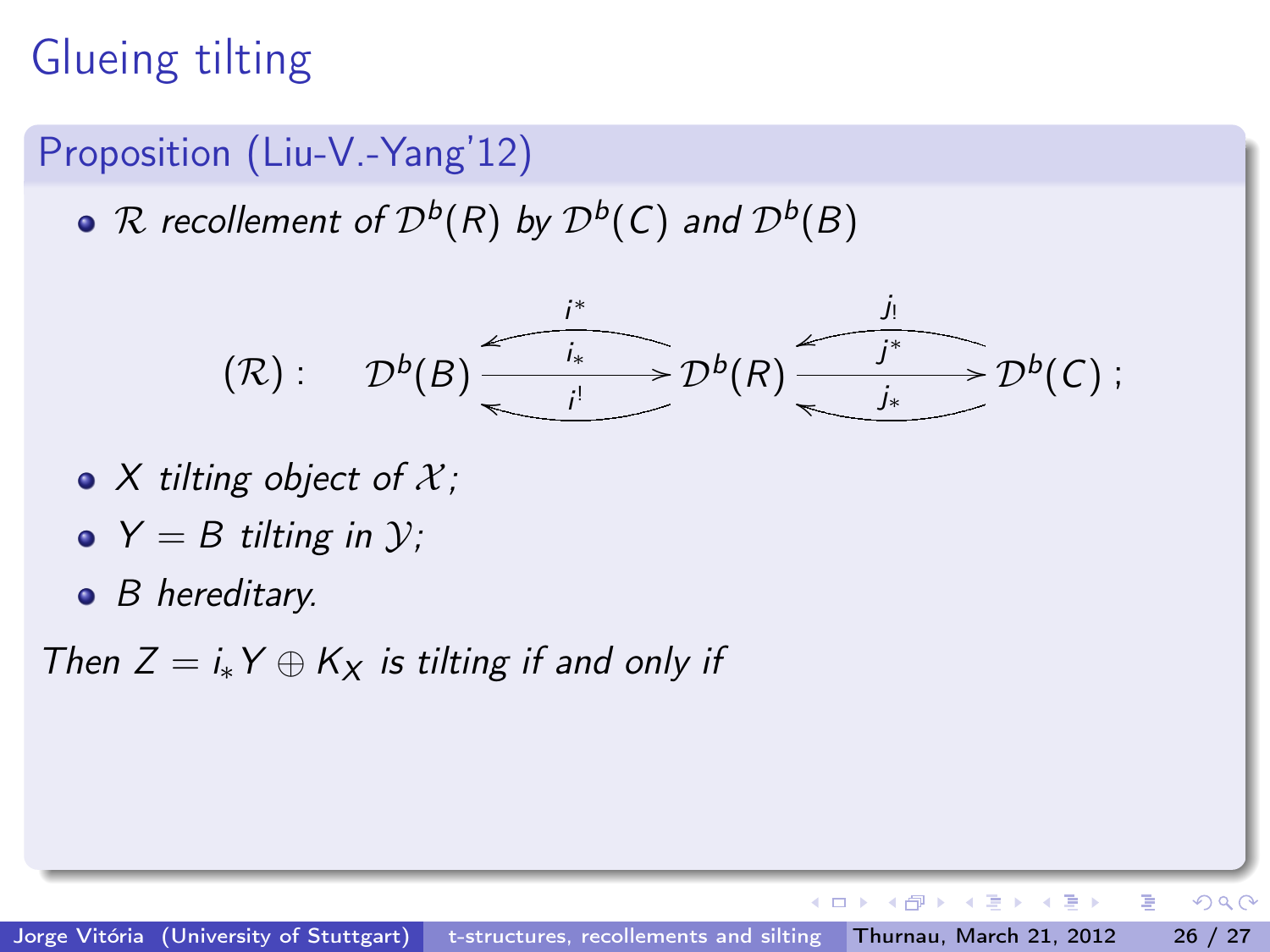#### Proposition (Liu-V.-Yang'12)

 ${\mathcal R}$  recollement of  ${\mathcal D}^b({\mathcal R})$  by  ${\mathcal D}^b({\mathcal C})$  and  ${\mathcal D}^b(B)$ 

$$
(\mathcal{R}): \mathcal{D}^b(B) \xrightarrow{i^*} \mathcal{D}^b(\mathcal{R}) \xrightarrow{j_i} \mathcal{D}^b(\mathcal{C}) :
$$

- $\bullet$  X tilting object of X;
- $\bullet Y = B$  tilting in  $\mathcal{V}$ :
- $\bullet$  B hereditary.

Then  $Z = i_* Y \oplus K_X$  is tilting if and only if  $\exists X'_{-1}, X'_0, X'_1, X'_2 \in \text{mod}(B)$ :

- $X'_2$  projective;
- $i^*j_*X \cong X'_{-1}[1] \oplus X'_0 \oplus X'_1[-1] \oplus X'_2[-2]$ ;
- Hom<sub>B</sub> $(X_m, X_n) = 0$  whenever  $n m > 2$ .

4 同下

4 **D** F

医毛囊 医牙骨下的

 $QQQ$ 

÷.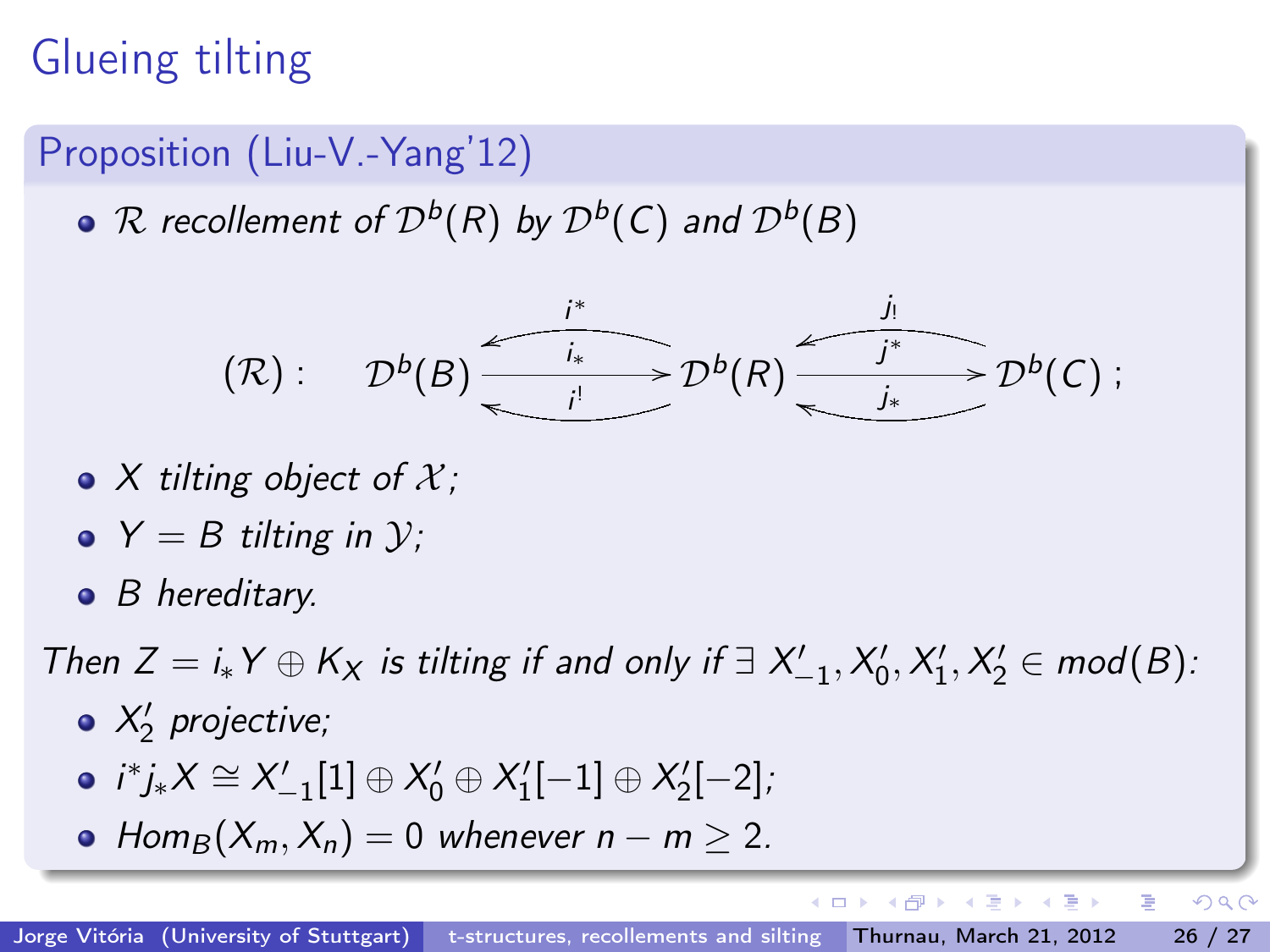Jorge Vitória (University of Stuttgart) [t-structures, recollements and silting](#page-0-0) Thurnau, March 21, 2012 27 / 27

 $\leftarrow$ 

同

**B** ×. ÷  $\mathbf{p}$  $-4$ 

 $\mathbb{R} \rightarrow$ 重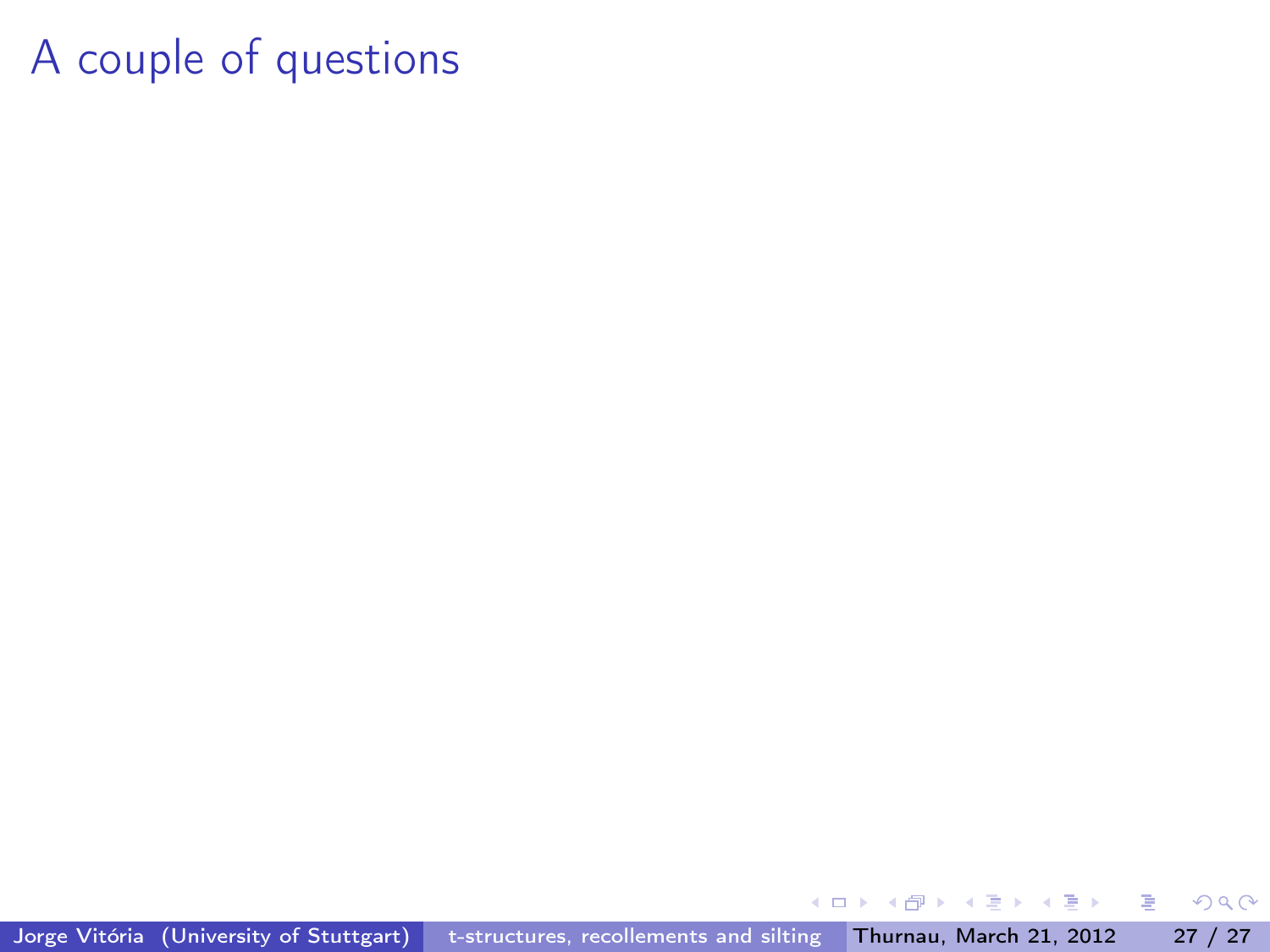How does glueing silting objects interact with silting mutation?

 $200$ 

э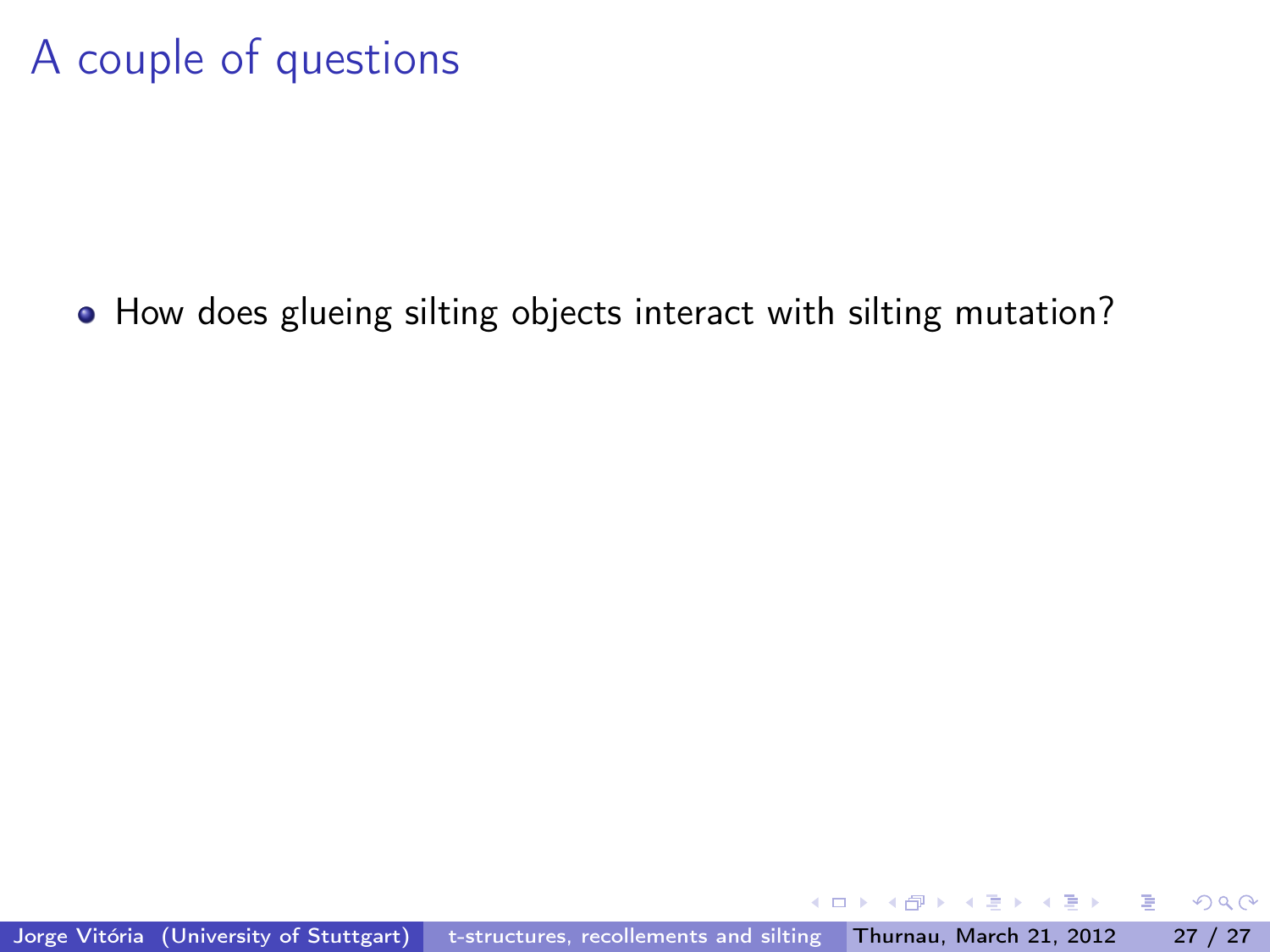- How does glueing silting objects interact with silting mutation?
- What can we say about silted algebras, i.e.,  $\mathit{End}_{\mathcal{D}^{b}(R)}(M)$  for  $M$ silting?